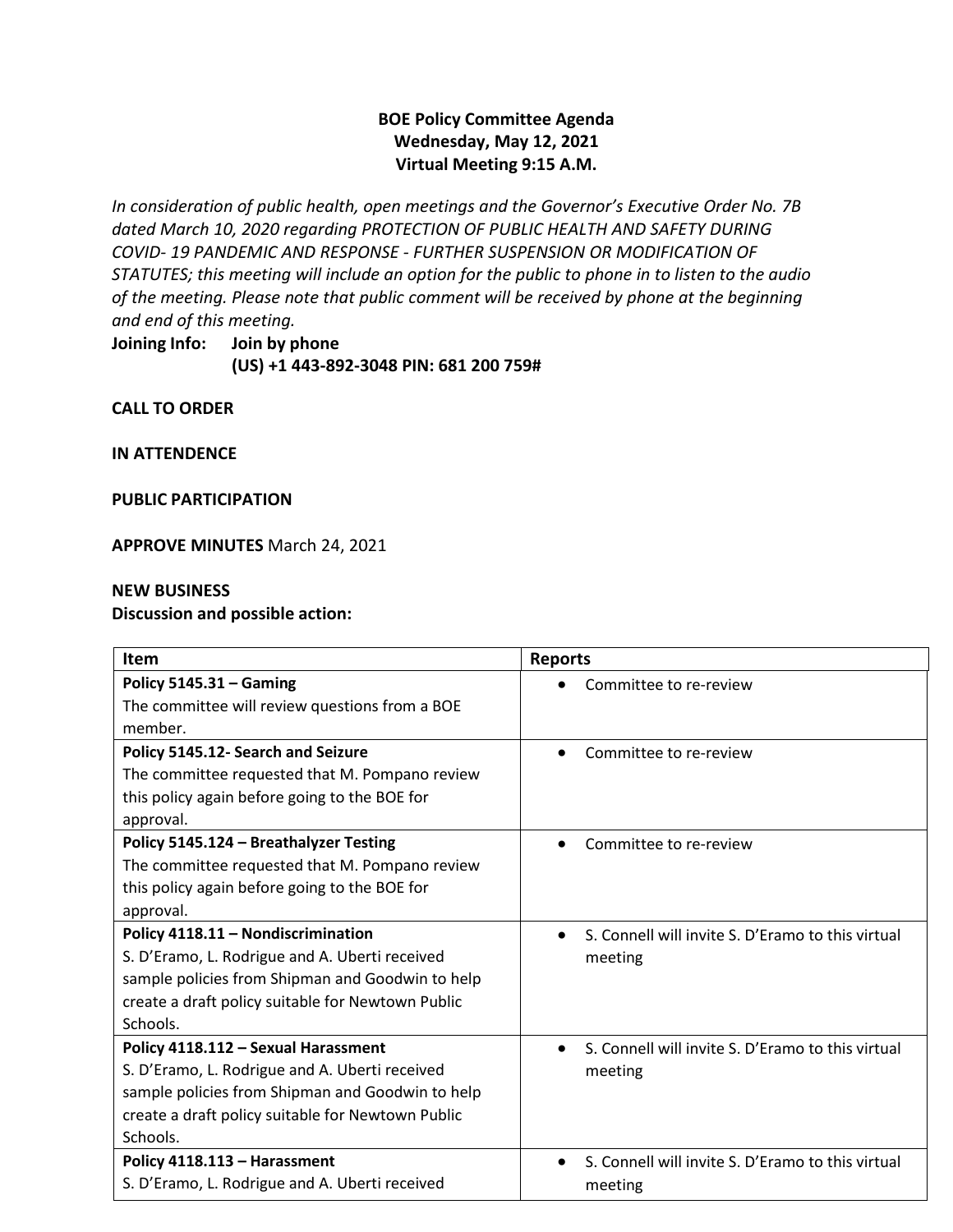| sample policies from Shipman and Goodwin to help  |  |
|---------------------------------------------------|--|
| create a draft policy suitable for Newtown Public |  |
| Schools.                                          |  |

#### **UPDATE FROM THE SUPERINTENDENT**

#### **PUBLIC PARTICIPATION**

# **ADJOURNMENT**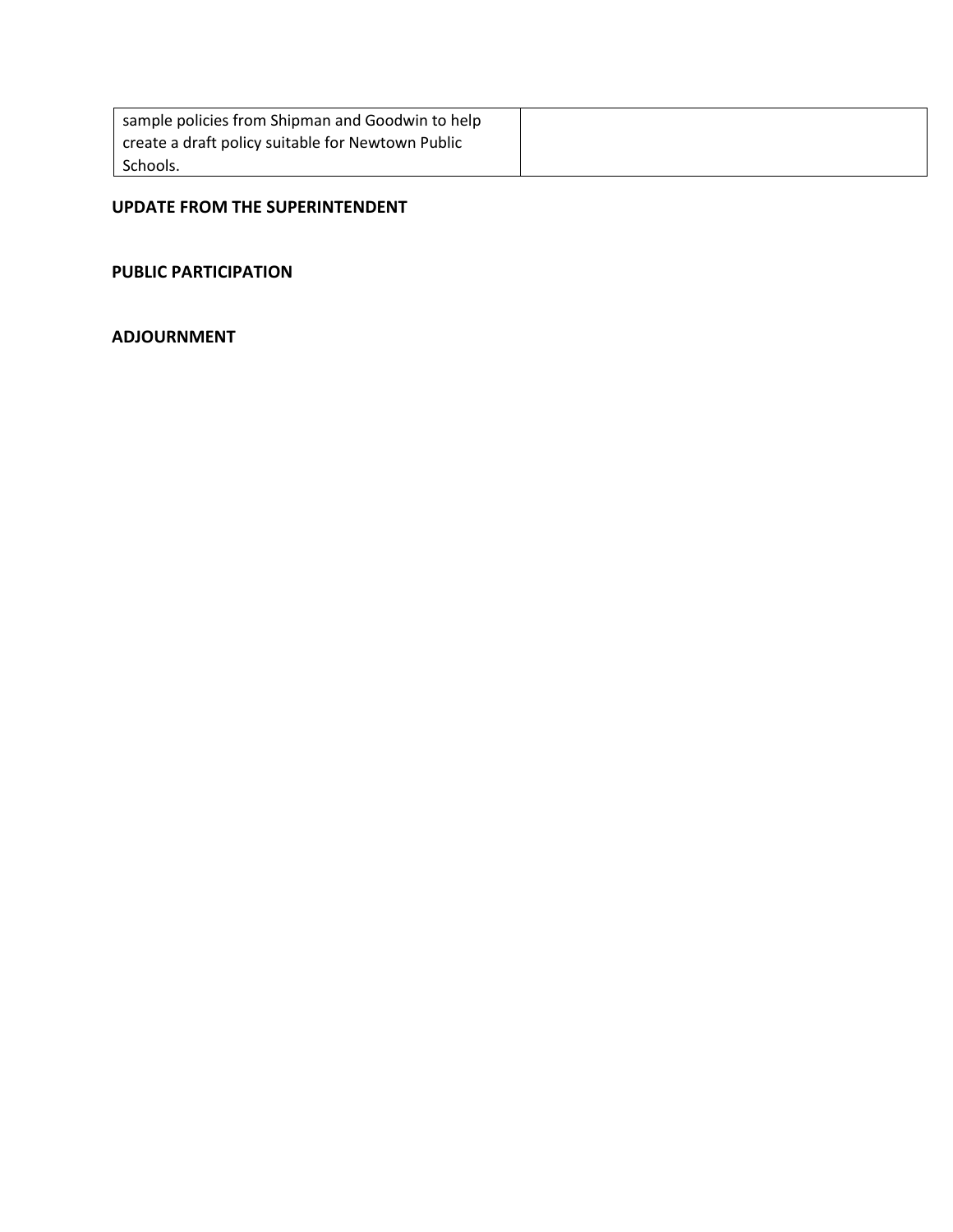# **5145.31**

# **Students**

#### **Gaming**

The Newtown Board of Education believes it is not appropriate for the schools to provide any situations for students that will promote gambling or increase the likelihood they will understand games of chance and later choose to pursue them in their life. It shall be the policy of the Newtown Board of Education that no school-sponsored event run by students or for student participation shall introduce, operate, or otherwise encourage games of change with monetary reward. teach aspects of gambling. such as, but not to be limited to, roulette, craps, twenty one, bingo.

Legal Reference: Connecticut General Statutes

10-221 Boards of Education to prescribe rules policies and procedures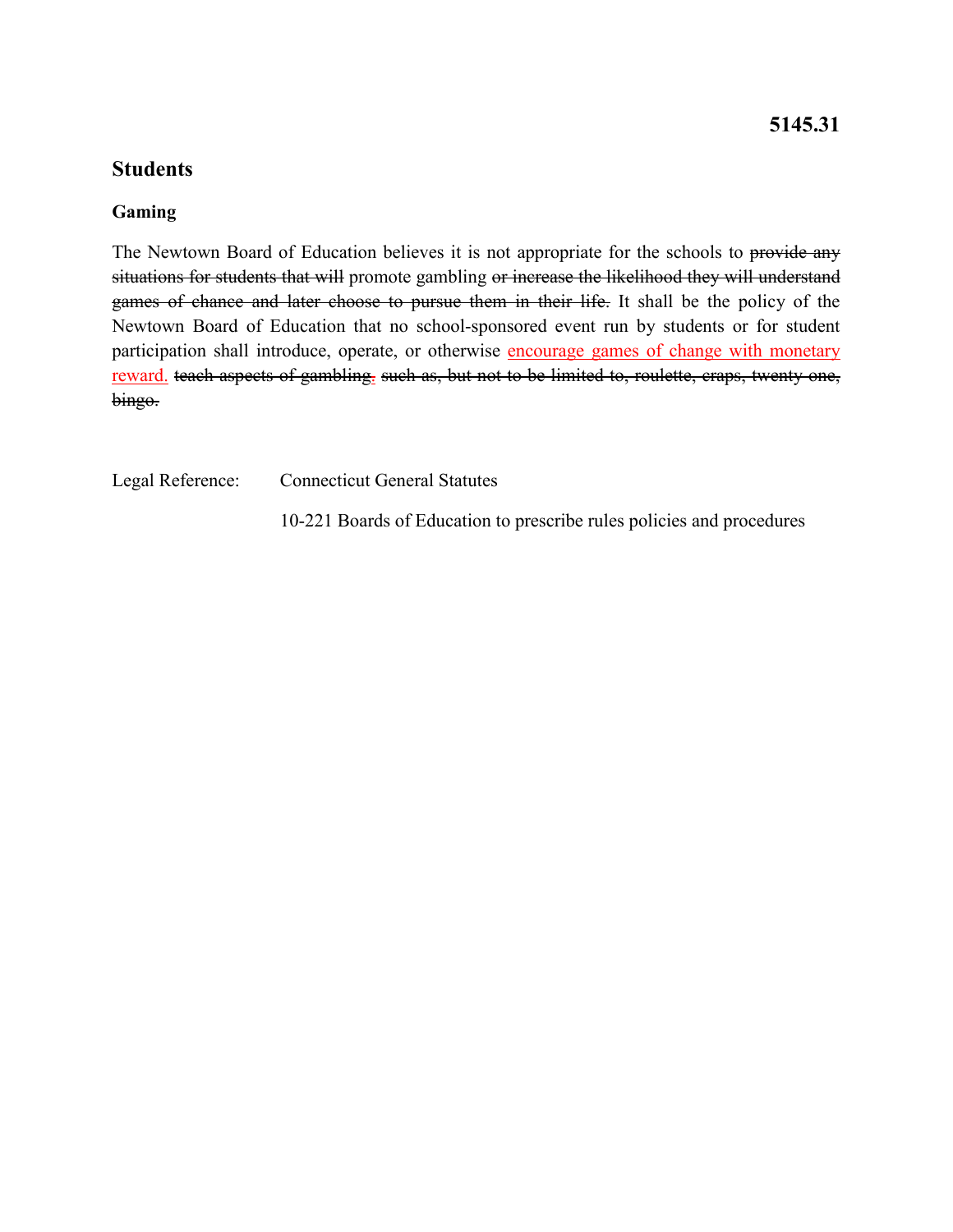Policy adopted: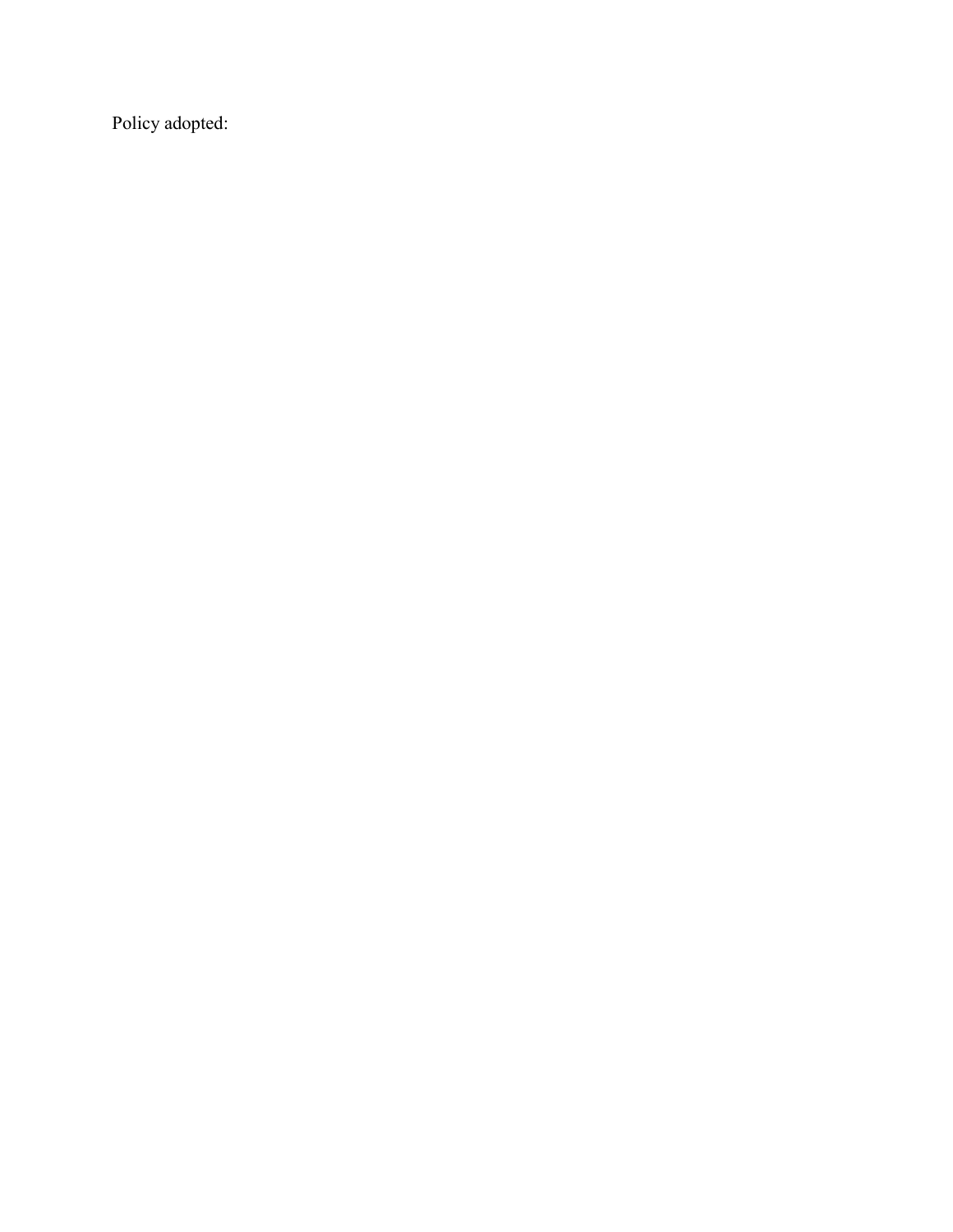# **Search and Seizure**

The Board seeks to ensure a learning environment which protects the health, safety and welfare of students and staff. To assist the Board in attaining these goals, District officials may, subject to the requirements below, search a student's person and property, including property assigned by the District for the student's use. Such searches may be conducted at any time on District property or when the student is under the jurisdiction of the District at school-sponsored activities.

All searches for evidence of a violation by the District shall be subject to the following requirements:

- 1. The District official shall have individualized, *"reasonable suspicion"* to believe evidence of a violation of law, Board policy, administrative regulation or school rule is present in a particular place;
- 2. The search shall be *"reasonable in scope."* That is the measures used are reasonably related to the objectives of the search and not excessively intrusive in light of the age, sex, maturity of the student and nature of the infraction.
- 3. District officials may also search when they have reasonable information that emergency/dangerous circumstances exist.

# **Desks and School Lockers**

Desks and school lockers are property of the schools. The right to inspect desks and lockers assigned to students may be exercised by school officials to safeguard students, their property, and school property with reasonable care for the Fourth Amendment rights of students. The administration will annually ensure that students are advised of this policy.

The exercise of the right to inspect also requires protection of each student's personal privacy and protection from coercion. An authorized school administrator may search a student's locker or desk under the following conditions:

1. There is reason to believe that the student's desk or locker contains weapons, contraband material, or the fruits of a crime.

2. There are reasonable grounds for suspecting the search will turn up evidence that the student has violated or is violating either the law or the rules of the school.

3. The measures used to conduct the search are reasonably related to the objectives of the search and not excessively intrusive in light of the age and sex of the student and the nature of the alleged legal or rules infraction.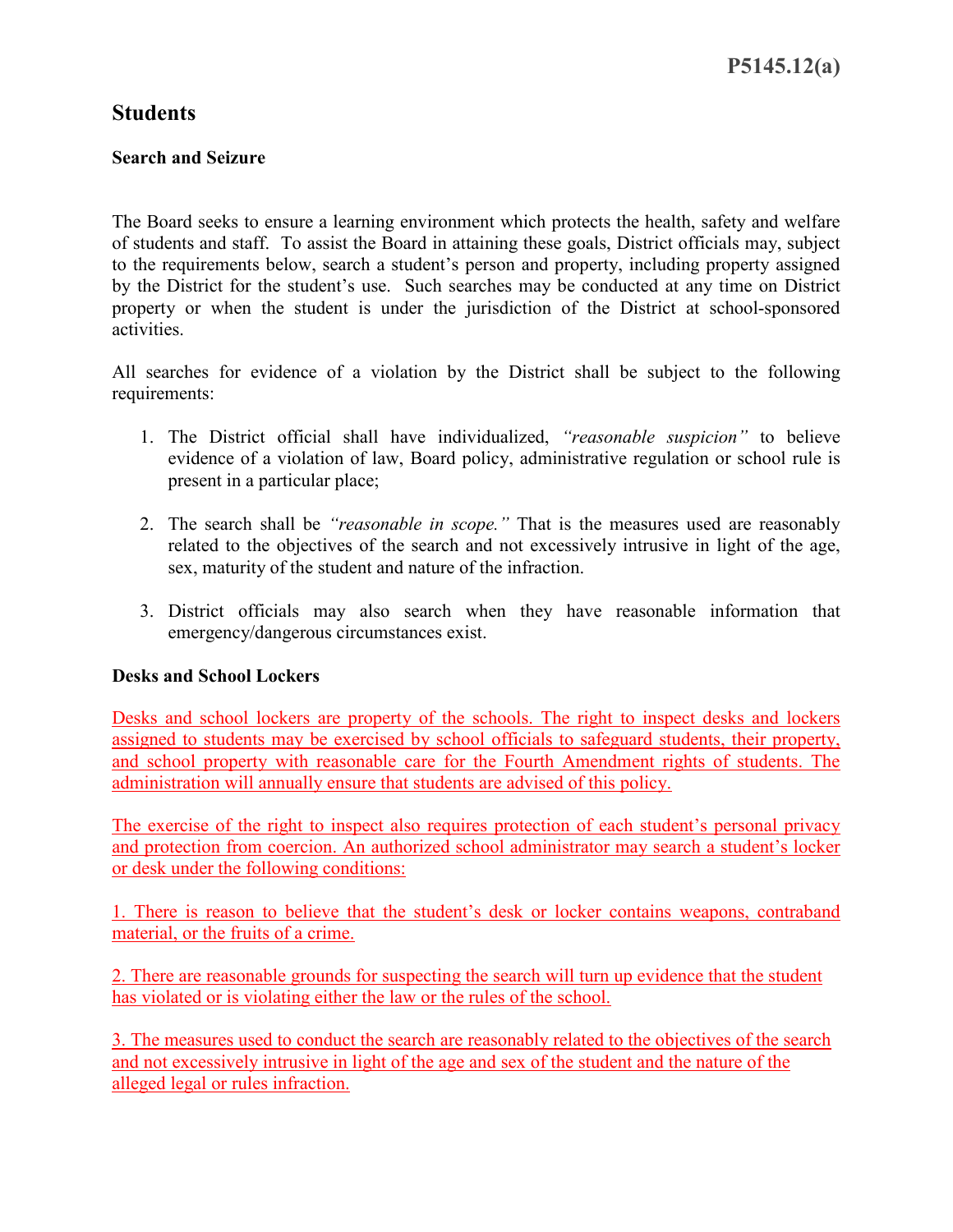### **Search and Seizure**

### **Desks and School Lockers** (continued)

Use of drug-detection dogs and metal detectors, or other detective devices may be used only on the express authorization of the Superintendent.

District officials may seize any item which is evidence of a violation of law, Board policy, administrative regulation or school rule, or which the possession or use of is prohibited by such law, policy, regulation or rule.

#### **Student Searches**

Students or their property, including automobiles parked on school property, may be searched if there are reasonable grounds for suspecting the search will turn up evidence that students have violated or are violating either the law or the rules of the school. The scope of the search must be reasonably related to the objectives of the search and not excessively intrusive in light of the age and sex of the students and the nature of the infraction.

Strip searches shall not be conducted by school authorities. All searches by the Principal or his/her designee shall be carried out in the presence of another adult witness.

A strip search is defined as a search that requires a student to remove any or all of his or her clothing, other than an outer coat or jacket

# **Vehicle Searches on School Grounds**

The privilege of bringing a student-operated motor vehicle onto school premises is hereby conditioned on consent by the student driver to allow the search of that motor vehicle when there is reasonable cause for a search of that motor vehicle. The act of bringing a motor vehicle upon school premises will allow school officials to presume consent by the student, parent or guardian, or owner of the vehicle for a search of that motor vehicle. Refusal by a student, parent or guardian, or owner of the vehicle to allow access to a motor vehicle on school premises at the time of a request to search the motor vehicle will be cause for termination, without further hearing, of the privilege of bringing a motor vehicle onto school premises. The Principal, or a building administrator, may request a law enforcement officer to search a motor vehicle on school premises, subject to provisions of this policy.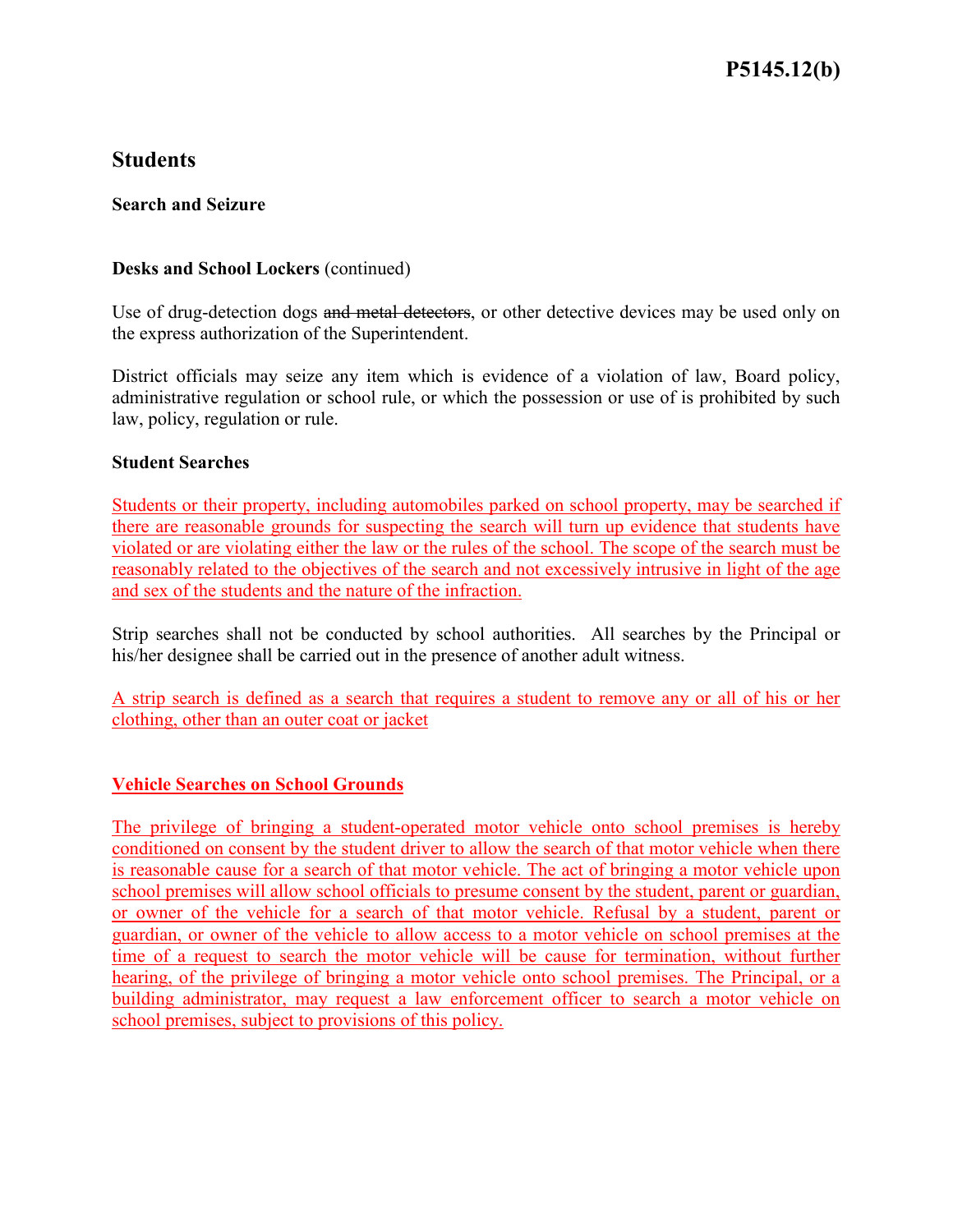### **Search and Seizure** (continued)

### **Police Involvement in Searches and Interrogations of Students**

The District is committed to cooperating with police officials and other law enforcement authorities in order to maintain a safe school environment. Police officials, however, have limited authority to interview or search students in schools or at school functions, or to use school facilities in connection with police work.

Students may be searched by law enforcement officials on school property or when the student is under the jurisdiction of the District upon the request of the law enforcement official. Such requests ordinarily, shall be based on a (1) warrant; or (2) probable cause to believe a crime has been committed on school property or at a school function; or (3) an invitation by school officials. Barring exigent circumstances, the school Principal or designee will attempt to notify the student's parents in advance to give the parent the opportunity to be present during the police questioning or search, and will be present for all such searches.

(cf. 5145.121 – Search of Vehicles on School Grounds) (cf. 5145.122 – Use of Dogs to Search School Property) (cf. 5145.123 – Use of Metal Detectors) (cf. 5145.124 – Breathalyzer Testing) (cf. 5145.125 – Drug Testing) (cf. 5131.111 – Video Surveillance)

Legal Reference: Connecticut General Statutes

10-221 Boards of education to prescribe rules

*New Jersey v. T.L.O.*, 469 US 325; 105 S.CT.733

*Safford Unified School District #1 v. Redding (U.S. Sup. CT 08-479)*

Policy adopted: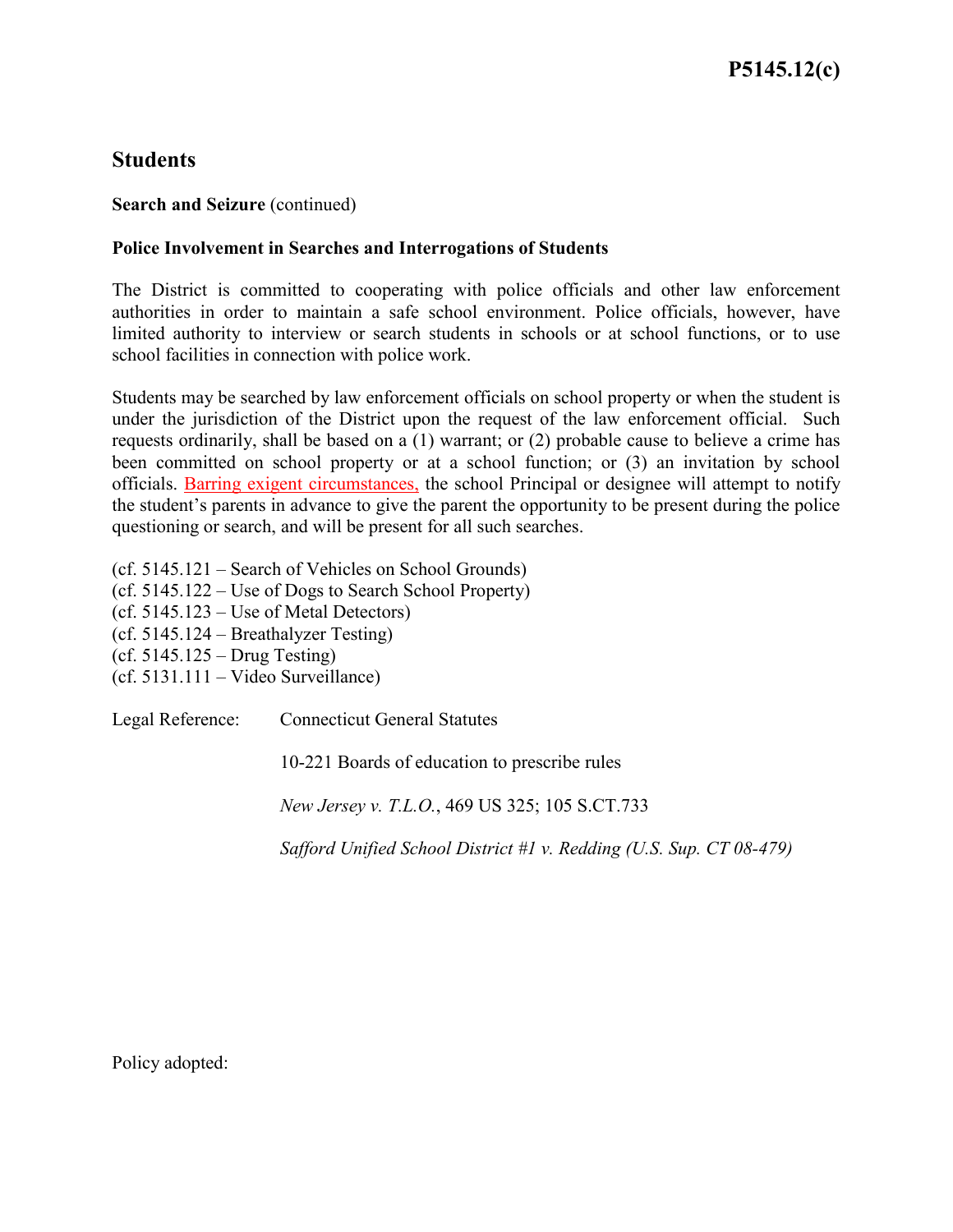### **Search and Seizure**

### **Definitions**

- **a. "Reasonable suspicion"** means sufficient knowledge possessed by the District official at the time the official makes or authorizes the search which would lead a reasonable person to believe that a search of a particular student or place will likely turn up evidence of a violation of law, Board policy, administrative regulation or school rule. The official's knowledge may be based upon relevant past experience of the official, observation by the official and/or credible information from another person.
	- (1) **"Past experience"** may provide the district official with information relevant to the violation as well as information which enables the official to evaluate the credibility of information from another student.
	- (2) **"Credible information from another person"** may include information which the district official reasonable believes to be true provided by another District employee, a student, a member of law enforcement or other government official or some other person.
- **b. "Reasonable in scope"** means the manner and extent of the search are reasonably related to the objectives of the search, limited to the particular student or students most likely to be involved in the infraction and not excessively intrusive in light of the student's age, sex, maturity or the nature of the infraction.

#### **Justification for Student Searches**

Students possess the right to be free of unreasonable searches and seizures under the Fourth Amendment of the Constitution of the United States. Balanced against this right is the school officials' responsibility to create and maintain an environment consistent with the school's educational mission. School officials have a duty to protect the health, safety and welfare of all students under their authority.

#### **Prohibited Items**

Students are requested not to bring to school items or substances which would disrupt the educational function of the school or which are prohibited by Board policy, administrative regulations or by law. Examples of items or substances in this category are weapons, clubs, explosives, firecrackers, alcoholic beverages and nonprescription drugs or drug paraphernalia.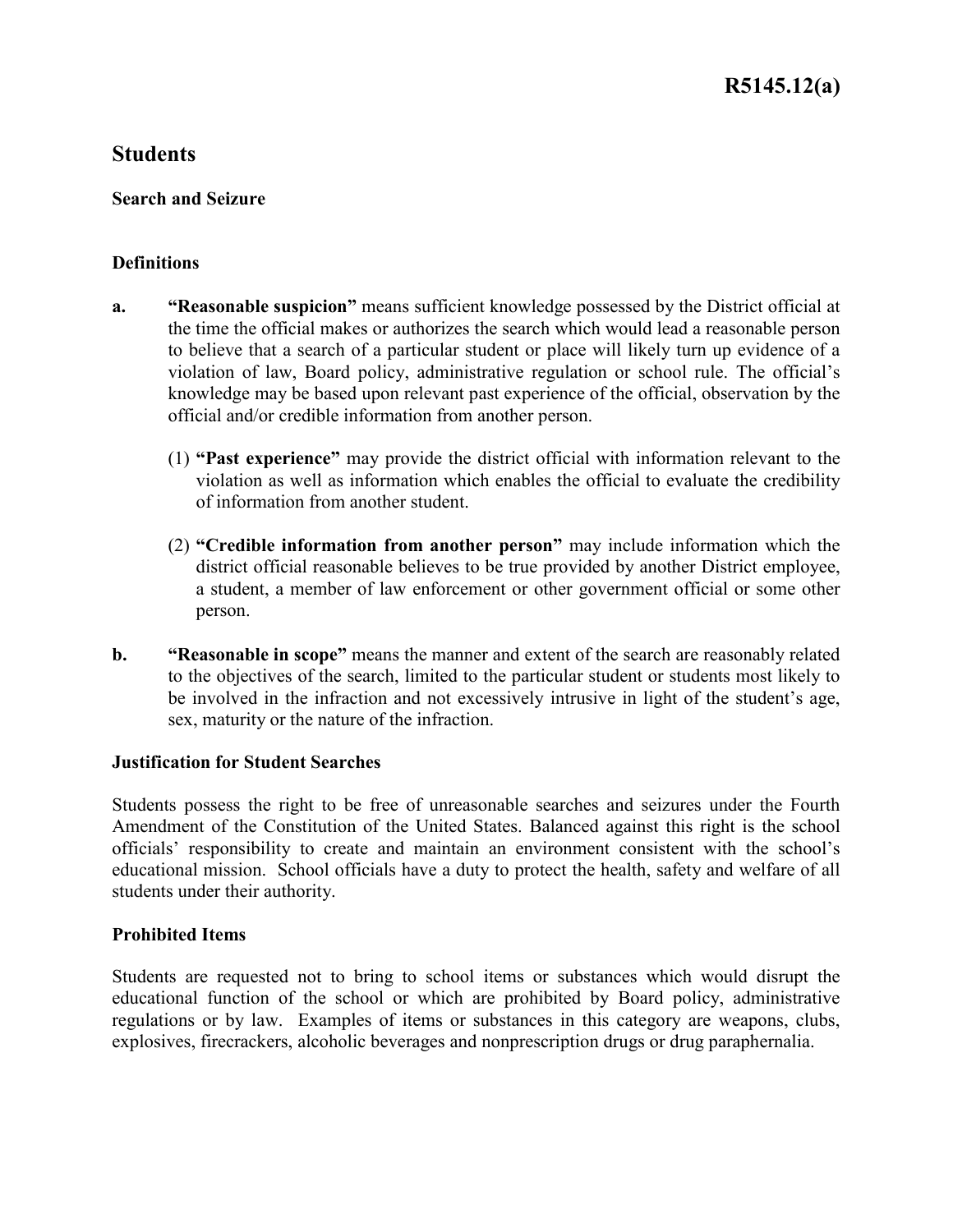**Search and Seizure** (continued)

### **Lockers and Other School Property**

Lockers and other storage spaces are provided to students for their convenience. These storage areas remain school property, and as such, are subject to periodic inspections by school authorities. The purpose of such inspections is not to collect evidence of wrongdoing on the part of a single student, but rather to allow school authorities responsible for the appropriate use of school property the opportunity to confirm that lockers are being used in a manner consistent with the health and safety of all students. Students are therefore warned not to store items in lockers which they do not want to bring to the attention of school authorities.

### **Emergencies**

Circumstances which put the safety of students or school staff at risk or could result in substantial property damage also will constitute sufficient reasons for school or police officials to conduct a thorough search of all school property. A bomb scare is an example of such an emergency. In responding to such an emergency or dangerous circumstance, the actions of the school officials shall be reasonably effective and no more intrusive than necessary.

#### **Student Searches**

School authorities are authorized to conduct searches of students or their property when reasonable suspicion indicates that a particular student is in possession of an item or a substance that represents a material threat to school routine or is prohibited by Board policy, administrative regulations or by law. Student property shall include, but not be limited to, purses, bookbags and cars. If students don't have access to their cars during school hours, the justification for searching student-driven cars is removed. School authorities in cooperation with the local police department reserve the right to conduct sniff searches with dogs of school property and studentdriven cars.

#### **Police Notification**

With regard to possession of items that constitute a violation of law, school authorities may wish to cooperate with the appropriate law enforcement agencies in the interest of preserving the integrity of the school's educational mission.

#### **Lockers and Other School Property (Desks)**

1. The school principal or his/her designee shall maintain an accurate list of all locker assignments and either a master key or combinations to all lockers.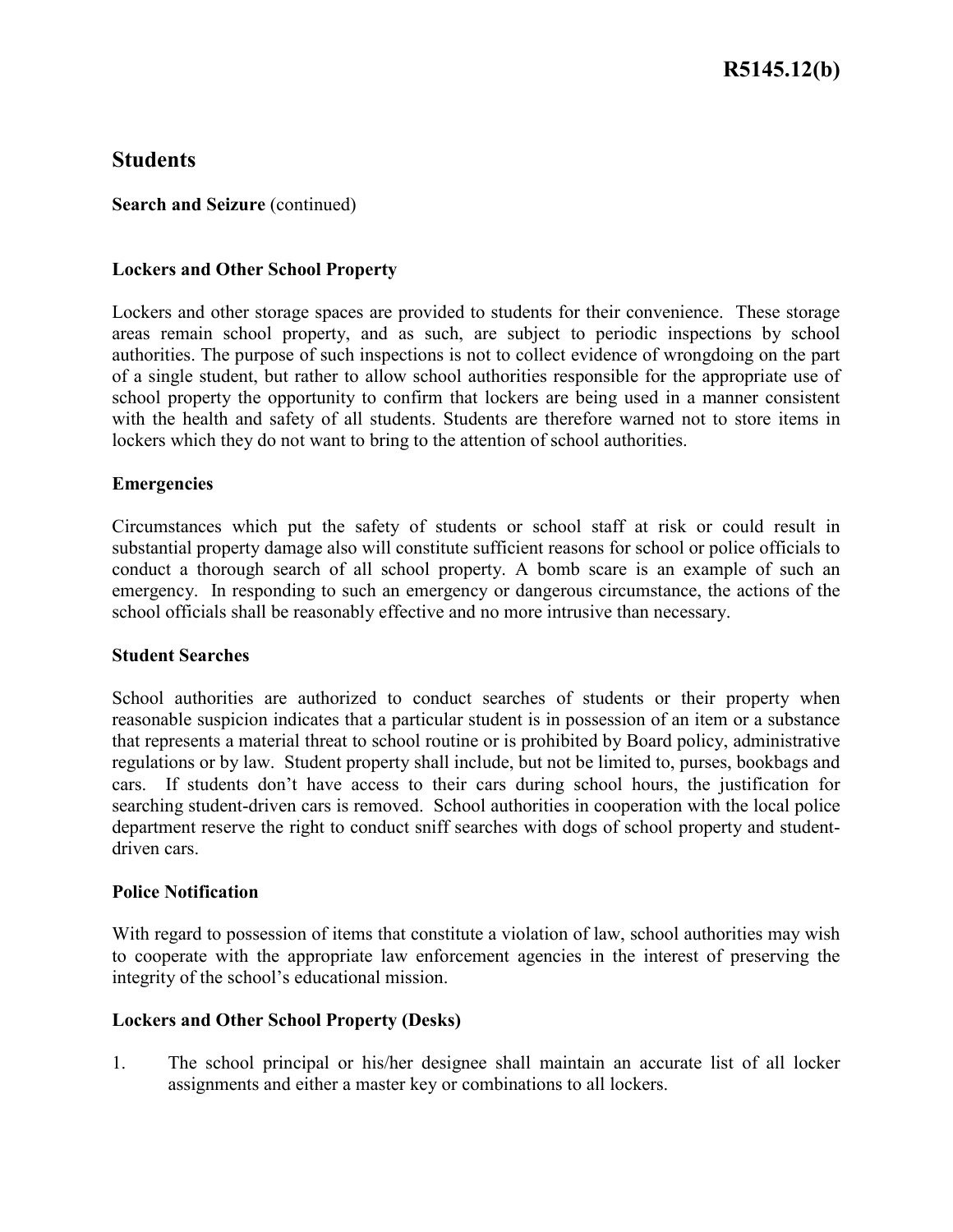### **Search and Seizure**

### **Lockers and Other School Property (Desks)** (continued)

- 2. At the time a student is assigned a locker or other storage space, he or she shall be informed that school authorities are empowered to conduct random periodic inspections of school lockers. Notices of this inspection policy also shall be posted in appropriate locations throughout the school.
- 3. Students also will be informed of the following locker regulations:
	- A. Students are responsible for the contents of the locker assigned to them.
	- B. Students are to keep their lockers locked.
	- C. Students are not to give other students access to their locker.
- 4. The exercise of that right to inspect also requires protection of each student's personal privacy and protection from coercion. An authorized school administrator may search a student's desk or locker under the following conditions:
	- A. There is reason to believe that the students' desk or locker contains contraband material and the presence of said material poses a serious threat to the maintenance of discipline, order, safety or health in the school.
	- B. The search of a group of students' desks or a group of students' lockers where no particular student within the group is suspected may be conducted only if there is a reasonable suspicion of conduct immediately harmful to students, staff or school property.

#### **Prescription Drugs**

Students who have a legitimate need to bring prescription drugs to school should register this information in the nurse's office. (cf. 5141.21 - Administration of Medication)

#### **Lost or Abandoned Items**

Lost or abandoned items will be inspected by school authorities.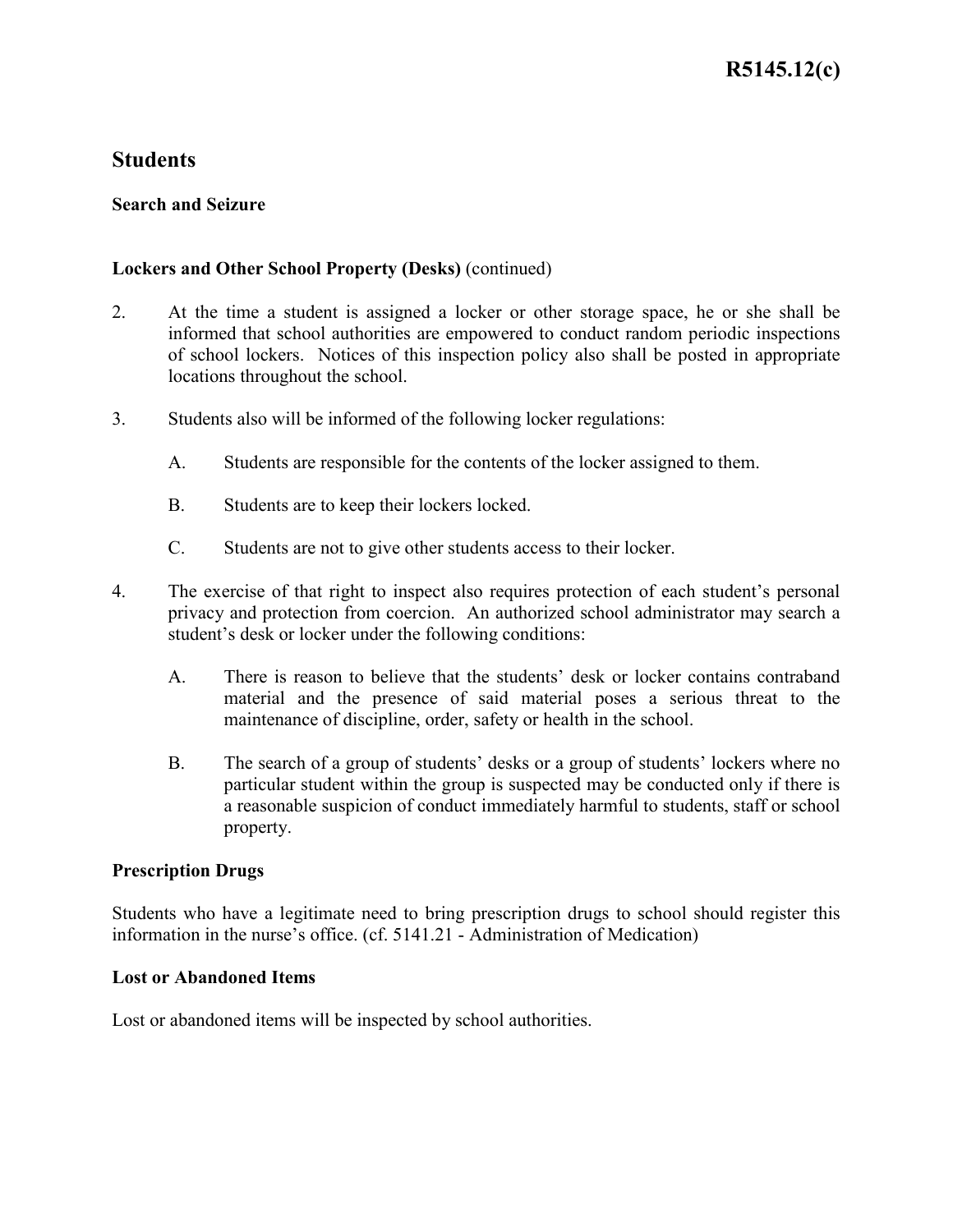### **Search and Seizure**

### **Student Searches**

- 1. All searches of students shall be conducted or authorized by the Principal or designee, in the presence of a witness.
- 2. When the need to search a student arises, the student may be asked to give his or her consent to the search, but in no event shall the student be threatened with harsher punishment or treatment for refusing to consent, nor shall he or she be coerced or induced to give consent in any other manner. The consent, if given, shall be put in writing. If the student is unwilling to give free and voluntary consent, the school administrator may order the student to submit to a search. If the student refuses to obey the order, the school administrator may bring insubordination charges against the student as stipulated in applicable school regulations.
- 3. Searches should be no more intrusive than necessary to discover that for which the search was instigated.
- 4. A search of a student's handbag, gym bag or similar personal property carried by a student may be conducted if there is "reasonable grounds" for suspecting that the search will turn up evidence that the student has violated or is violating either the law or the rules of the school.
- 5. Locker searches shall be conducted in the presence of another staff member and in the presence of the student responsible for the contents of the locker, if possible.
- 6. Searches may include, if school authorities think necessary, a frisk or pat down of student clothing. Frisk or pat down searches shall be conducted by a member of the same sex as the student and in the presence of another staff member. Where the object of the search may be felt by a pat down of clothing or personal property, the District official may first pat the clothing or property in an attempt to locate the article before searching inside the clothing or property.
- 7. At no time should school officials conduct a search which requires a student to remove more clothing than his/her shoes or jacket. If school authorities are convinced that a more intrusive search is required to expose contraband they should advise the proper law enforcement agency.
- 8. A search of a student's person, or a search of a group of students where no particular student within the group is suspected, may be conducted only if there is a reasonable suspicion of conduct immediately harmful to students, staff or school property. "Strip searches" of students are prohibited by employees of this school District.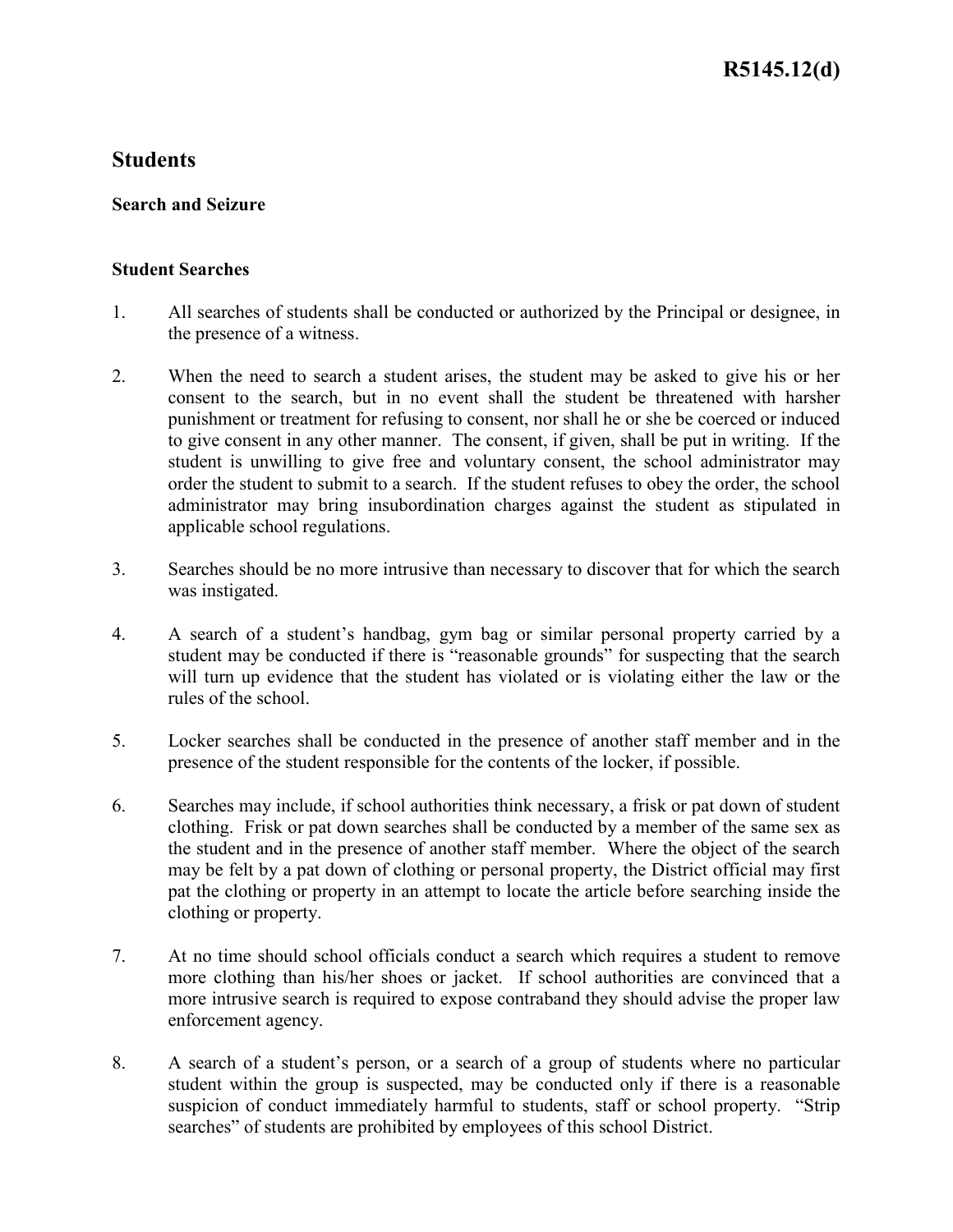# **Search and Seizure**

# **Student Searches** (continued)

- 9. Student searches which disclose evidence of school misconduct, but not criminal misconduct, should be treated according to applicable policies and/or regulations.
- 10. In the event that a student search discloses evidence of criminal wrongdoing, the school Principal or his/her designee shall determine whether or not police officials should be notified of the fruits of the search. If police officials are notified the student's parents should be advised of this fact as soon as possible.
- 11. A strip search requiring a student to remove clothing down to the student's underwear or including underwear is prohibited by the District. (CABE's recommended position)

# **Emergency/Dangerous Circumstances**

- 1. Where a District official has knowledge which would lead a reasonable person to believe that either an emergency or dangerous circumstance exists and that it is necessary to act to protect the safety of any person or property, the official may make a search to the extent necessary to relieve the emergency or dangerous circumstance.
- 2. In responding to such an emergency or dangerous circumstance, the actions of the official shall be reasonably effective and no more intrusive than necessary.

# **Documentation**

Administrators shall document all searches. Documentation shall consist of the following:

- Name, age and sex of student;
- Time and location of search;
- Justification for search and nature of reasonable suspicion;
- Type/Scope of search (what was searched);
- Results of search, prohibited material(s) found, disposition of the material(s) seized and discipline imposed;
- Name of the witness to the search;
- Name of the District official.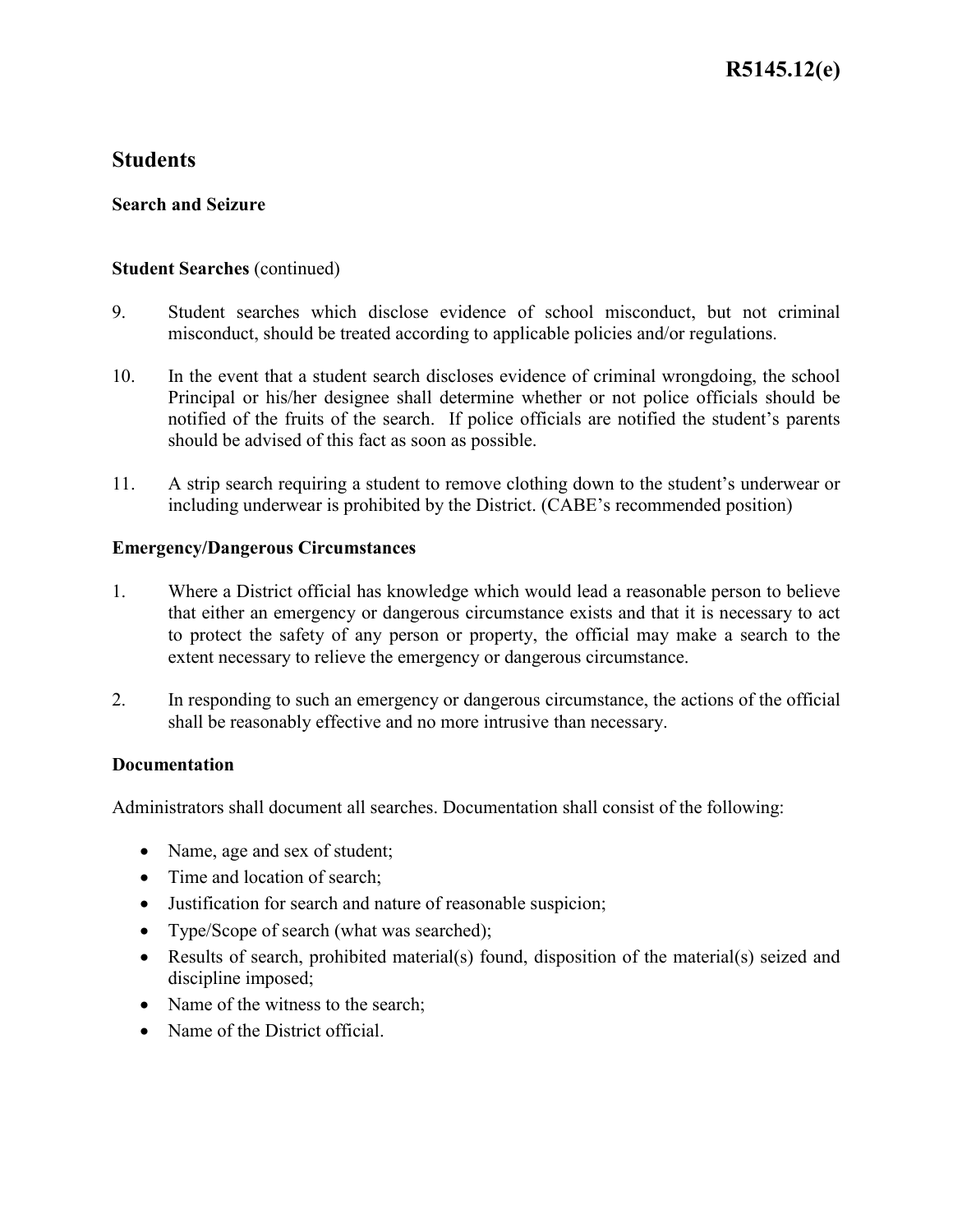# **R5145.12(f)**

# **Students**

**Search and Seizure** (continued)

#### **Student Notification**

Notice of the Board's policy and pertinent provisions of this regulation will be provided to staff, students and their parents annually, through such means as staff and student/parent handbooks and the school/District website.

(cf. 5145.121 – Search of Vehicles on School Grounds) (cf. 5145.122 – Use of Dogs to Search School Property) (cf. 5145.123 – Use of Metal Detectors) (cf. 5145.124 – Breathalyzer Testing) (cf. 5145.125 – Drug Testing) (cf. 5131.111 – Video Surveillance Legal Reference: Connecticut General Statutes

10-221 Boards of education to prescribe rules.

*New Jersey v T.L.O.*, 53 U.S.L.W. 4083 (1985)

PA 94-115 An Act Concerning School Searches.

*Safford Unified School District #1 v. Redding (U.S. Sup. CT 08-479)*

Regulation approved: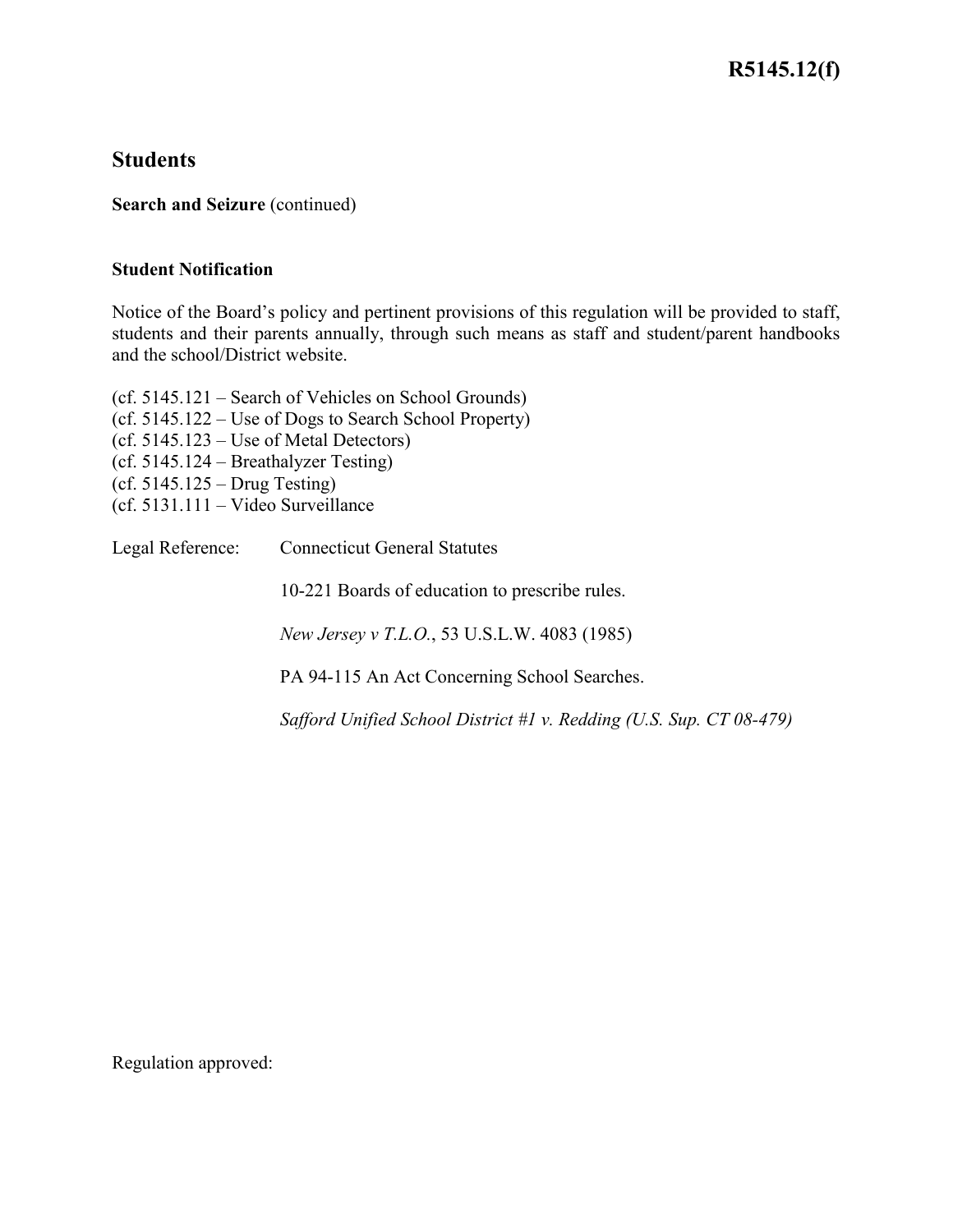# **Search and Seizure**

# **Breathalyzer Testing**

This policy provides the basic structure for the use of passive and active alcohol sensors in Newtown to detect/confirm alcohol consumption by students.

The passive alcohol sensor device is a non-invasive high-speed breath alcohol-screening instrument which can be used as a "sniffer" for overt or covert alcohol detection. This device may be used to sample a student's breath and/or beverage container in order to detect alcohol use.

The District does not consider the use of a passive alcohol-screening device as constituting a "search"; therefore the issue of trespass or intrusion into a student's privacy is not a factor in the use of this device. Passive alcohol screening may be conducted with all students entering a school sponsored event or with a methodology-based representative sample of students entering a school sponsored event  $\overline{(e.g. every 5<sup>th</sup> student, every 10<sup>th</sup> student, etc.)}$  or with individual students when reasonable suspicion exists that a student is under the influence or has used alcohol.

Administrators will use an active device only when a student has demonstrated alcohol use with a passive device. Reasonable suspicion shall refer to any of the following:

- 1. Observed use or possession of alcohol;
- 2. Apparent physical state of impairment of motor functions;
- 3. Marked changes in personal behavior not attributable to other factors; or
- 4. Involvement in, or contribution to, a vehicular accident where the use of alcohol is reasonably suspected.

All due process rights of students will be observed. Further, the Board allows the use of passive alcohol sensor devices at school, on school buses or at any school-sponsored activity.

The passive screening device shall be checked for accuracy and for full calibration at least as frequently as recommended by the manufacturer.

Designated school personnel and/or the school resource officer(s) will be trained in the use of such instruments.

Students, parents/guardians and staff will be notified of the intended use of the passive and active alcohol sensor devices. This notification shall be done through announcements, written documentation, assembly demonstration or classroom discussions, and will be included in school handbooks.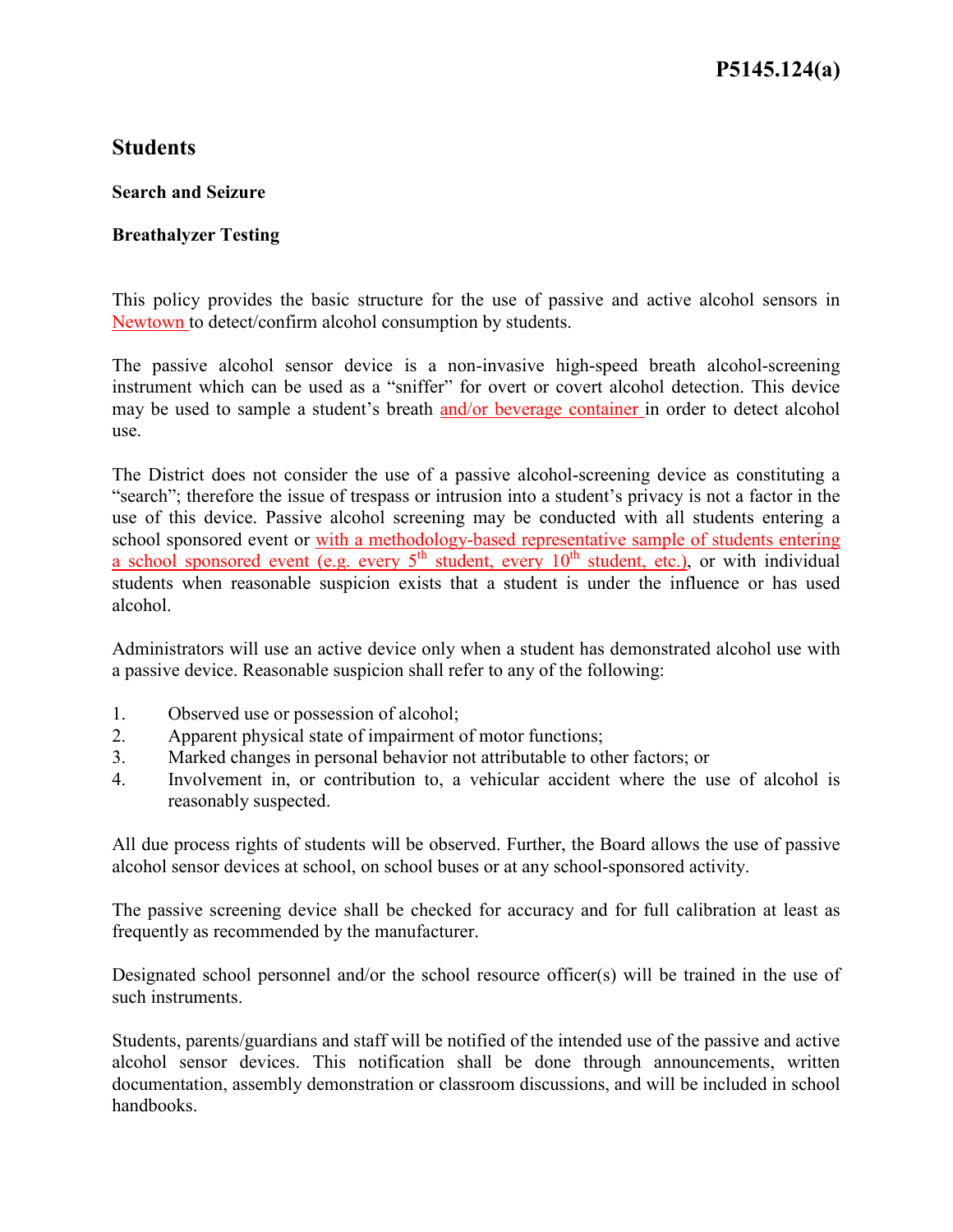### **Search and Seizure**

# **Breathalyzer Testing (continued)**

When an administrator has reasonable suspicion that a student is in possession of and/or under the influence of alcohol at school or a school-sponsored event, the student shall be given a passive alcohol sensor screening. If the student fails the passive assessment, he/she will be given a fifteen five-minute wait period after which the passive screening will be re-administered. If the second screening results are negative, no action shall be taken. However, if the student tests positive during the second passive screening, he/she will be given an active breathalyzer test. If the student declines to take the active screening, when reasonable suspicion exists, or if such screening proves positive, he/she shall be subject to appropriate disciplinary action as set out in the District's disciplinary policies.

(cf. 5114 - Suspension/Expulsion)

(cf. 5131 - Conduct)

(cf. 5131.6 - Drugs, Alcohol, Tobacco)

(cf. 5131.8 - Out of School Misconduct)

- (cf. 5144 Discipline/Punishment)
- (cf. 5145.11 Questioning and Apprehension)
- (cf. 5145.12 Search and Seizure)

Legal Reference: Connecticut General Statutes

10a-18 Programs to be offered on effects of drugs and alcohol. 10-19 Teaching about alcohol, nicotine or tobacco, drugs and acquired immune deficiency syndrome. Training of personnel. 10-154a Professional communications between teacher or nurse and student. Surrender of physical evidence obtained from students. 10-221d Boards of education to prescribe rules re; use, sale or possession. 21a-240 Definitions, dependency producing drugs. 21a-243 Regulation re schedules of controlled substances. *New Jersey v. T.L.O.,* 469 325; 105 S.CT. 733 (1985 *Veronia School District 47J v. Acton*, 515 U.S. 646 (1995) *Todd v. Rush County Schools*, 133F.3d 984 (7<sup>th</sup> Cir. 1998) *Knox County Education Association v. Knox County Board of Education,* 158 F3d 361, 3885-386 (6<sup>th</sup> Cir. 1998)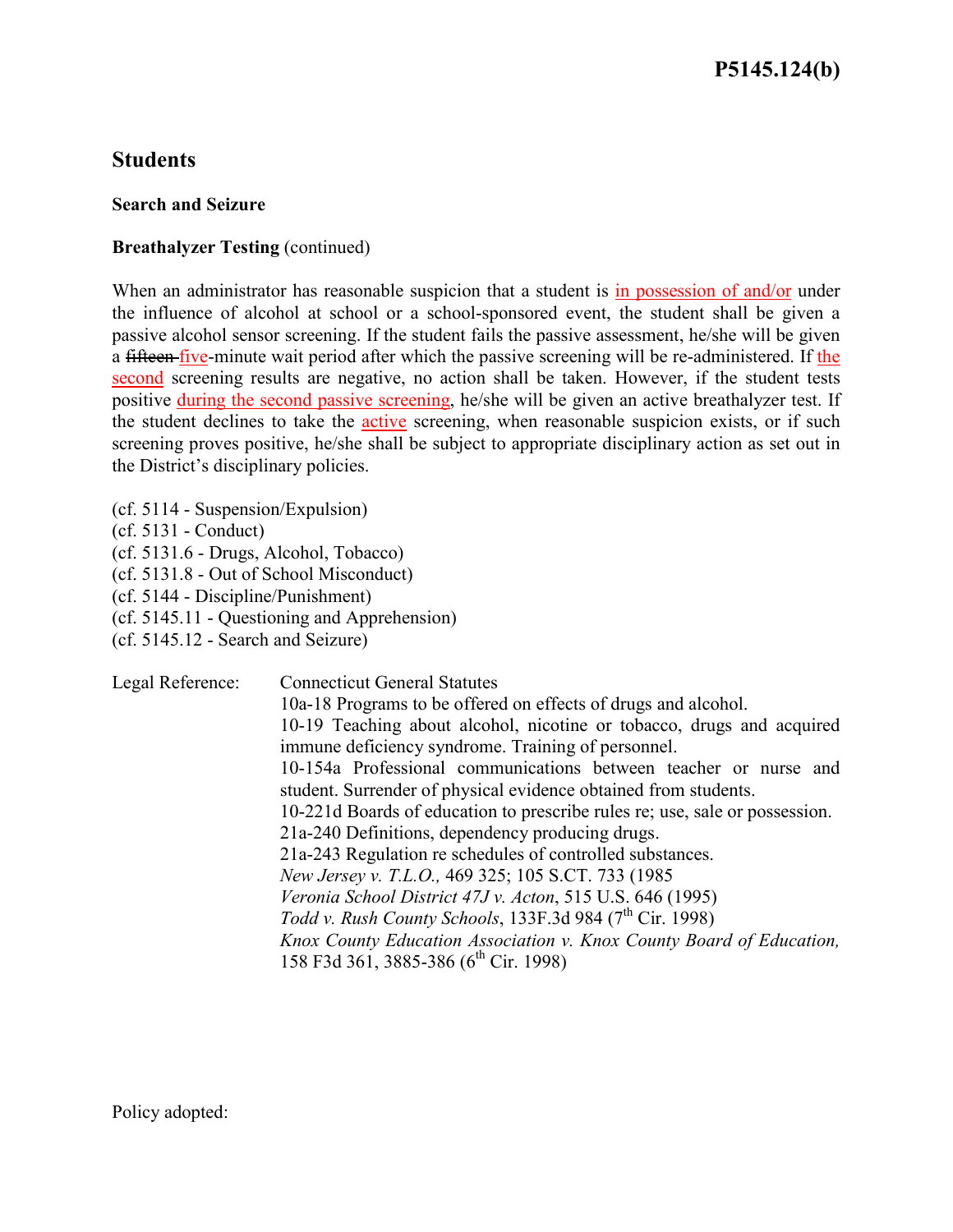# **Search and Seizure**

# **Breathalyzer Testing - Regulation**

Given reasonable suspicion of alcohol consumption by a student, or if the student fails the initial passive screening, the administration will follow these procedures:

- The student will be removed to the an office area for observation and questioning concerning alcohol consumption.
- The student may at any point confirm or deny the report of possible alcohol consumption.
- After a fifteen five minute waiting period, the student will be informed of the passive alcohol sensor test and how it operates. The student will be requested to breathe across the intake part of the device.
- The administration will then inform the student of the device's findings alcohol was either detected on the sensor or the sensor did not detect alcohol.
- If alcohol was detected, the administration will request that the student take an active breathalyzer test.
- If the student continues to deny consumption or refuses to take the active breathalyzer test, or tests positive on the active breathalyzer test, the student will be disciplined according to the Newtown District's discipline/punishment policy.
- The student's parents will be informed of the disciplinary actions to be taken.

In addition, the administration will:

- Publicize the intent and procedure with parents/guardians.
- Hold student meetings to present and clarify the intent and procedure.
- (cf. 5114 Suspension/Expulsion)
- (cf. 5131 Conduct)
- (cf. 5131.6 Drugs, Alcohol, Tobacco)
- (cf. 5131.8 Out of School Misconduct)
- (cf. 5144 Discipline/Punishment)
- (cf. 5145.11 Questioning and Apprehension)
- (cf. 5145.12 Search and Seizure)

Regulation approved: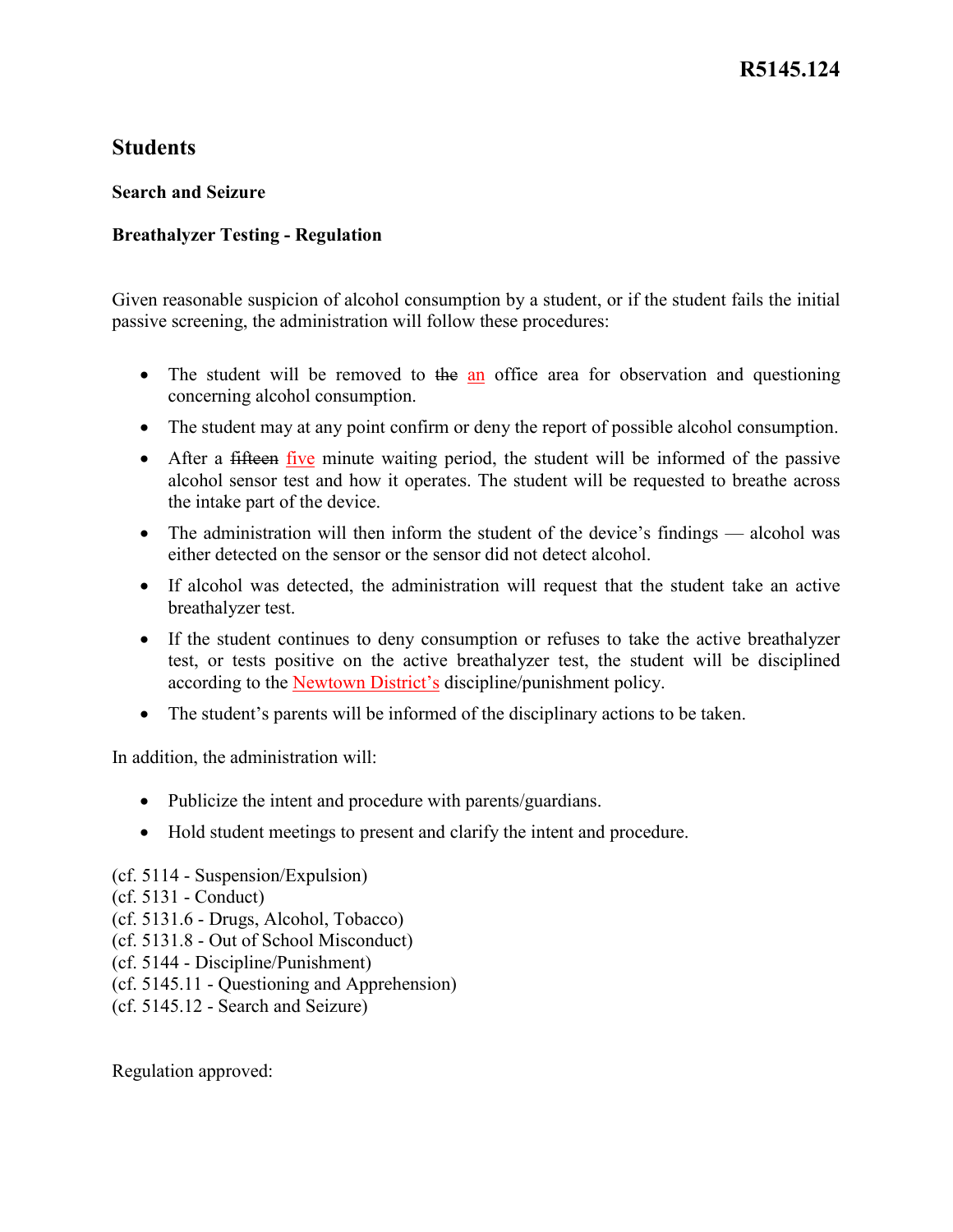# **P 4118.11/P 4218.11**

# **Personnel - Certified/Non-Certified**

# **Nondiscrimination**

The Newtown Board of Education (the "Board") will not make employment decisions (including decisions related to hiring, assignment, compensation, promotion, demotion, disciplinary action and termination) on the basis of race, color, religion, age, sex, marital status, sexual orientation, national origin, alienage, ancestry, disability, pregnancy, genetic information, veteran status, or gender identity or expression, except in the case of a bona fide occupational qualification.

It is the policy of the Board that any form of discrimination or harassment on the basis of race, color, religion, age, sex, marital status, sexual orientation, national origin, alienage, ancestry, disability, pregnancy, genetic information, veteran status, or gender identity or expression, or any other basis prohibited by state or federal law is prohibited, whether by students, Board employees or third parties subject to the control of the Board. The Board's prohibition of discrimination or harassment in its educational programs or activities expressly extends to academic, nonacademic, and extracurricular activities, including athletics. It is also the policy of the Board of Education to provide for the prompt and equitable resolution of complaints alleging any discrimination on the basis of protected characteristics such as race, color, religion, age, sex, sexual orientation, marital status, national origin, alienage, ancestry, disability, pregnancy, genetic information, veteran status, or gender identity or expression.

For the purposes of this policy, "race" is inclusive of ethnic traits historically associated with race, including but not limited to, hair texture and protective hairstyles. "Protective hairstyles" includes, but is not limited to, wigs, headwraps and hairstyles such as individual braids, cornrows, locs, twists, Bantu knots, afros and afro puffs.

For the purposes of this policy, "genetic information" means the information about genes, gene products, or inherited characteristics that may derive from an individual or a family member. "Genetic information" may also include an individuals' family medical history, the results of an individual's or family member's genetic tests, the fact that an individual or an individual's family member sought or received genetic services, and genetic information of a fetus carried by an individual or an individual's family member or an embryo lawfully held by an individual or family member receiving assistive reproductive services.

For the purposes of this policy, "veteran" means any person honorably discharged from, or released under honorable conditions from active service in, the United States Army, Navy, Marine Corps, Coast Guard, and Air Force and any reserve component thereof, including the Connecticut National Guard.

For the purposes of this policy, "gender identity or expression" means a person's gender-related identity, appearance or behavior, whether or not that gender-related identity, appearance or behavior is different from that traditionally associated with the person's physiology or assigned sex at birth, which genderrelated identity can be shown by providing evidence including, but not limited to, medical history, care or treatment of the gender-related identity, consistent and uniform assertion of the gender-related identity or any other evidence that the gender-related identity is sincerely held, part of a person's core identity or not being asserted for an improper purpose.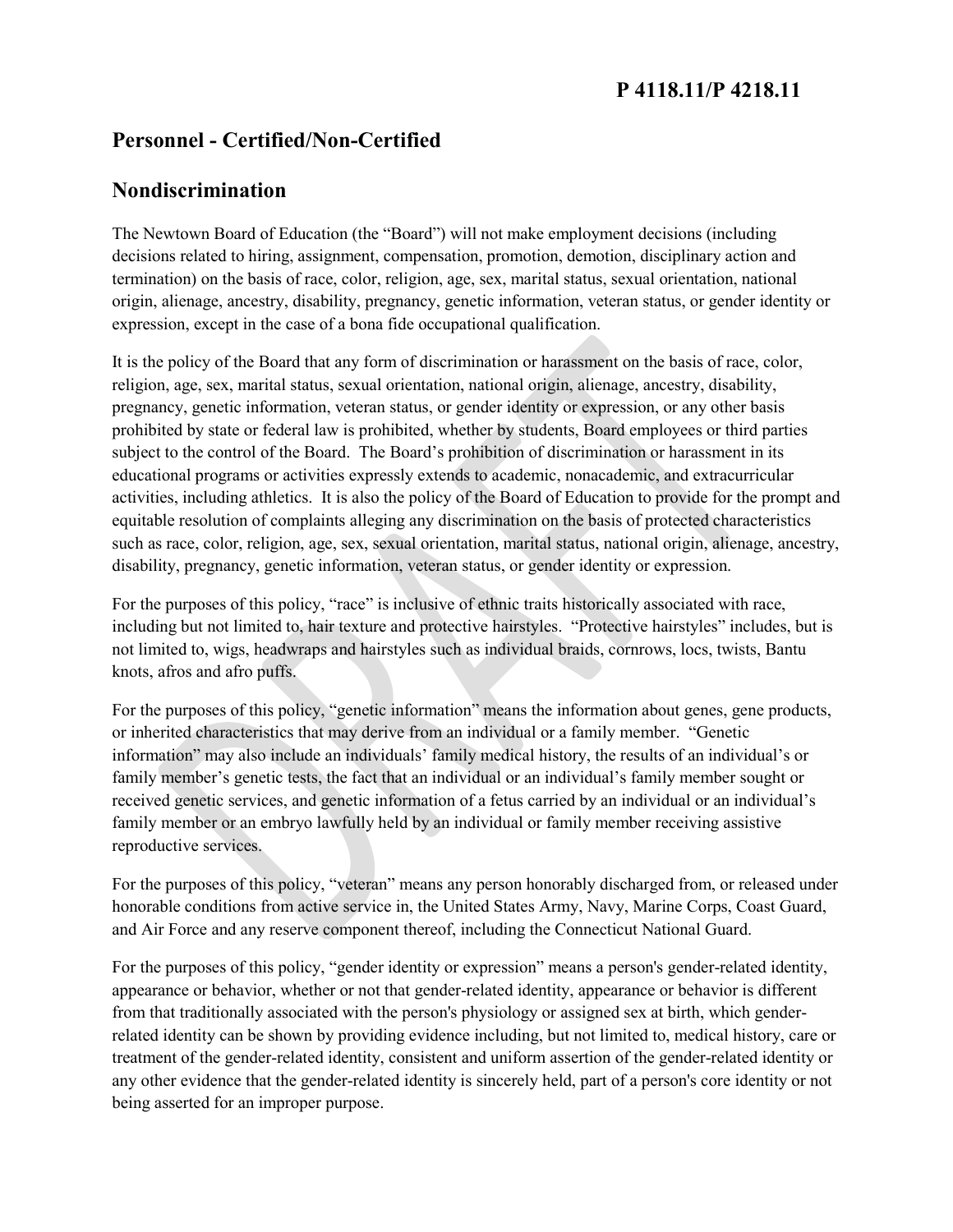Any employee wishing to file a complaint regarding discrimination may obtain a copy of the Board's complaint procedures and complaint form, which are included in the Board's Administrative Regulations Regarding Non-Discrimination/Personnel. These regulations accompany Board Policies P 4118.11/ P 4218.11 and are available online at<https://newtown-policies.campuscontact.com/> or on request from the main office of any district school.

If a complaint involves allegations of discrimination or harassment based on reasons such as gender/sex, disability, or pregnancy, such complaints will be handled under other appropriate policies P4118.112/ P 4218.112, Sex Discrimination/Harassment in the Workplace and policies P 4118.14/P 4218.14, Nondiscrimination on the Basis of Disabilities.

Any employee also may file a complaint with the Office for Civil Rights, U.S. Department of Education ("OCR"):

Office for Civil Rights, Boston Office U.S. Department of Education 8th Floor 5 Post Office Square Boston, MA 02109- 3921 (617-289-0111) http://www2.ed.gov/about/offices/list/ocr/docs/howto.html

Employees may also file a complaint regarding employment discrimination with the Equal Employment Opportunity Commission:

Equal Employment Opportunity Commission, Boston Area Office John F. Kennedy Federal Building 475 Government Center Boston, MA 02203 (800-669-4000)

Employees may also file a complaint with the Connecticut Commission on Human Rights and Opportunities:

Connecticut Commission on Human Rights and Opportunities 450 Columbus Blvd. Hartford, CT 06103-1835 (800-477-5737)

Anyone who has questions or concerns about this policy, or would like a copy of the Board's complaint procedures or complaint forms related to claims of discrimination, discrimination on the basis of gender/sex, and discrimination on the basis of disability may contact:

Office of the Assistant Superintendent of Schools 3 Primrose Street Newtown, CT 06470 (203) 426-7617 (email address may be found in the Administrative Regulations)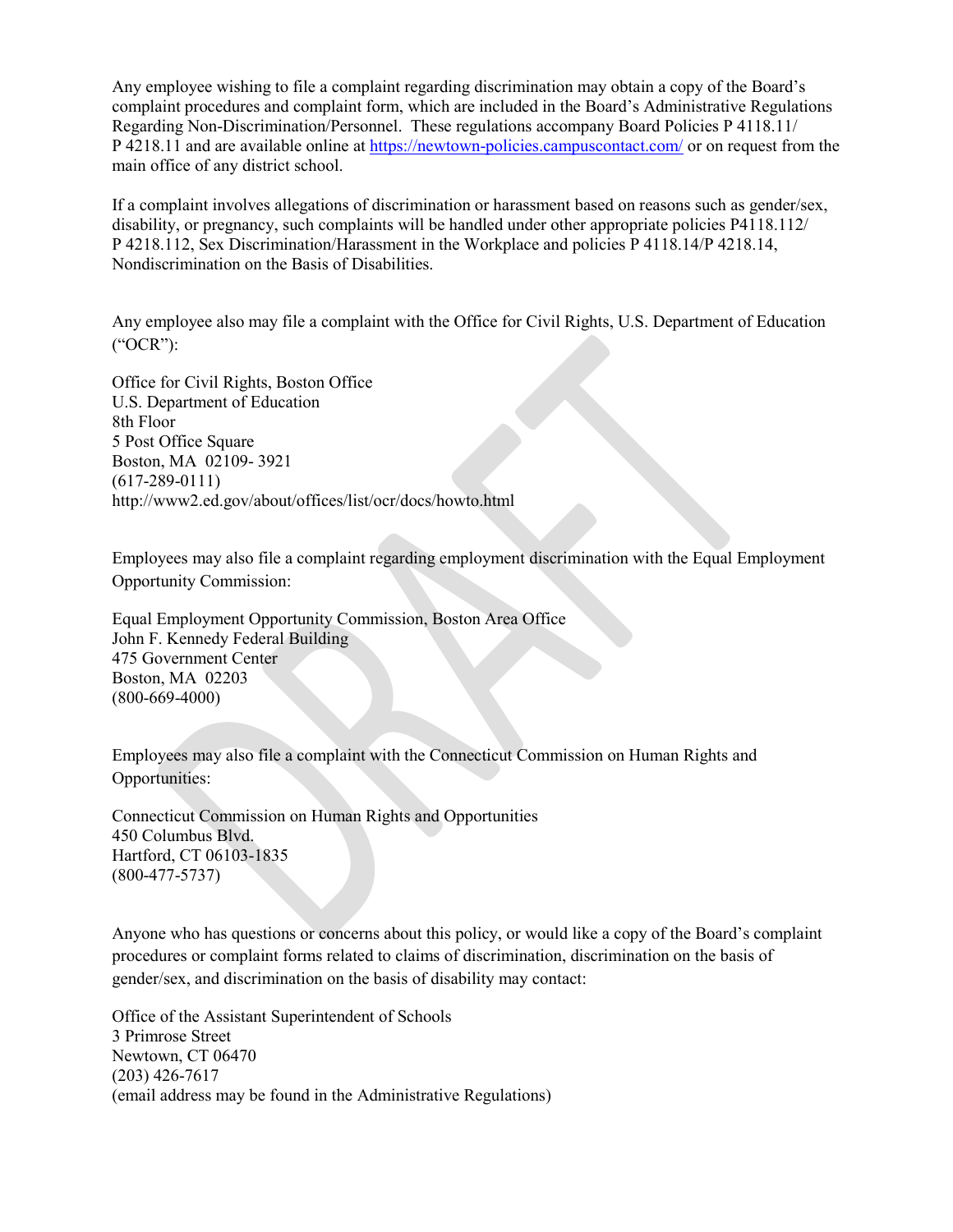Legal References:

Title VI of the Civil Rights Act of 1964, 42 U.S.C. § 2000d et seq.

Title VII of the Civil Rights Act of 1964, 42 U.S.C. § 2000e et seq.

Title IX of the Education Amendments of 1972, 20 U.S.C. § 1681 et seq.

Age Discrimination in Employment Act, 29 U.S.C. § 621 et seq.

Americans with Disabilities Act, 42 U.S.C. § 12101

Section 504 of the Rehabilitation Act of 1973, 29 U.S.C. § 794

Title II of the Genetic Information Nondiscrimination Act of 2008, Pub.L.110-233, 42 U.S.C. § 2000ff; 29 CFR 1635.1 et seq.

Connecticut General Statutes § 1-1n, "Gender Identity or Expression" defined

Connecticut General Statutes § 10-153, Discrimination on the basis of sex, gender or expression or marital status prohibited

Connecticut General Statutes § 46a-51, Definitions

Connecticut General Statutes § 46a-58, Deprivation of rights

Connecticut Fair Employment Practices Act, Connecticut General Statutes § 46a-60

Connecticut General Statutes § 46a-81a, Sexual orientation discrimination: Definitions

Connecticut General Statutes § 46a-81c, Sexual orientation discrimination: Employment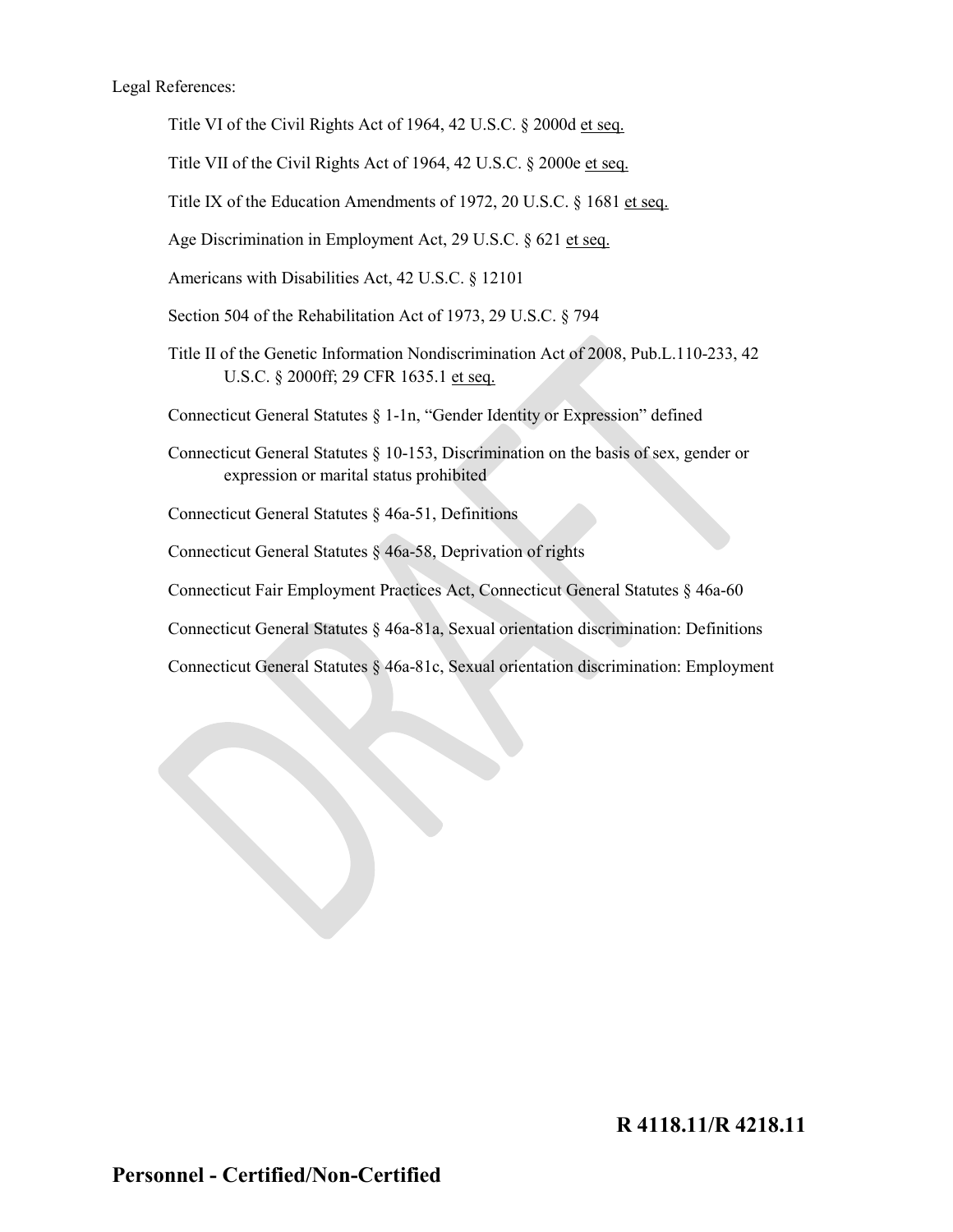# **Nondiscrimination**

It is the policy of the Newtown Board of Education (the "Board") that any form of discrimination or harassment on the basis of protected characteristics such as race, color, religion, age, sex, sexual orientation, marital status, national origin, alienage, ancestry, disability, pregnancy, genetic information, veteran status, or gender identity or expression is forbidden, whether by students, Board employees or third parties subject to the control of the Board. Students, Board employees and third parties are expected to adhere to a standard of conduct that is respectful of the rights of all members of the school community.

It is the express policy of the Board to provide for the prompt and equitable resolution of complaints alleging any discrimination on the basis of protected characteristics such as race, color, religion, age, sex, sexual orientation, marital status, national origin, alienage, ancestry, disability, pregnancy, genetic information, veteran status, or gender identity or expression.

If a complaint involves allegations of discrimination or harassment based on reasons such as gender/sex, disability, or pregnancy, such complaints will be handled, as appropriate, in accordance with other Board policies P 4118.112/P 4218.112, Sex Discrimination/Harassment in the Workplace; policies P 4118.14/P 4218.14, Nondiscrimination on the Basis of Disabilities.

Preferably, complaints should be filed within thirty (30) calendar days of the alleged occurrence. Timely reporting of complaints facilitates the investigation and resolution of such complaints. The district will investigate such complaints promptly and equitably, and will take corrective action when allegations are verified.

The district will not tolerate any reprisals or retaliation that occur as a result of the good faith reporting of charges of harassment or discrimination on the basis of race, color, religion, age, sex, sexual orientation, marital status, national origin, alienage, ancestry, disability, pregnancy, genetic information, veteran status, or gender identity or expression. Any such reprisals or retaliation will result in disciplinary action against the retaliator, and other corrective actions as appropriate.

The school district will periodically provide staff development for district administrators and periodically distribute this policy and implementing administrative regulations to staff and students in an effort to maintain an environment free of harassment and discrimination.

#### Complaint Procedure

As soon as an individual feels that he or she has been subjected to discrimination or harassment on the basis of race, color, religion, age, sex, sexual orientation, marital status, national origin, alienage, ancestry, disability, pregnancy, genetic information, veteran status, or gender identity or expression he/she should make a written complaint to the Assistant Superintendent or his/her designee. The individual and any respondent (if applicable) will be provided a copy of the Board's policy and regulation and made aware of his/her rights.

The complaint should state the:

- Name of the complainant,
- Date of the complaint,
- Date(s) of the alleged harassment/discrimination,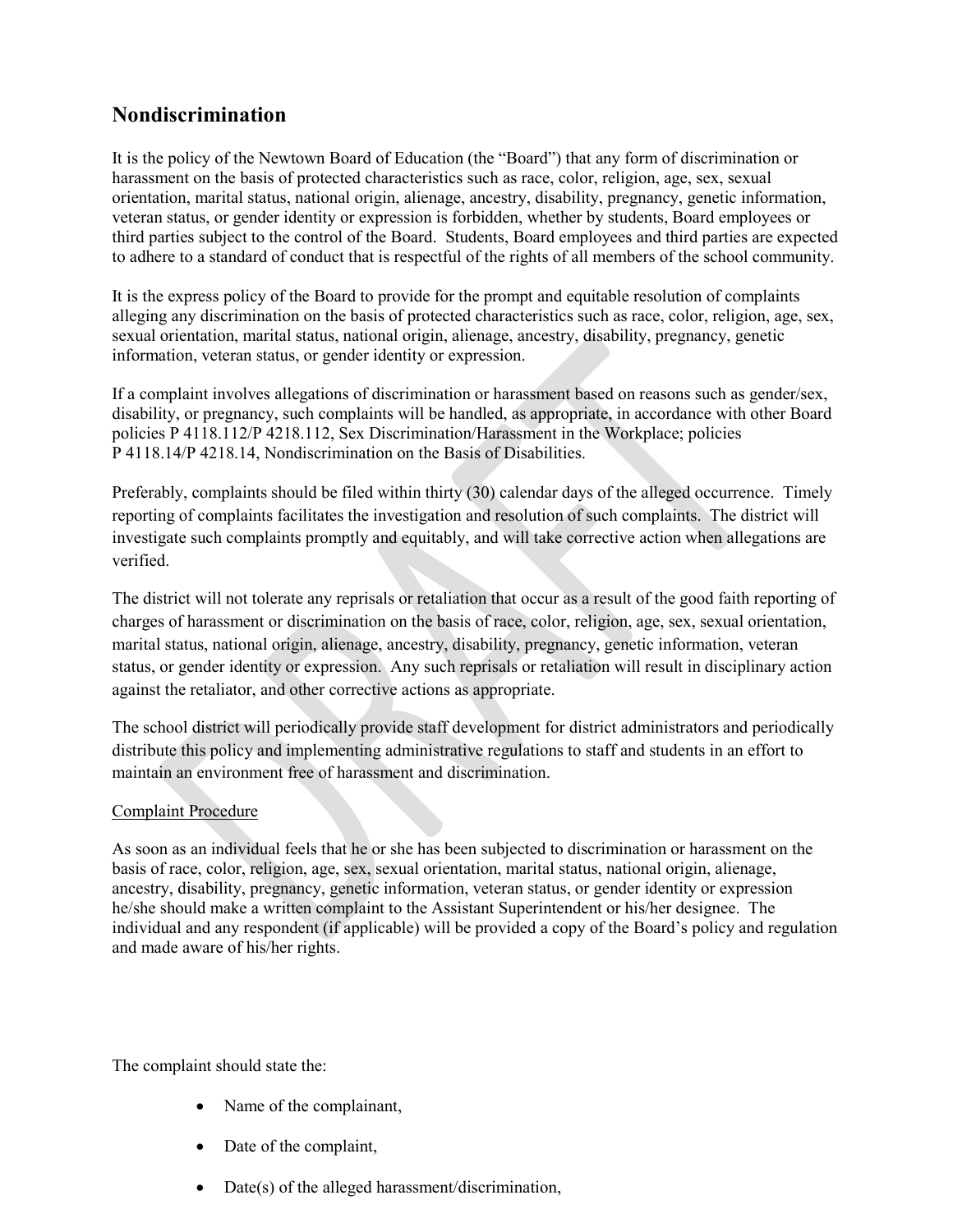- Name(s) of the harasser(s) or discriminator(s),
- Location where such harassment/discrimination occurred,
- Names of any witness(es) to the harassment/discrimination,
- Detailed statement of the circumstances constituting the alleged harassment/discrimination; and
- Proposed remedy.

Any individual who makes an oral complaint of harassment or discrimination will be provided a copy of this regulation and will be requested to make a written complaint pursuant to the above procedure. If an individual is unable to make a written complaint, the staff member receiving the oral complaint will either reduce the complaint to writing or assist the individual with completing the written complaint form.

All complaints received by staff members are to be forwarded immediately to the Assistant Superintendent. Upon receipt of a complaint alleging harassment or discrimination under this complaint procedure, the Assistant Superintendent or his/her designee shall promptly investigate the complaint. During the course of the investigation, the Assistant Superintendent or designee shall interview or consult with all individuals reasonably believed to have relevant information, including the complainant, the alleged harasser/discriminator ("respondent"), and any witnesses to the conduct. Complaints will be investigated promptly within the timeframes identified below. Timeframes may be extended as needed given the complexity of the investigation, availability of individuals with relevant information and other extenuating circumstances. Confidentiality will be maintained by all persons involved in the investigation to the extent possible, as determined by the investigator.

Upon receipt of a written complaint of discrimination, the investigator should:

- 1. Offer to meet with the complainant and respondent (if applicable) within ten (10) business days (provided that such timeframe may be reasonably extended based on the availability of necessary witnesses and/or participants during periods of time when school is not in session) to discuss the nature of the complaint, identify individuals the complainant believes has relevant information, and obtain any relevant documents the complainant may have;
- 2. Provide the complainant and respondent (if applicable) with a copy of the Board's nondiscrimination policy and accompanying regulations;
- 3. Investigate the factual basis of the complaint, including, as applicable, conducting interviews with individuals deemed relevant to the complaint;
- 4. Conduct an investigation that is adequate, reliable, and impartial. Investigate the factual basis for the complaint, including conducting interviews with individuals with information and review of documents relevant to the complaint;
- 5. Maintain confidentiality to the extent practicable throughout the investigative process, in accordance with state and federal law;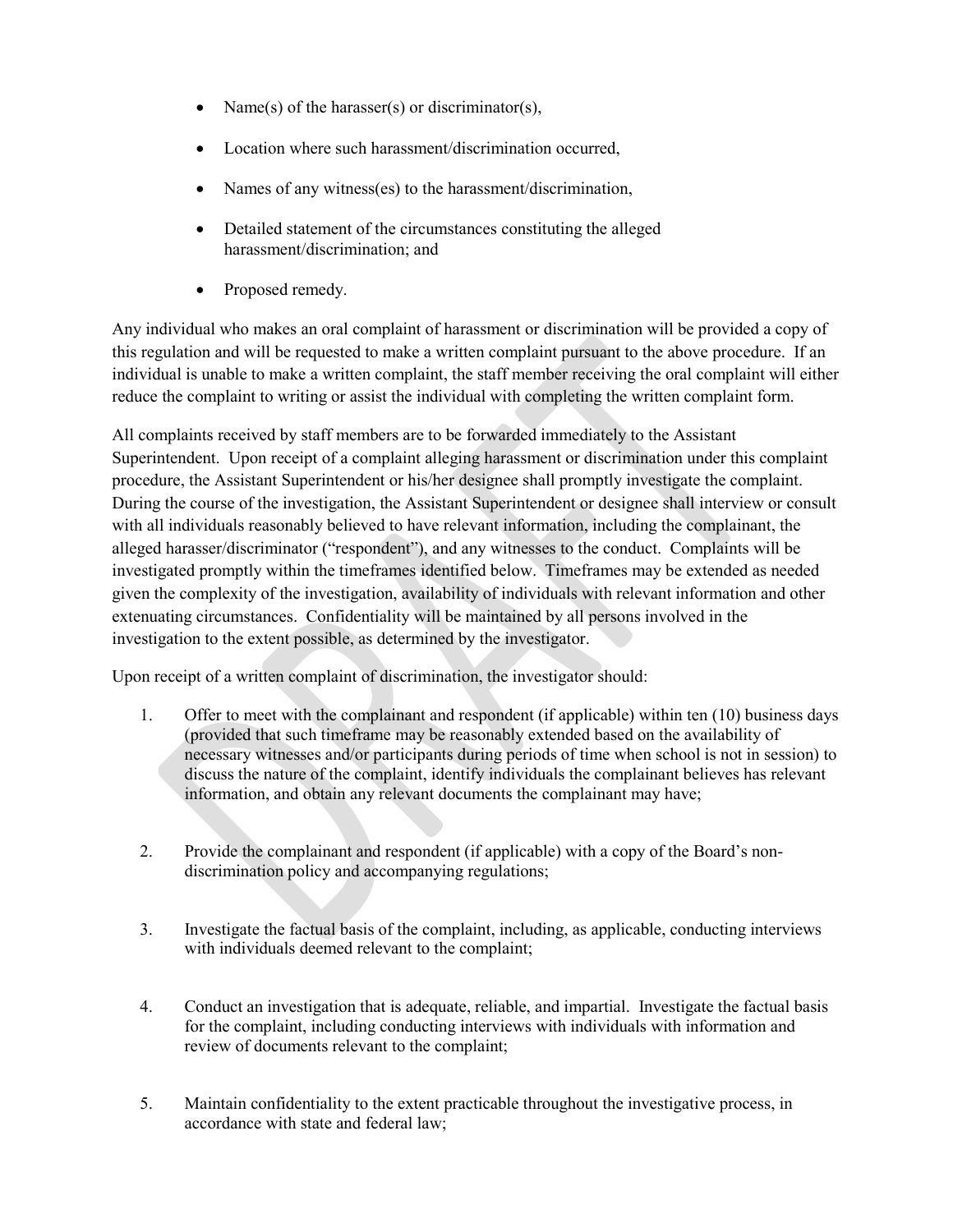- 6. Communicate the outcome of the investigation in writing to the complainant and respondent (if any) (to the extent permitted by state and federal confidentiality requirements), within thirty (30) business days (provided that such timeframe may be extended by fifteen (15) business days during periods of time when school is in session or reasonably extended based on the availability of necessary witnesses and/or participants during periods of time when school is not in session) from the date the complaint was received by the Assistant Superintendent's office. The complainant and respondent (if any) shall be notified of such extension. The written notice shall include a finding whether the complaint was substantiated and if so, shall identify, to the extent possible, how the district will remedy the discrimination or harassment, adhering to the requirements of state and federal law;
- 7. If a complaint is made during summer recess, the complaint will be reviewed and addressed as quickly as possible given the availability of staff and/or other individuals who may have information relevant to the complaint. If fixed timeframes cannot be met, the complainant and respondent (if any) will receive notice and interim measures may be implemented as necessary (see sub-paragraph 6);
- 8. Whenever allegations are verified, ensure that appropriate corrective action is taken (including, but not limited to, disciplinary action) aimed at preventing the recurrence of the harassment or discrimination. Corrective action should include steps to avoid continuing discrimination;
- 9. If either party to the complaint is not satisfied with the findings and conclusions of the investigation, the complainant may present the complaint and written outcome to the Superintendent within thirty (30) calendar days of receiving the findings. Upon review of a written request from the party requesting an appeal, the Superintendent shall review the investigative results of the investigator and determine if further action and/or investigation is warranted. Such action may include consultation with a designated investigator (if applicable), complainant, and respondent (if any) and meeting with appropriate individuals to attempt to resolve the complaint, or a decision affirming or overruling a designated investigator's conclusions or findings (if applicable). The Superintendent shall provide written notice to the complainant and respondent (if any) of the proposed actions within fifteen (15) business days (provided that such timeframe may be reasonably extended based on the availability of necessary witnesses and/or participants during periods of time when school is not in session) following the receipt of the written request for review.

If a complaint involves allegations of discrimination or harassment based on reasons such as gender/sex, disability, or pregnancy, such complaints will be handled under other appropriate policies P4118.112/ P 4218.112, Sex Discrimination/Harassment in the Workplace; policies P 4118.14/P 4218.14, Nondiscrimination on the Basis of Disabilities.

Any employee also may file a complaint with the Office for Civil Rights, U.S. Department of Education ("OCR"):

Office for Civil Rights, Boston Office U.S. Department of Education 8th Floor 5 Post Office Square Boston, MA 02109- 3921 (617-289-0111) http://www2.ed.gov/about/offices/list/ocr/docs/howto.html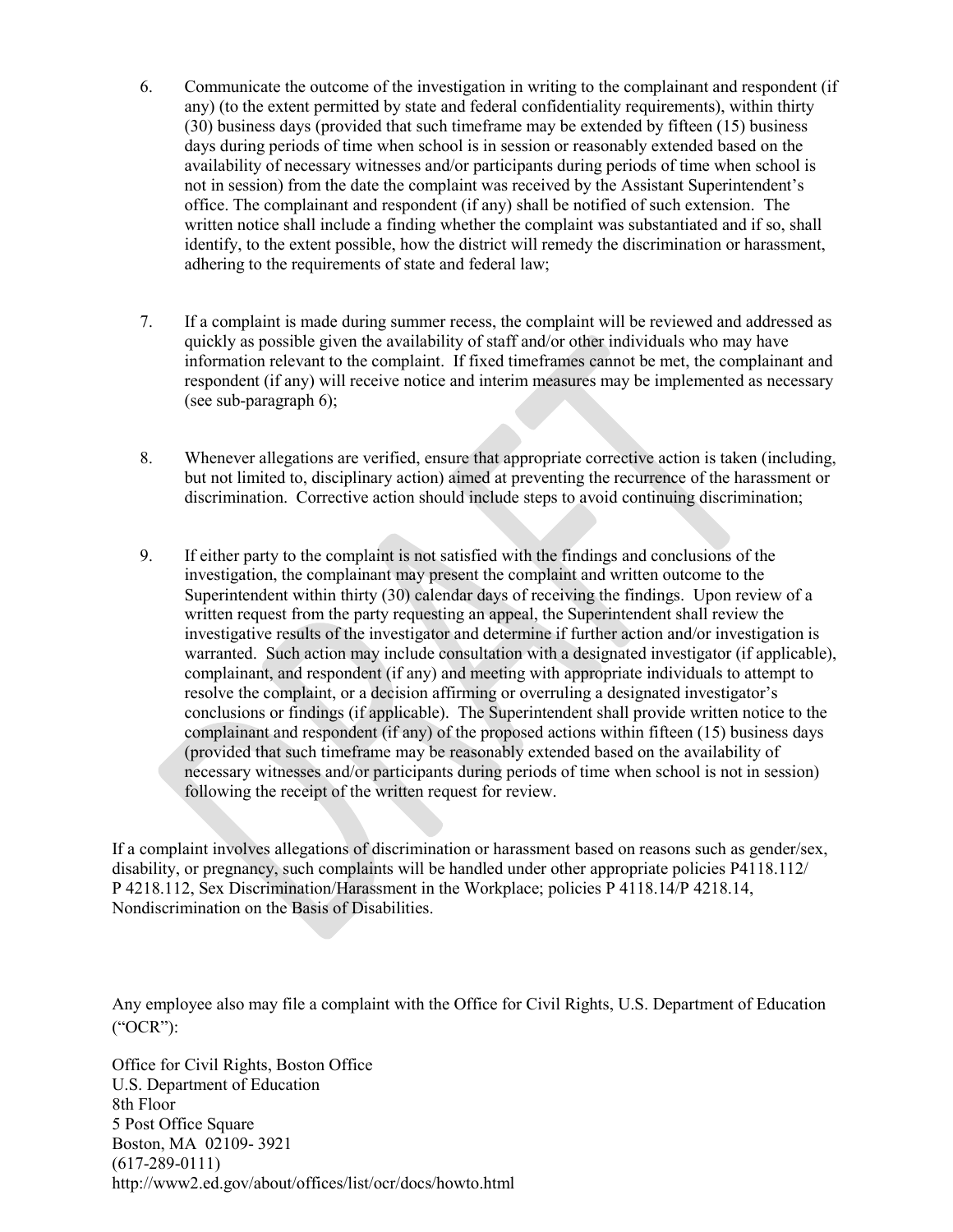Employees may also file a complaint regarding employment discrimination with the Equal Employment Opportunity Commission:

Equal Employment Opportunity Commission, Boston Area Office John F. Kennedy Federal Building 475 Government Center Boston, MA 02203 (800-669-4000)

Employees may also file a complaint with the Connecticut Commission on Human Rights and Opportunities:

Connecticut Commission on Human Rights and Opportunities 450 Columbus Blvd. Hartford, CT 06103-1835 (800-477-5737)

Anyone who has questions or concerns about these regulations, or about the Board's policies regarding discrimination on the basis of gender/sex or discrimination on the basis of disability may contact:

Mrs. Anne Uberti Assistant Superintendent of Schools 3 Primrose Street Newtown, CT 06470 (203) 426-7617 ubertia@newtown.k12.ct.us

#### **DISCRIMINATION COMPLAINT FORM**

**(For complaints based on race, color, religion, age, sex, sexual orientation, marital status, national origin, alienage, ancestry, disability, pregnancy, genetic information, veteran status, or gender identity or expression)**

| Name of the complainant |  |  |
|-------------------------|--|--|
|                         |  |  |
| Date of the complaint   |  |  |

Date of the alleged discrimination/harassment \_\_\_\_\_\_\_\_\_\_\_\_\_\_\_\_\_\_\_\_\_\_\_\_\_\_\_\_\_\_\_\_\_\_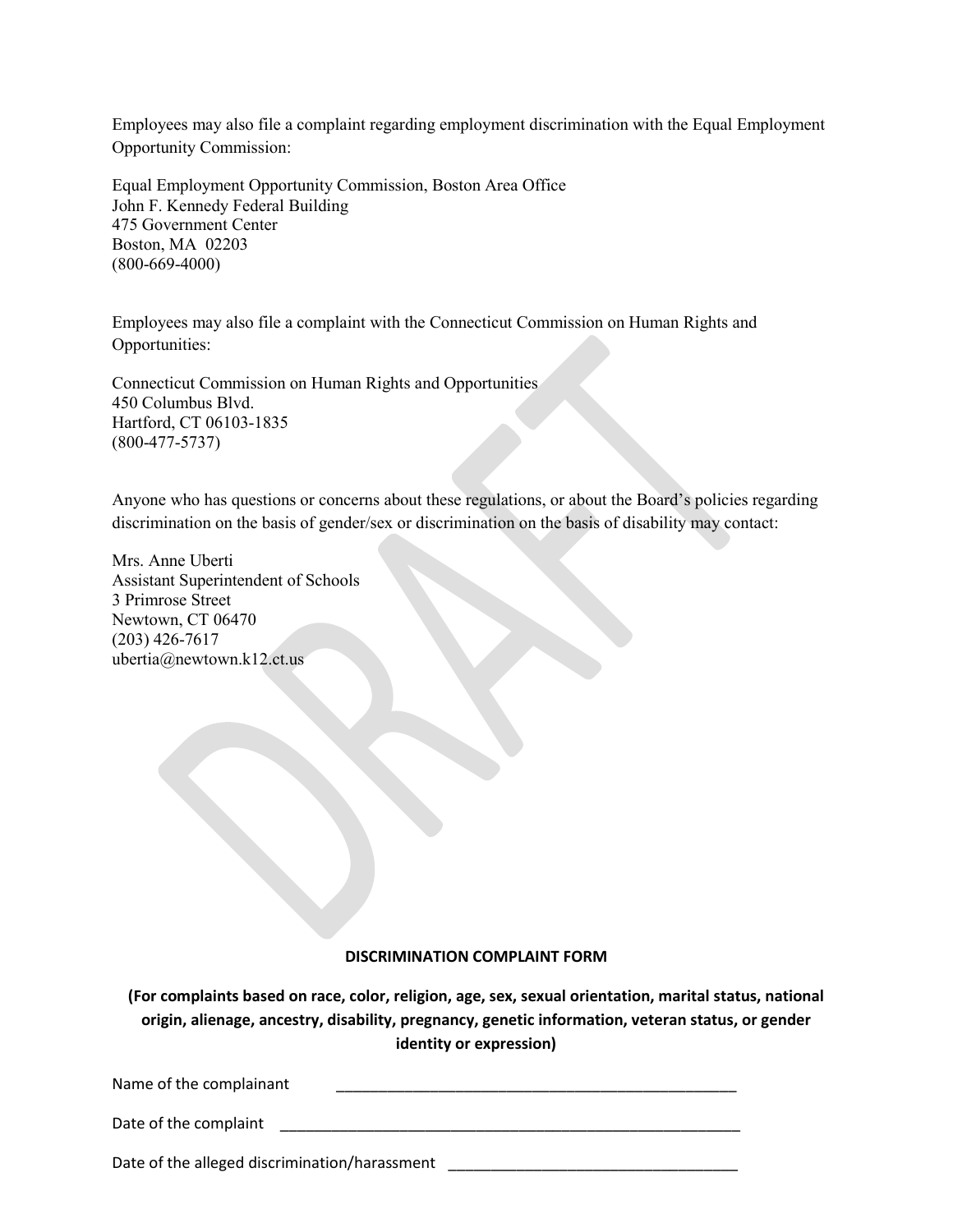| Name or names of the discriminator(s) or harasser(s) ___________________________                                                                |  |
|-------------------------------------------------------------------------------------------------------------------------------------------------|--|
| Location where such discrimination/harassment occurred _________________________                                                                |  |
| Name(s) of any witness(es) to the discrimination/harassment ____________________<br><u> 1989 - Johann Stoff, amerikansk politiker (d. 1989)</u> |  |
| Detailed statement of the circumstances constituting the alleged discrimination or harassment                                                   |  |
|                                                                                                                                                 |  |
|                                                                                                                                                 |  |
|                                                                                                                                                 |  |
| Proposed remedy                                                                                                                                 |  |
| Signature of Complainant                                                                                                                        |  |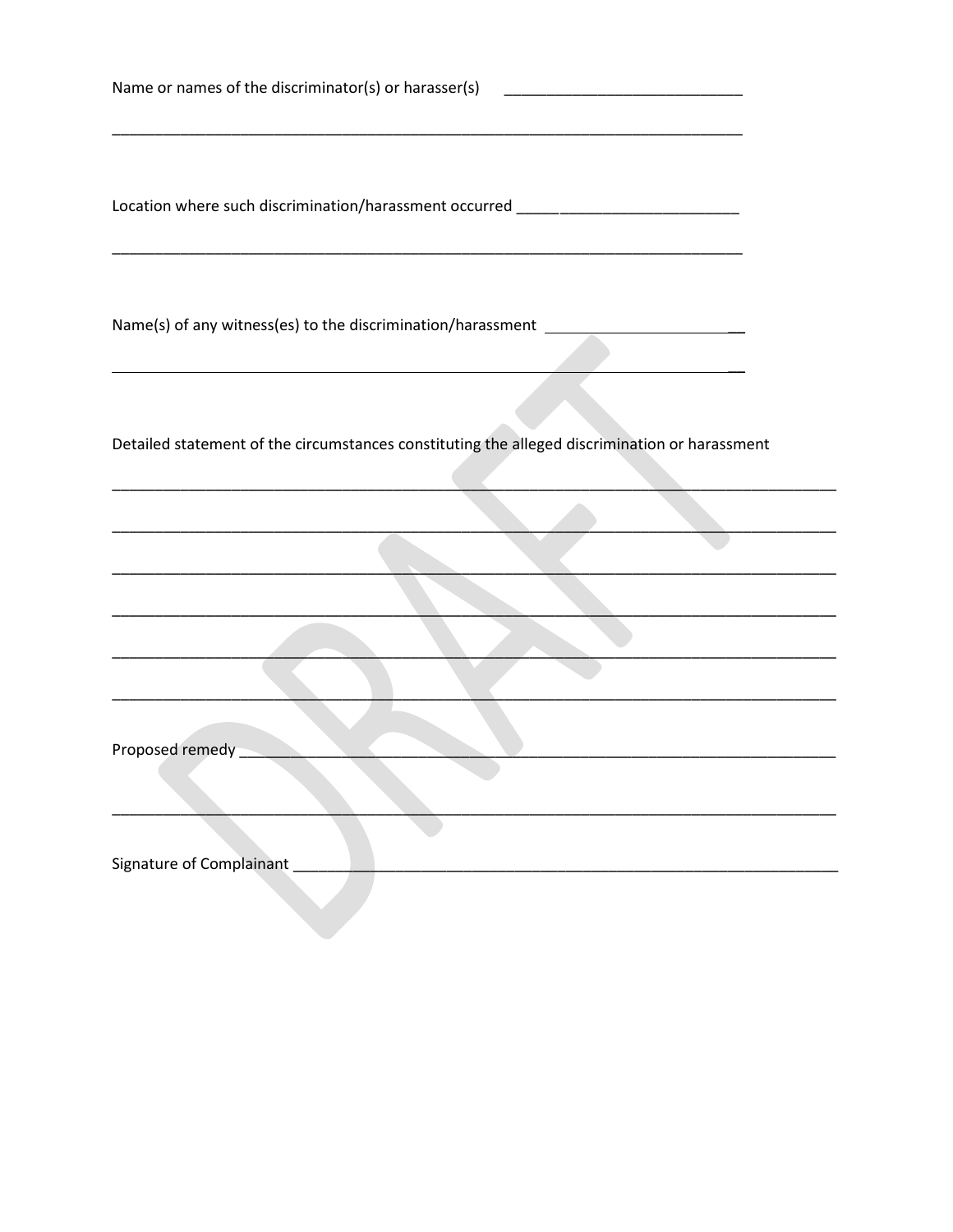# **Personnel – Certified/Non-Certified**

### **Nondiscrimination on the Basis of Disabilities**

The Board of Education prohibits discrimination against any individual with a disability with regard to recruitment, advertisement and job application procedures; hiring, upgrading, promotion, awarding of tenure, demotion, transfer, layoff, termination, right of return from layoff, employee compensation, job assignments, job classifications, organizational structures, position descriptions, lines of progression and seniority lists, leaves of absence, sick leave or other leaves, fringe benefits or job training.

Federal law defines a person with a disability as one who (1) has a mental or physical impairment which substantially limits one or more major life activities such as, but not limited to, caring for one's self; performing manual tasks walking, seeing, hearing, eating, sleeping, standing, sitting, reaching, lifting, bending, reading, writing, concentrating, thinking, communicating, interacting with others, speaking, breathing, learning or working; (2) has a record of such an impairment; or (3) is regarded as having such an impairment. The Board will afford qualified disabled individuals reasonable accommodations. The Supreme Court of the United States has recognized that individuals with a communicable disease may be considered disabled.

The Board of Education recognizes a responsibility to avoid discrimination in policies and practices regarding its personnel, students, parents and members of the public who participate in school-sponsored programs. No discrimination against any person with a disability will be knowingly permitted in any of the programs and practices in the school system.

With regard to its employees, the Board specifically prohibits discrimination against any individual with a qualified disability with regard to recruitment, hiring, promotion or advancement, compensation, evaluation, training, or any other aspect of employment within the school system. The Board will afford qualified disabled individuals reasonable accommodations in accordance with state and federal law.

Disabled employees who can no longer perform essential job functions are encouraged to advise their supervisors or administrators of the nature of their disability and which functions cannot be performed. The Board will consider any reasonable suggestions of accommodation that would enable performance of those functions so long as the accommodation will not impose an undue hardship on the operation of the school system. The term "disability" shall be broadly construed. The determination of whether an individual has a disability should not demand extensive analysis.

A person is not qualified to perform his/her duties if his/her medical condition or disability poses a threat to health or safety of individuals in the workplace.

Persons, including employees of the district, that feel they may have been discriminated against on the basis of a disability should contact the Director of Human Resources.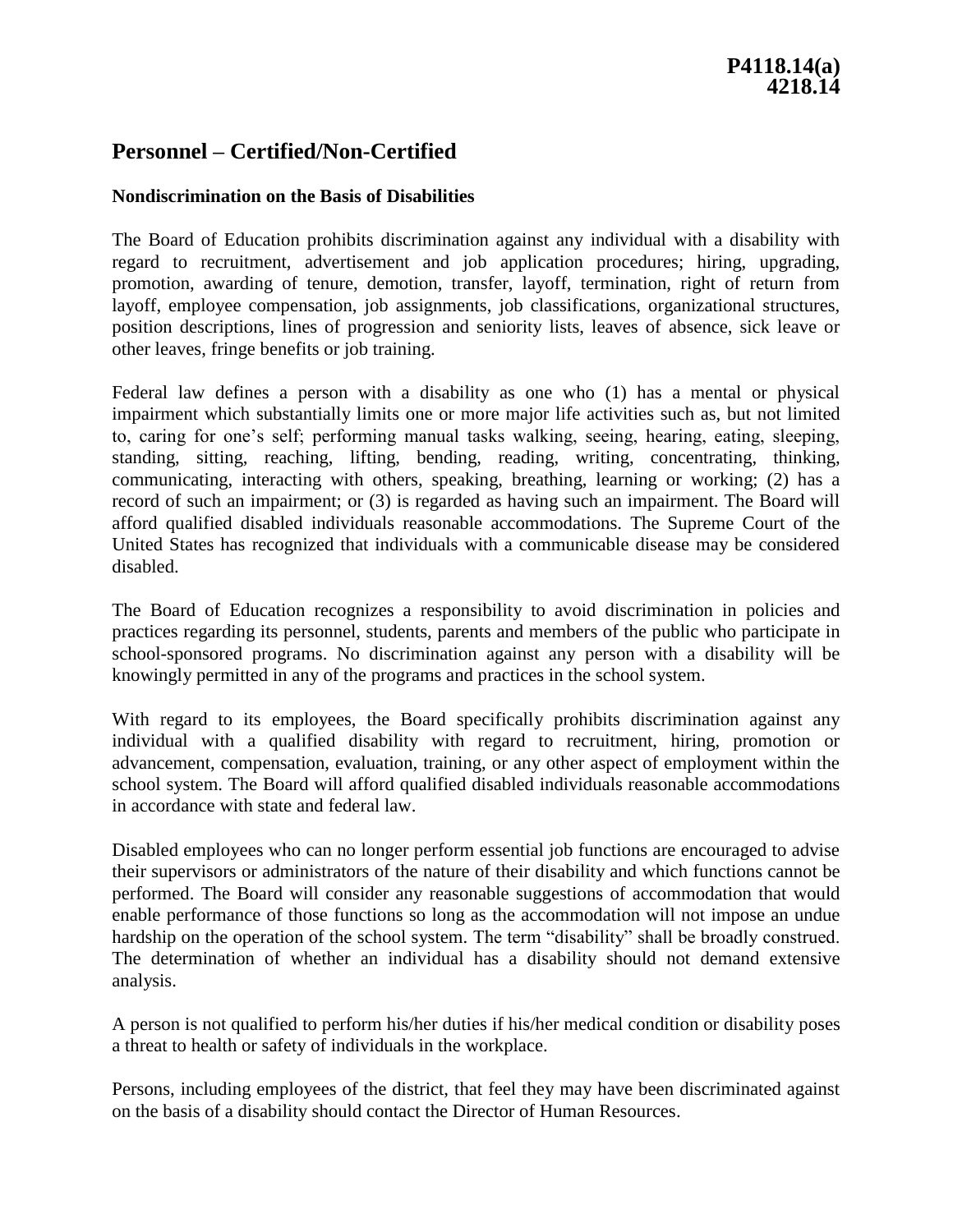# **Personnel – Certified/Non-Certified**

# **Nondiscrimination on the Basis of Disabilities** (continued)

Employees seeking accommodations for a disability in order to perform essential job functions are encouraged to contact their supervisors or administrators and/or the Director of Human Resources.

(cf. 0521 - Nondiscrimination) (cf. 4112.4/4212.4 - Health Examinations)

| Legal Reference: | <b>Connecticut General Statutes</b>                                      |
|------------------|--------------------------------------------------------------------------|
|                  | 10-209 Records not to be public.                                         |
|                  | 19-581 AIDS testing and medical information.                             |
|                  | 46a-60 Discriminatory employment practices prohibited.                   |
|                  | Federal Law                                                              |
|                  | Section 504 and the Federal Vocational Rehabilitation Act of 1973, 20    |
|                  | U.S.C. $706(7)(b)$ .                                                     |
|                  | American Disability Act of 1989, 42 U.S.C. 12101 et. seq., as amended by |
|                  | the ADA Amendments Act of 2008                                           |
|                  | 29 CFR, Part 1630, Regulations to Implement the Equal Employment         |
|                  | Provisions of the Americans with Disabilities Act, as amended, published |
|                  | in the Federal Register, Vo. 76, No. 58, $3/25/11$                       |
|                  | Chalk v. The United States District Court of Central California.         |
|                  | Amendments of Americans with Disabilities Act, Title II and Title III,   |
|                  | Regulation to Implement ADA Amendments Act of 2008. Federal              |
|                  | Register, Vol. 81, No. 155 (28 CFR Parts 35 & 36)                        |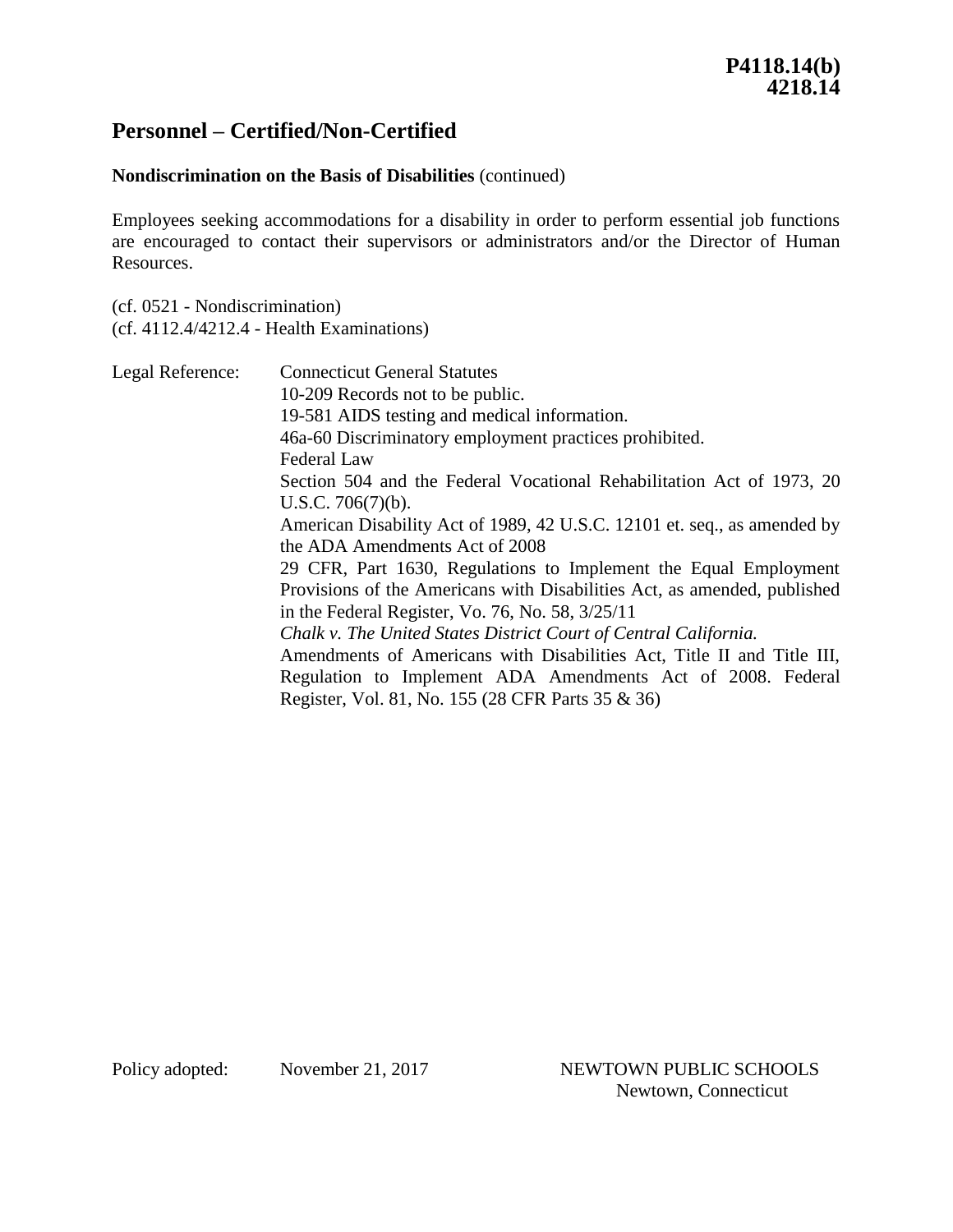### **SECTION 504/ADA EMPLOYEE REQUEST FOR ACCOMMODATION**

1. Name of Employee: Title/Position:

#### 2. Eligibility Determination

*Individuals considered eligible for protection from discrimination under Section 504/ADA are those who have a physical or mental impairment which substantially limits a major life activity; has a record of such impairment; or is regarded as having such an impairment.*

- A. Please describe your mental or physical disability:
- B. Please describe the major life activity substantially limited by your disability:
- C. Please describe how your disability affects your ability to perform essential job functions:
- D. Please describe the specific accommodation(s) being requested:
- E. Have you attached medical documentation to support your request?  $\Box$  Yes  $\Box$  No
- F. If "no", please provide the name and contact information for your treating physician:

Name:

Address:

Telephone #:

### 3. **Authorization to Communicate with Medical Provider**

I hereby authorize my employer, the Newtown Public School District to obtain, and for the medical provider listed above, to release confidential protected health information to the Director of Human Resources for the limited purpose of determining any work related restrictions and/or accommodations which may be necessary in order to fulfill the essential function of my employment responsibilities. Any information received by my employer pursuant to this authorization shall be subject to all applicable state and federal confidentiality laws governing further use and disclosure of such information.

*Employee Signature Date*

# **ONCE COMPLETED, THIS FORM, ALONG WITH SUPPORTING DOCUMENTATION SHOULD BE FORWARDED TO THE DIRECTOR OF HUMAN RESOURCES.**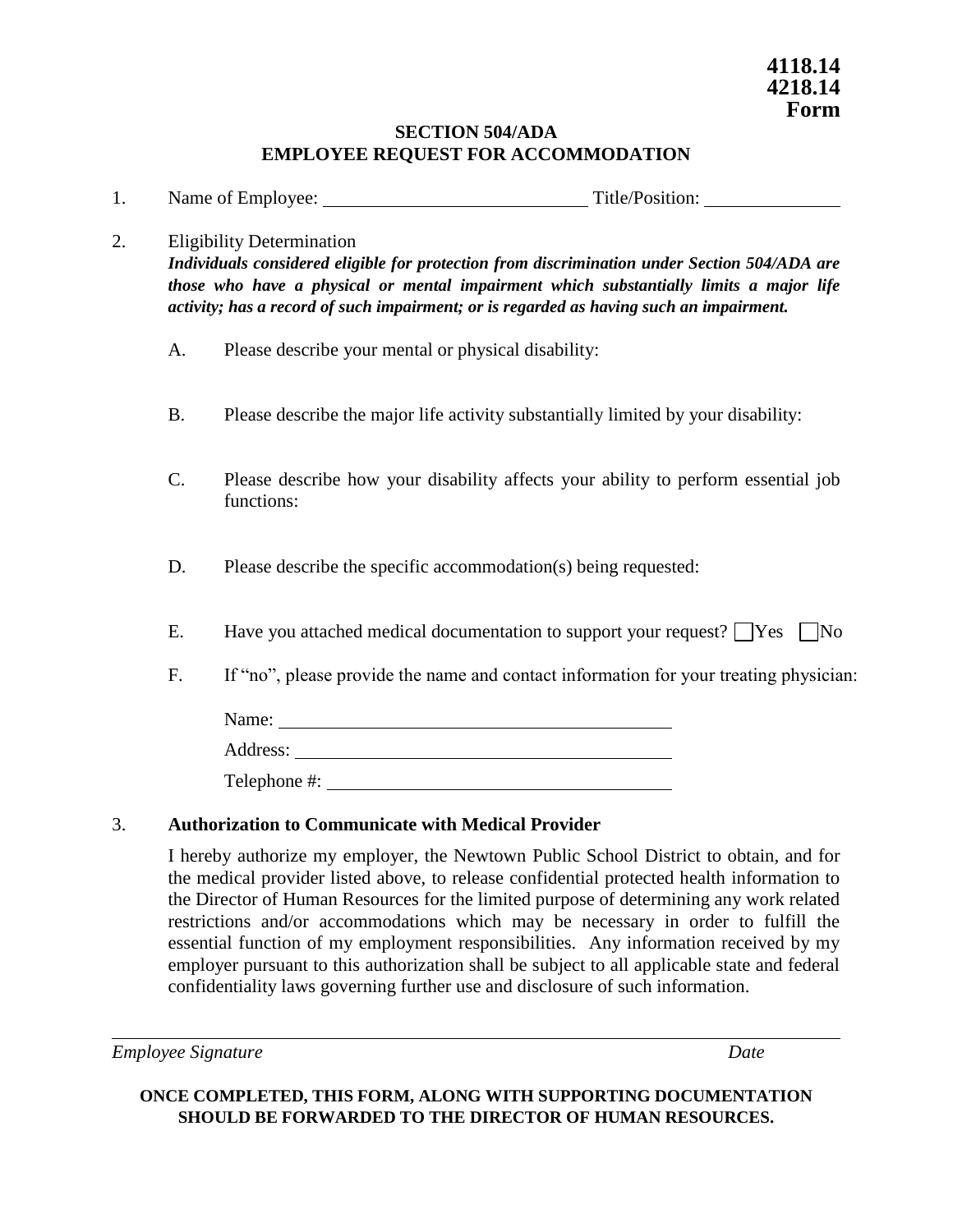# **Personnel – Certified/Non-Certified**

### **Nondiscrimination on the Basis of Disabilities**

In accordance with the requirements of Title II of the Americans with Disabilities Act of 1990, as amended, the Board of Education (Board) does not discriminate against qualified individuals with disabilities in the District's services, programs or activities.

In accordance with the requirements of Title II of the Americans with Disabilities Act of 1990, the Board does not discriminate on the basis of disability in its hiring or employment practices and complies with all regulations promulgated by the Equal Employment Opportunity Commission under Title I of the Americans with Disabilities Act.

### **Definitions**

**Person with a Disability:** An individual who (1) has a mental or physical impairment which substantially limits one or more major life activities; (2) has a record of such an impairment; or (3) is regarded as having such an impairment. An impairment that is episodic or in remission is considered a disability if it would substantially limit a major life activity when active.

**Mental or Physical Impairments**: Any physiological disorder or condition, cosmetic disfigurement, or anatomical loss affecting one or more body systems, such as neurological, musculoskeletal, special sense organs, respiratory (including speech organs), cardiovascular, reproductive, digestive, genitourinary, immune, circulatory, hemic, lymphatic, skin and endocrine. They also cover any mental or psychological disorder, such as intellectual disability, organic brain syndrome, emotional or physical illness, and specific learning disabilities. This includes, but is not limited to, contagious and non-contagious diseases and conditions such as orthopedic, visual, speech and hearing impairments, cerebral palsy, epilepsy, muscular dystrophy, multiple sclerosis, cancer, heart disease, diabetes, intellectual disability, emotional illness, dyslexia, and other specific learning disabilities, Attention Deficit Hyperactivity Disorder, Human Immunodeficiency Virus infection, tuberculosis, drug addiction and alcoholism. It does not include homosexuality or bisexuality.

**Major Life Activities:** Major life activities include, but are not limited to, (i) caring for oneself, performing manual tasks, seeing, hearing, eating, sleeping, walking, standing, sitting, reaching, lifting, bending, speaking, breathing, learning, reading, writing, concentrating, thinking, communication, interacting with others, and working; and (ii) the operation of a major bodily function, including functions of the immune system, special sense organs and skin; normal cell growth; and digestive, genitourinary, bowel, bladder, neurological, brain, respiratory, circulatory, cardiovascular, endocrine, hemic, lymphatic, musculoskeletal, and reproductive functions. The operation of a major bodily function includes the operation of an individual organ within a body system.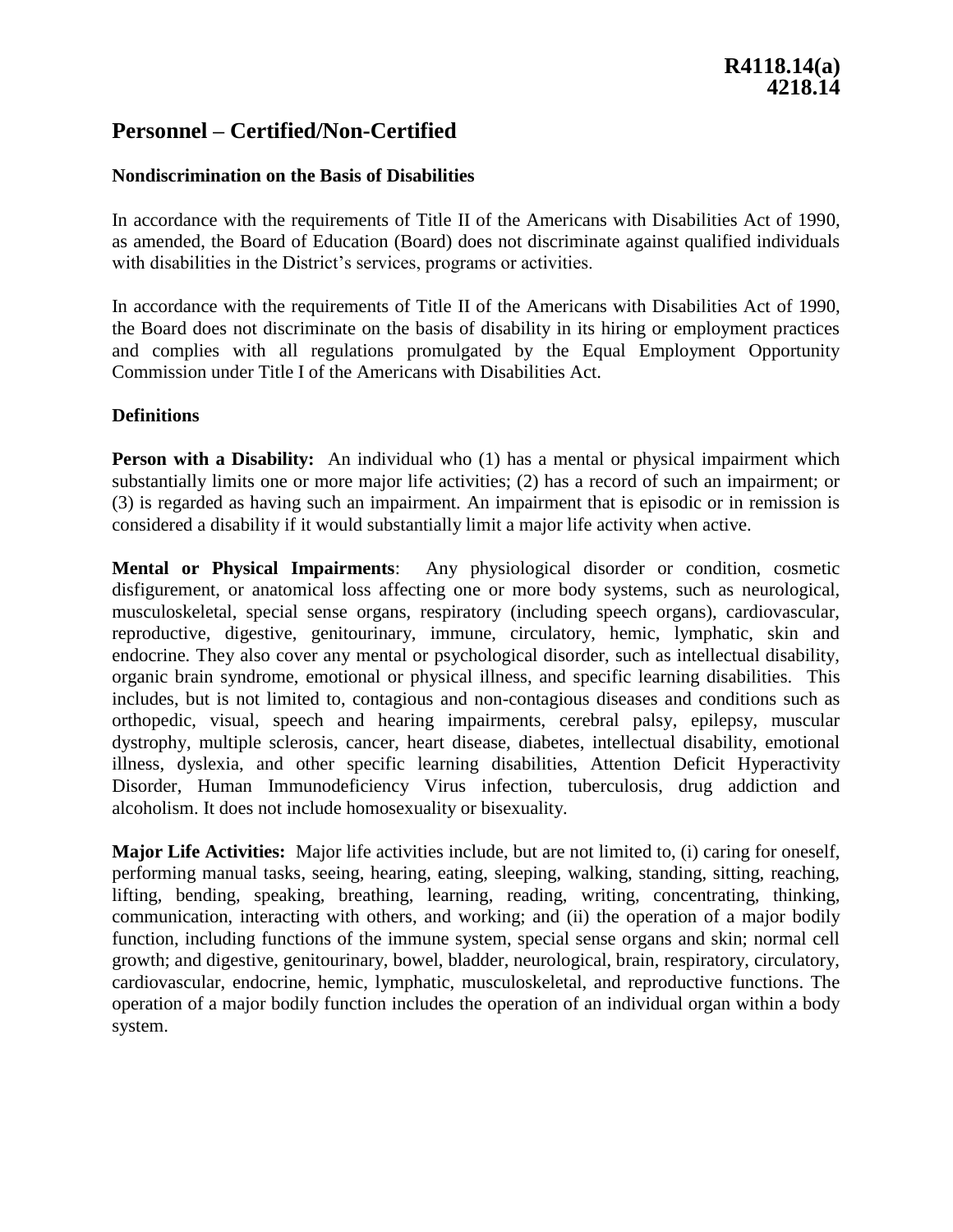# **R4118.14(b) 4218.14**

# **Personnel – Certified/Non-Certified**

### **Nondiscrimination on the Basis of Disabilities**

### **Definitions** (continued)

**Substantially Limits:** This term shall be construed broadly in favor of expansive coverage to the maximum extent permitted by the ADA. It is not meant to be a demanding standard. Consistent with the Amendments to the ADA (ADAAA), "rules of construction" are to be used when determining if an individual is substantially limited in performing a major life activity.

**Has a Record of Such an Impairment:** In general, this term means if an individual has a history of, or has been misclassified as having a mental or physical impairment that substantially limits one or more major life activities. This shall be construed broadly and not demand extensive analysis. An individual with a record of a substantially limiting impairment may be entitled, absent undue hardship to the district, to a reasonable accommodation if needed and related to the past disability.

### **Determination of Disability Requiring Accommodation**

"Rules of construction" are to be used when determining if an individual is substantially limited in performing a major life activity. These rules include the following:

- 1. The impairment substantially limits the ability of an individual to perform a major life activity, as compared to most people in the general population. It need not prevent or severely or significantly limit a major life activity. Not every impairment will constitute a disability.
- 2. The term "substantially limits" should be construed broadly in favor of expansive coverage to the maximum extent permitted by the terms of the ADA. "Substantially limits" is not meant to be a demanding standard.
- 3. The determination of whether an impairment substantially limits a major life activity requires an individual assessment, but should not demand/require extensive analysis.
- 4. Although determination of whether an impairment substantially limits a major life activity as compared to most people will not usually require scientific, medical or statistical evidence, such evidence may be used if appropriate.
- 5. An individual need not be substantially limited or have a record of a substantial limitation, in one major life activity to be covered under the first or second prong of the definition of "disability."
- 6. An impairment that is episodic or in remission meets the definition of "disability" if it would substantially limit a major life activity when active. (Impairments that may be episodic include epilepsy, hypertension, asthma, diabetes, major depression disorder, bipolar disorder, and schizophrenia. Cancer that is in remission but that may possibly return in a substantially limiting form is also considered a disability.)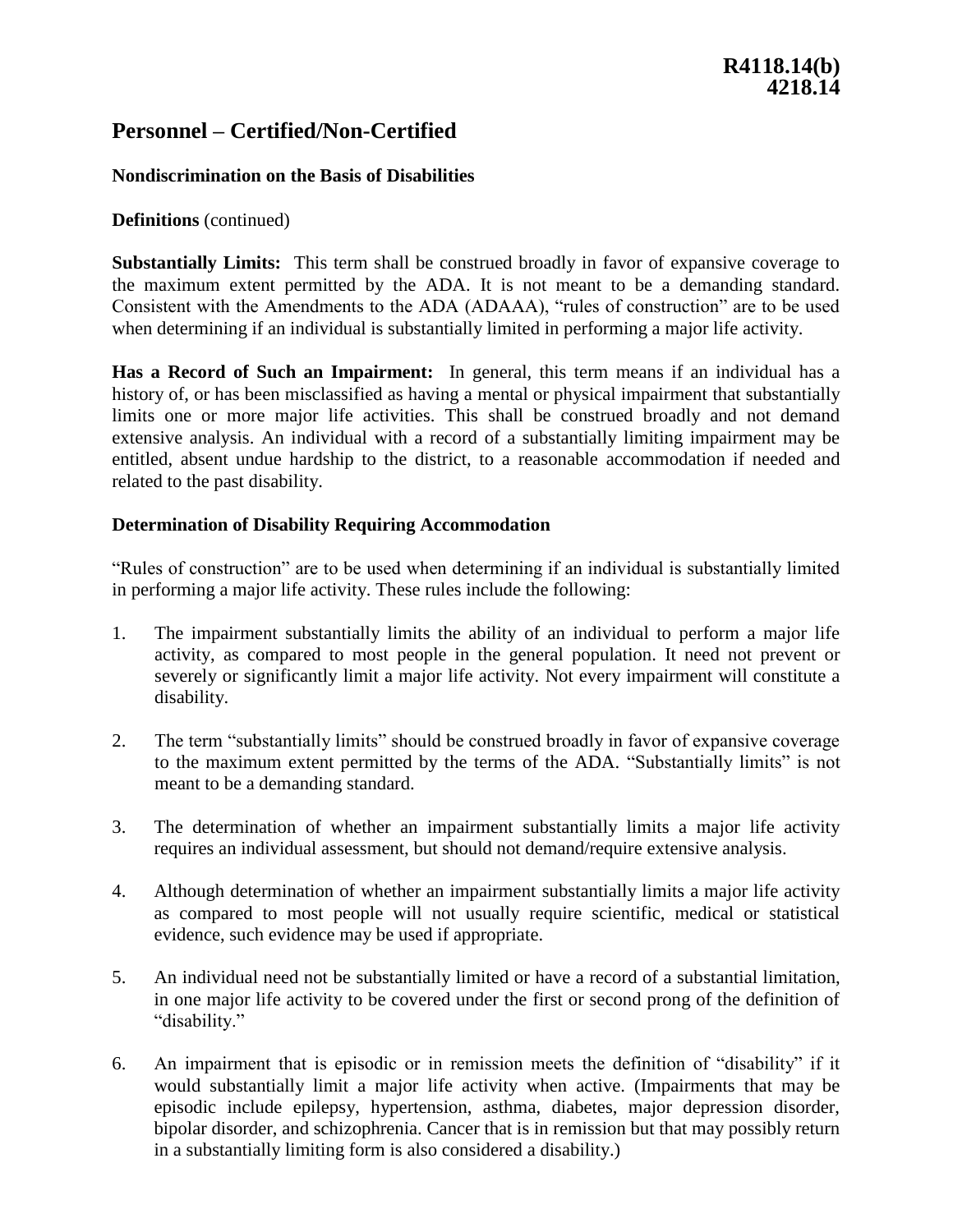# **Personnel – Certified/Non-Certified**

### **Nondiscrimination on the Basis of Disabilities**

### **Determination of Disability Requiring Accommodation** (continued)

- 7. Mitigating measures, including but not limited to, medications, medical equipment and devices, prosthetic limbs, low vision devices, hearing aids, mobility devices, oxygen therapy equipment, use of assistive technology, reasonable accommodations, learned behavioral or adaptive neurological modifications, psychotherapy, behavioral therapy, and physical therapy, shall not be used in the determination of whether an impairment substantially limits a major life activity. (Eyeglasses and contact lenses shall, however, be considered.) The determination of disability must focus on whether the individual would be substantially limited in performing a major life activity without the mitigating standard.
- 8. An impairment that substantially limits one major life activity need not substantially limit other major life activities to be considered a substantially limiting impairment.
- 9. Impairments that last fewer than six months do not apply to the definition of "disability." The effects of an impairment lasting or expected to last fewer than six months can be substantially limiting.

#### **Medical Examinations**

The school Board may make pre-employment inquiries into the ability of an applicant to perform job-related functions. Medical examinations may be required after an offer of employment has been extended to an applicant and before commencement of employment duties. Any information obtained from such medical examinations will be collected and maintained on separate forms and in separate medical files and will treated with confidentially.

An employee, who is not qualified to perform their duties or whose medical condition or disability poses a direct threat to the health or safety of individuals in the workplace, once properly established by medical evidence and after proper due process procedures, may be relieved of their duties or reassigned.

The Board of Education may lawfully refuse to assign a person having a communicable disease, which is transmittable through the handling of food, to such duty or position as specified in the Federal Register Food and Drug Administration Regulations of May, 1991.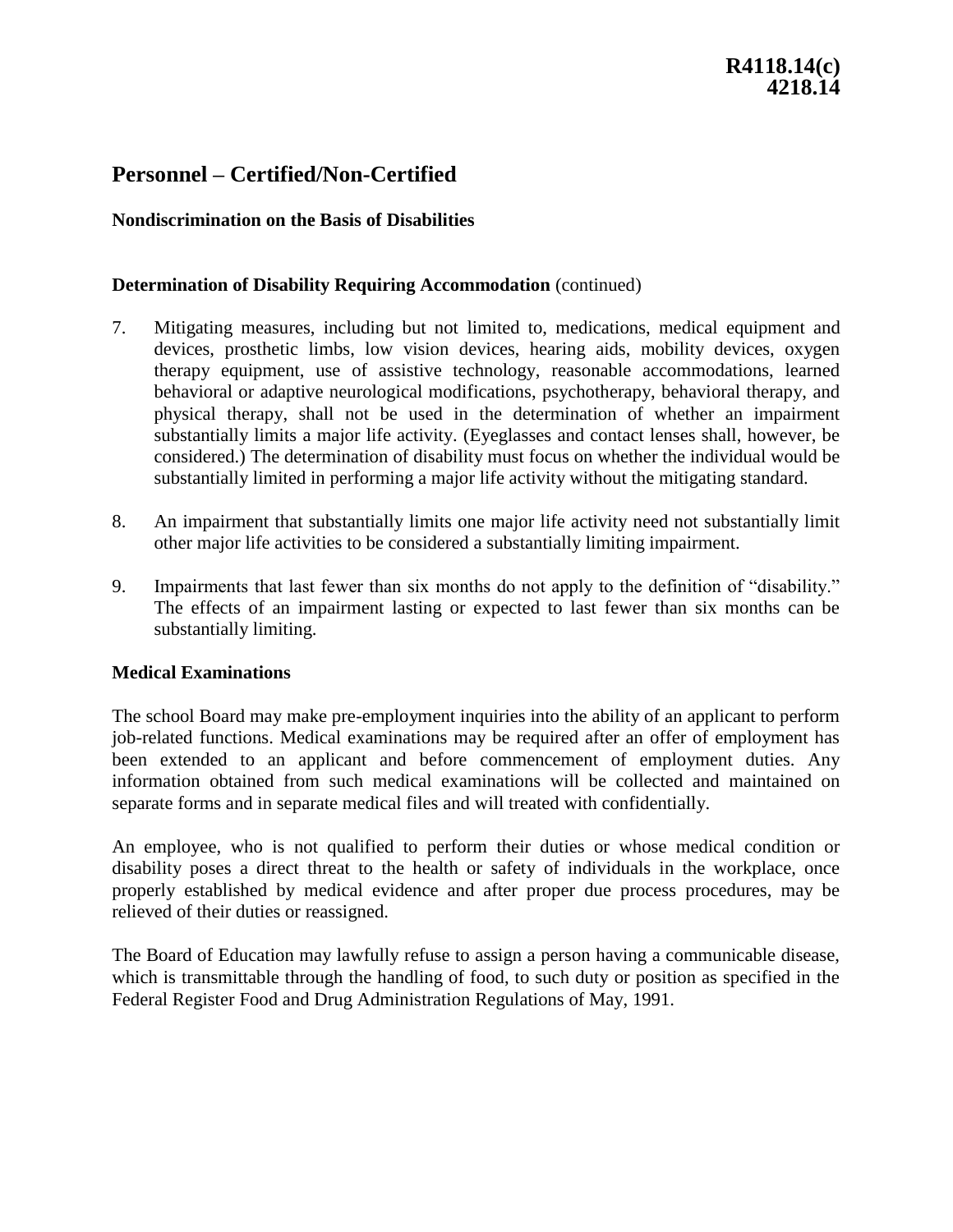# **R4118.14(d) 4218.14**

# **Personnel – Certified/Non-Certified**

### **Nondiscrimination on the Basis of Disabilities**

### **Privacy**

The confidentiality of medical records of applicants or employees shall be strictly observed in accordance with the state and federal laws. Medical records shall be maintained separately from an applicant or employee personnel file. Such information may be released in limited circumstances:

- A. Upon signed release by the individual;
- B. To inform supervisor or administrator about any restriction or accommodation to accomplish work or duties of the employee;
- C. Emergency medical treatment;
- D. In compliance with state or federal law.

Connecticut General Statutes Section 19a-581 through 585, "Aids Testing and Medical Information," provides that no person shall request HIV-related testing or disclose HIV-related information without written or oral informed consent of such individual.

#### **Alternative Accommodations**

The Supreme Court has recognized that individuals with contagious diseases will be considered as having a disability. Disabled employees who can no longer perform essential job functions are encouraged to advise their administrators of the nature of their disability, indicating which functions cannot be performed and suggest accommodations that would enable them to perform those functions. Accommodations will be considered if such accommodation does impose an undue hardship on the operation of the school system.

An employee is not qualified to perform his/her duties, whose medical condition or disability poses a direct threat to health or safety of individuals in the workplace, if it has been properly established by medical evidence and the employee has been afforded proper procedural due process safeguards.

#### **Grievance Procedure**

- A. In the event an employee believes that there has been discrimination on the basis of his/her disability, he or she shall mail or deliver to the Superintendent of Schools a written statement setting out the alleged violations in specific terms, describing the incident or activity involved, the individuals involved and the dates, times, and locations involved.
- B. If the individual who files the written statement so requests, the Superintendent of Schools shall provide that person with an opportunity to discuss the matter personally.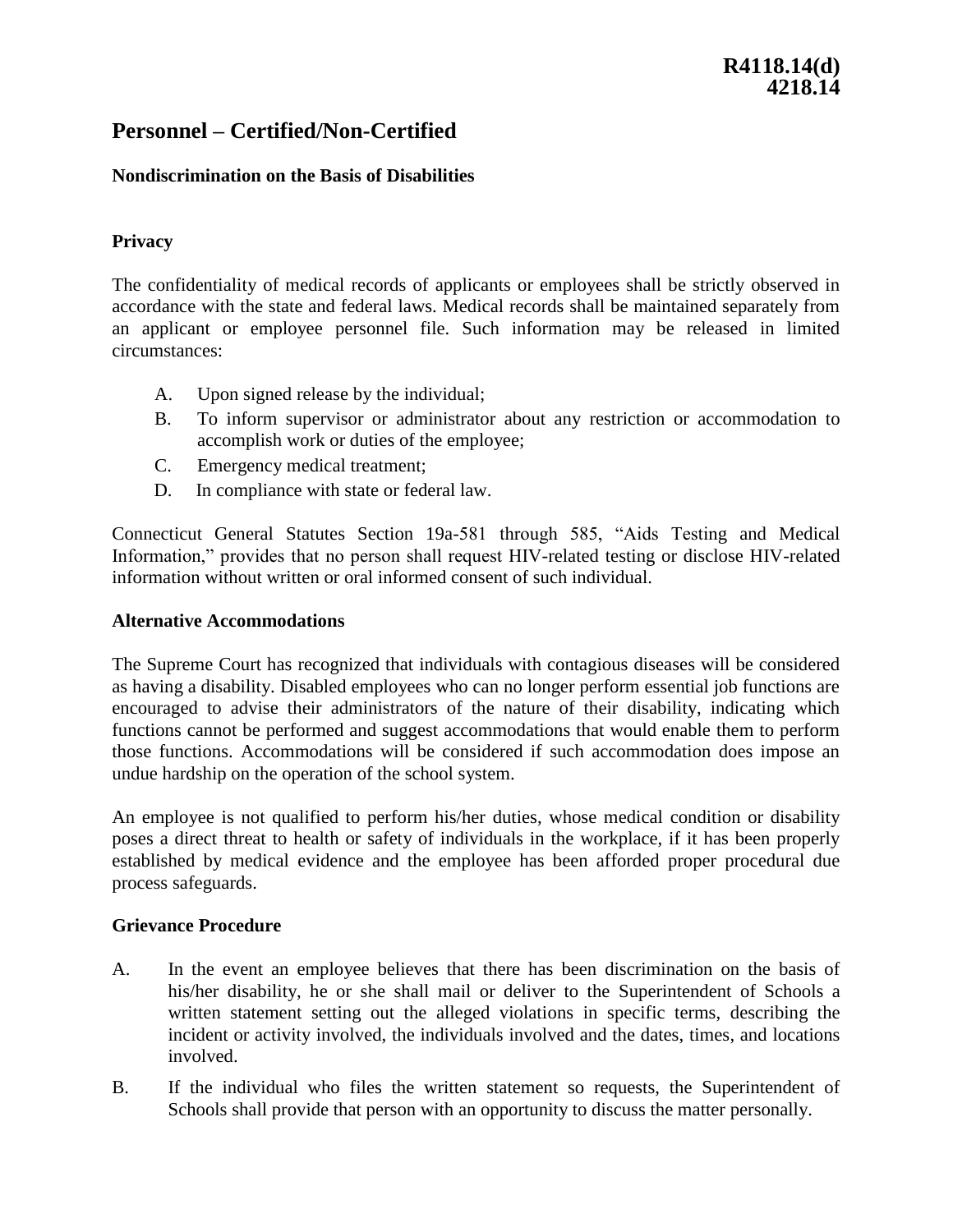# **Personnel – Certified/Non-Certified**

### **Nondiscrimination on the Basis of Disabilities**

#### **Grievance Procedure** (continued)

- C. The Superintendent shall investigate the complaint and render a decision in writing within thirty (30) days.
- D. If the complainant is not satisfied with the decision of the Superintendent of Schools, the complainant may appeal to the Board of Education within ten (10) days of receipt of the decision of the Superintendent.
- E. Such an appeal shall be filed in writing with the Superintendent of Schools in his capacity as the executive agent of the Board of Education.
- F. The Board of Education shall cause the complaint to be investigated and, if it deems necessary, conduct a hearing to gather additional information.
- G. The Board of Education shall render a decision on any such appeal, in writing, within twenty (20) days of its being filed, or if a hearing should be held, within twenty (20) days of the conclusion of such hearing.

(cf. 0521 – Nondiscrimination)

(cf. 4112.4/4212.4 – Health Examinations)

| Legal Reference:                                                       | <b>Connecticut General Statutes</b>                                      |
|------------------------------------------------------------------------|--------------------------------------------------------------------------|
|                                                                        | 19-581 through 585 AIDS testing and medical information.                 |
|                                                                        | 10-209 Records not to be public.                                         |
|                                                                        | 46a-60 Discriminatory employment practices prohibited.                   |
|                                                                        | Section 504 and the Federal Vocational Rehabilitation Act of 1973, 20    |
|                                                                        | U.S.C. 706 $(7)(b)$ .                                                    |
|                                                                        | American Disability Act of 1989, as amended by the ADA Amendments        |
|                                                                        | Act of 2008.                                                             |
|                                                                        | 29 CFR, Part 1630, Regulations to Implement the Equal Employment         |
|                                                                        | Provisions of the Americans with Disabilities Act, as amended, published |
|                                                                        | in the Federal Register, Vo. 76, No. 58, $3/25/11$ .                     |
|                                                                        | Chalk v. The United States District Court of Central California,         |
|                                                                        | 840F.2d701 (9th Cir. 1988).                                              |
| Amendments of Americans with Disabilities Act, Title II and Title III, |                                                                          |
|                                                                        | Regulation to Implement ADA Amendments Act of 2008. Federal              |
|                                                                        | Register, Vol. 81, No. 155 (28 CFR Parts 35 & 36)                        |
|                                                                        |                                                                          |

Regulation approved: November 21, 2017 NEWTOWN PUBLIC SCHOOLS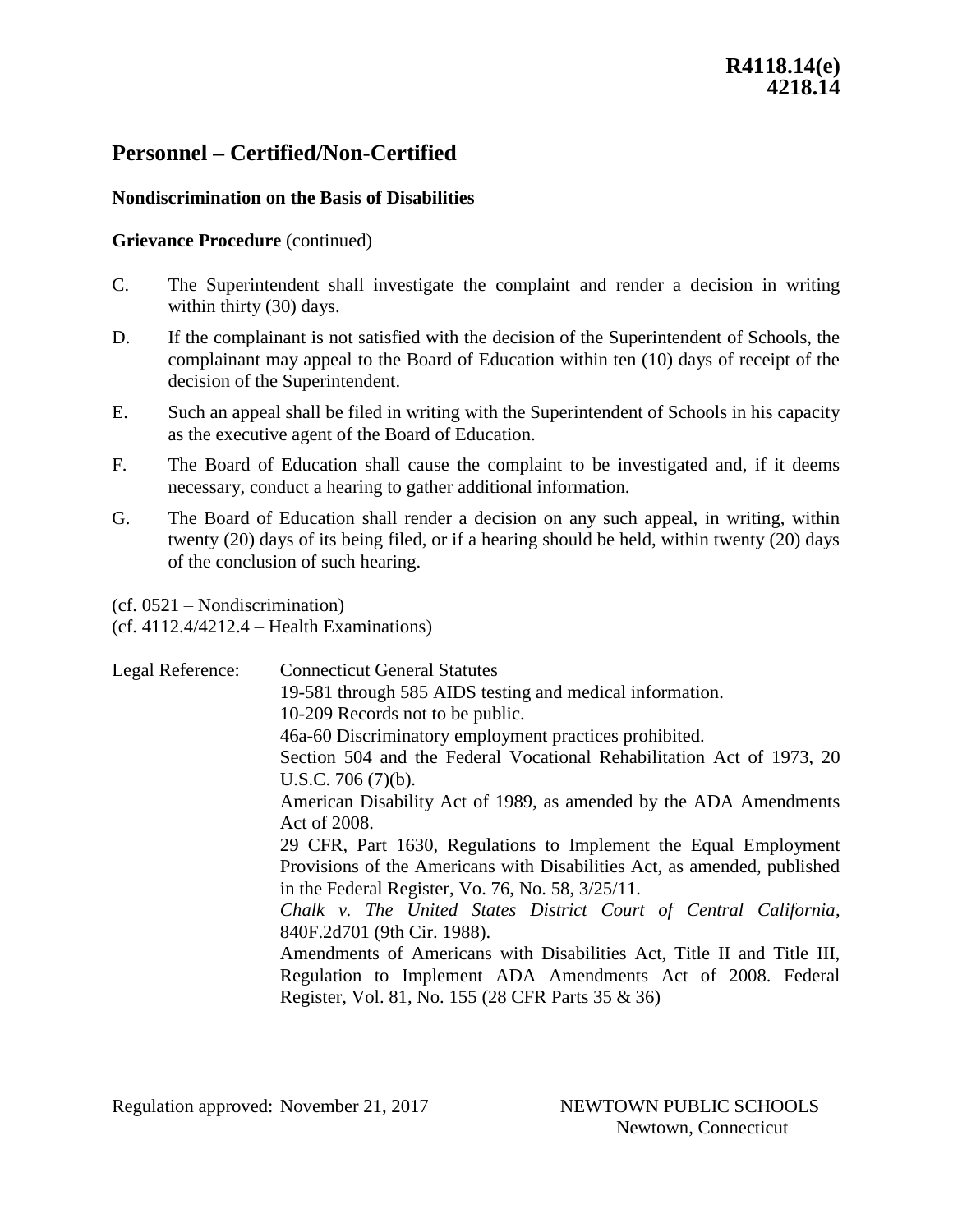# **Specific Impairments Considered to be Disabilities**

As indicated in the implementing regulations to the ADA, the following impairments should be easily concluded to be disabilities:

Autism Bipolar Disorder Blindness Cancer Cerebral Palsy Deafness Diabetes Epilepsy HIV Infection Intellectual Disability Major Depression Disorder Bipolar Disorder Multiple Sclerosis Mobility impairment requiring use of a wheelchair Muscular Dystrophy Obsessive-Compulsive Disorder Partially or completely missing limbs Traumatic Brain Injury Post-traumatic Stress Disorder Schizophrenia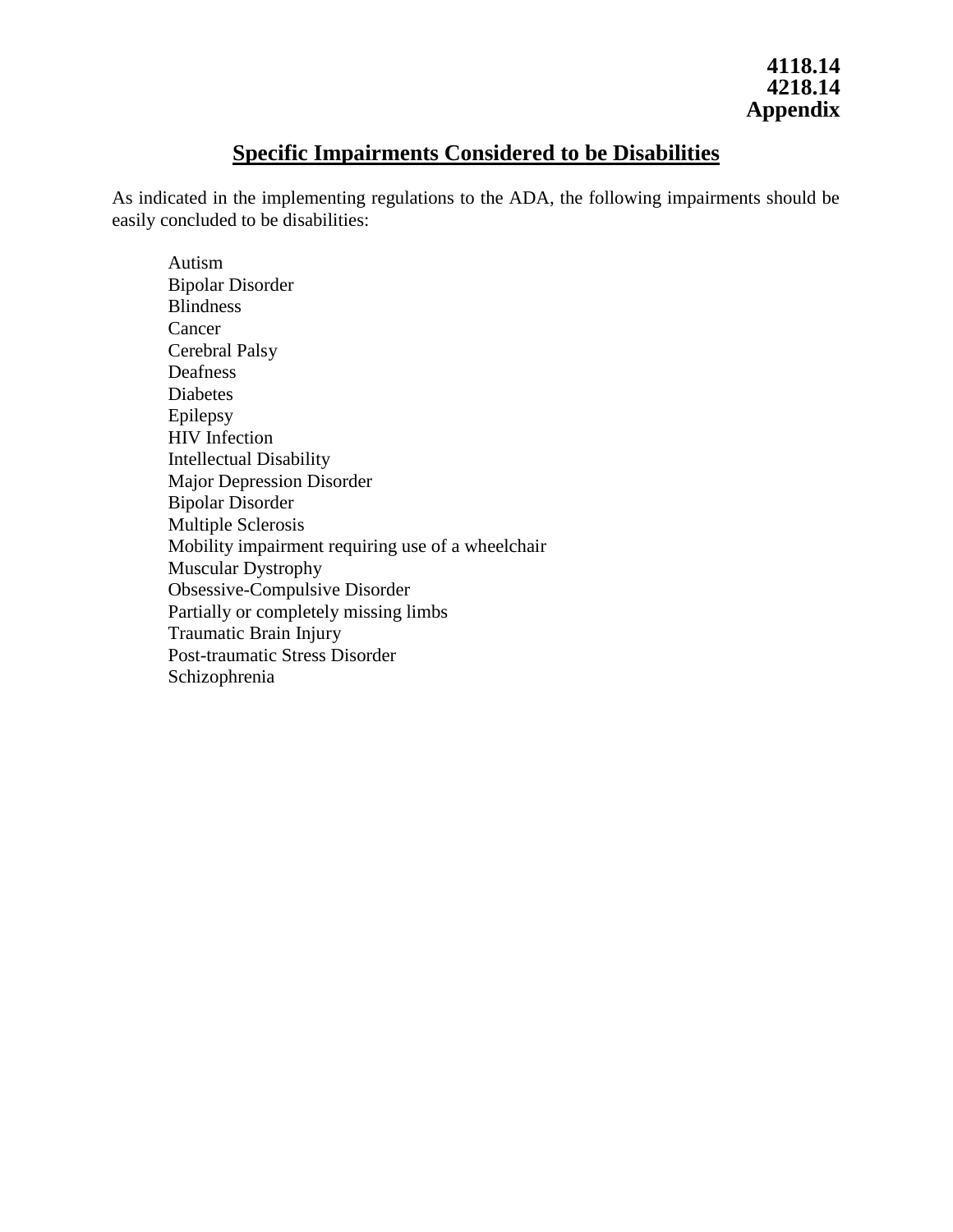# **P 4118.112/P 4218.112**

# **Personnel - Certified/Non-Certified**

# **Sex Discrimination and Sexual Harassment in the Workplace**

It is the policy of the Newtown Board of Education (the "Board") for the Newtown Public Schools that any form of sex discrimination or sexual harassment is prohibited in the Board's education programs and activities, whether by students, Board employees or third parties subject to substantial control by the Board. It is the policy of the Board to maintain a working environment free from harassment, insults or intimidation on the basis of an employee's sex and free from discrimination based on sex.

The Board does not discriminate on the basis of sex in the education programs or activities that it operates and the Board is required by Title IX of the Education Amendments of 1972 and its implementing regulations ("Title IX"), Title VII of the Civil Rights Act of 1964 ("Title VII"), and Connecticut law not to discriminate in such a manner. Students, Board employees and third parties are required to adhere to a standard of conduct that is respectful of the rights of all parties. Any employee or student who engages in conduct prohibited by this Policy shall be subject to disciplinary action, up to and including termination or expulsion, respectively. Third parties who engage in conduct prohibited by this Policy shall be subject to other sanctions, which may include exclusion from Board property and/or activities. Individuals who engage in acts of sex discrimination or sexual harassment may also be subject to civil and criminal penalties.

For conduct to violate Title IX, the conduct must have occurred in an education program or activity of the Board; the conduct must have occurred within the United States of America; and the complainant must be participating in or attempting to participate in the education program or activity of the Board. Conduct that does not meet these requirements still may constitute a violation of Title VII, Connecticut law, and/or another Board policy.

The Superintendent of Schools shall develop Administrative Regulations implementing this Policy and in accordance with Title IX, Title VII, and Connecticut law (the "Administrative Regulations").

**Sex discrimination** occurs when an employer refuses to hire, disciplines or discharges any individual, or otherwise discriminates against an individual with respect to his or her compensation, terms, conditions, or privileges of employment on the basis of the individual's sex. Sex discrimination also occurs when a person, because of the person's sex, is denied participation in or the benefits of any education program or activity receiving federal financial assistance.

**Sexual harassment under Title IX** means conduct on the basis of sex that satisfies one or more of the following:

(1) An employee of the Board conditioning the provision of an aid, benefit, or service of the Board on an individual's participation in unwelcome sexual conduct (*i.e.*, *quid pro quo)*;

(2) Unwelcome conduct determined by a reasonable person to be so severe, pervasive, and objectively offensive that it effectively denies a person equal access to the Board's education programs or activities; or

(3) "Sexual assault" as defined in 20 U.S.C.  $1092(f)(6)(A)(v)$ , "dating violence" as defined in 34 U.S.C.  $12291(a)(10)$ , "domestic violence" as defined in 34 U.S.C.  $12291(a)(8)$ , or "stalking" as defined in 34 U.S.C. 12291(a)(30).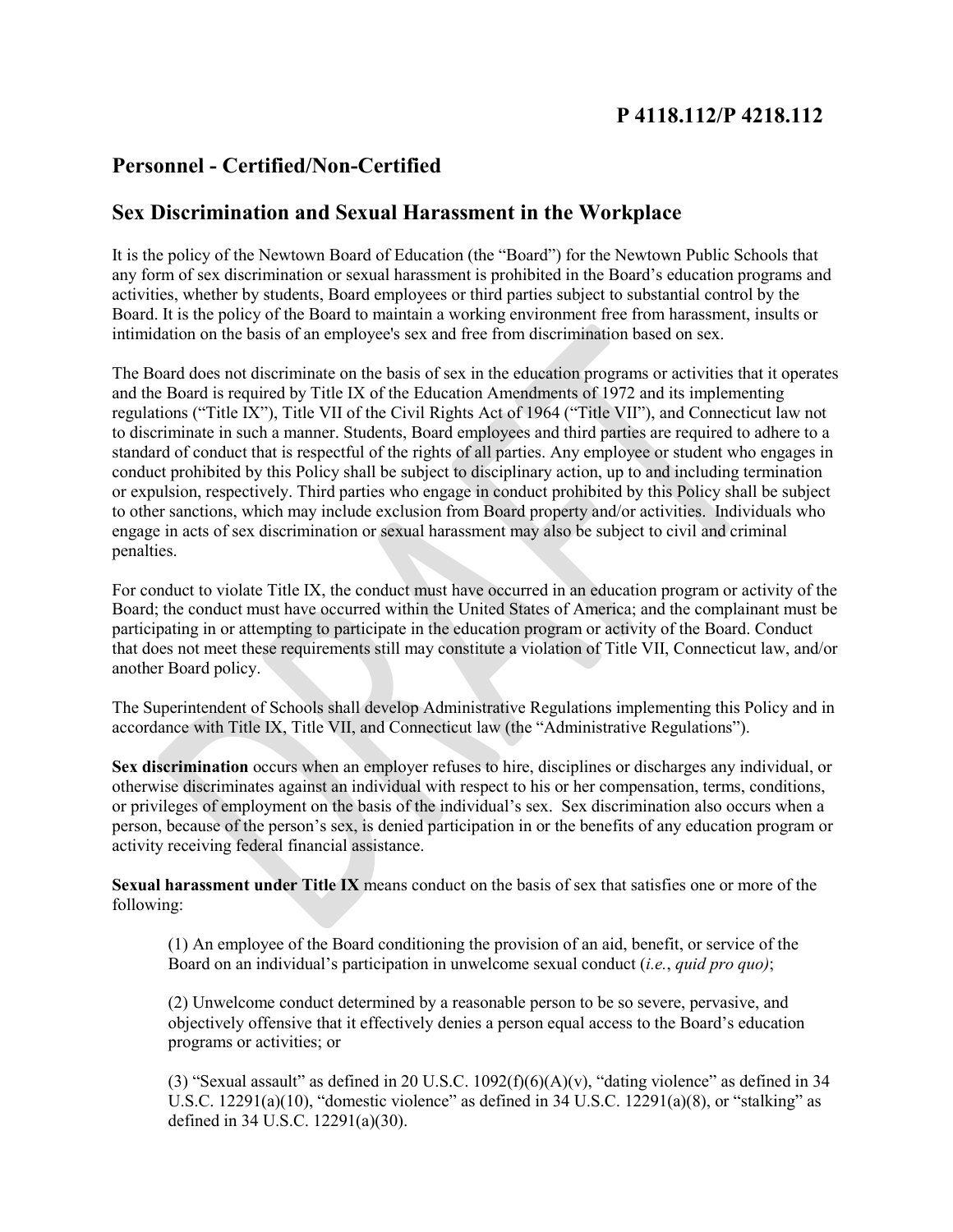**Sexual harassment under Title VII and Connecticut law** means unwelcome sexual advances, requests for sexual favors, and other verbal or physical conduct of a sexual nature when:

(1) Submission to such conduct is made either explicitly or implicitly a term or condition of an individual's employment;

(2) Submission to or rejection of such conduct by an individual is used as the basis for employment decisions affecting such individual; or

(3) Such conduct has the purpose or effect of unreasonably interfering with an individual's work performance or creating an intimidating, hostile, or offensive working environment.

#### Reporting Sex Discrimination or Sexual Harassment

It is the express policy of the Board to encourage victims of sex discrimination and/or sexual harassment to report such claims. Employees are encouraged to report complaints of sex discrimination and/or sexual harassment promptly in accordance with the appropriate process set forth in the Administrative Regulations. The Board directs its employees to respond to such complaints in a prompt and equitable manner.

Violations of this Policy by employees will not be permitted and may result in discipline up to and including discharge from employment. Individuals who engage in acts of sex discrimination or sexual harassment may also be subject to civil and criminal penalties. Retaliation against any employee for complaining about sex discrimination or sexual harassment is prohibited under this Policy and illegal under state and federal law.

Any Board employee with notice of sex discrimination and/or sexual harassment allegations shall immediately report such information to the building principal and/or the Title IX Coordinator, or if the employee does not work in a school building, to the Title IX Coordinator. Reports made to the building principal will be reported to the Title IX Coordinator for investigation.

The Newtown Public Schools administration (the "Administration") shall provide training to Title IX Coordinator(s), investigators, decision-makers, and any person who facilitates an informal resolution process (as set forth in the Administrative Regulations), which training shall include, but need not be limited to, the definition of sex discrimination and sexual harassment, the scope of the Board's education program and activity, how to conduct an investigation and implement the grievance process, and how to serve impartially, including by avoiding prejudgment of the facts at issue, conflicts of interest, and bias. The Administration shall make the training materials used to provide these trainings publicly available on the Board's website. The Administration shall also periodically provide training to all Board employees on the topic of sex discrimination and sexual harassment under Title IX, Title VII, and Connecticut law, which shall include but not be limited to when reports of sex discrimination and/or sexual harassment must be made. The Administration shall distribute this Policy and the Administrative Regulations to employees, union representatives, students, parents and legal guardians and make the Policy and the Administrative Regulations available on the Board's website to promote an environment free of sex discrimination and sexual harassment.

The Board's Title IX Coordinator is the Assistant Superintendent of Schools. Any individual may make a report of sex discrimination and/or sexual harassment directly to the Title IX Coordinator using any one, or multiple, of the following points of contact: Office of the Assistant Superintendent of Schools 3 Primrose Street Newtown, CT 06470 (203) 426-7617 (Electronic mail address is included in the Administrative Regulations)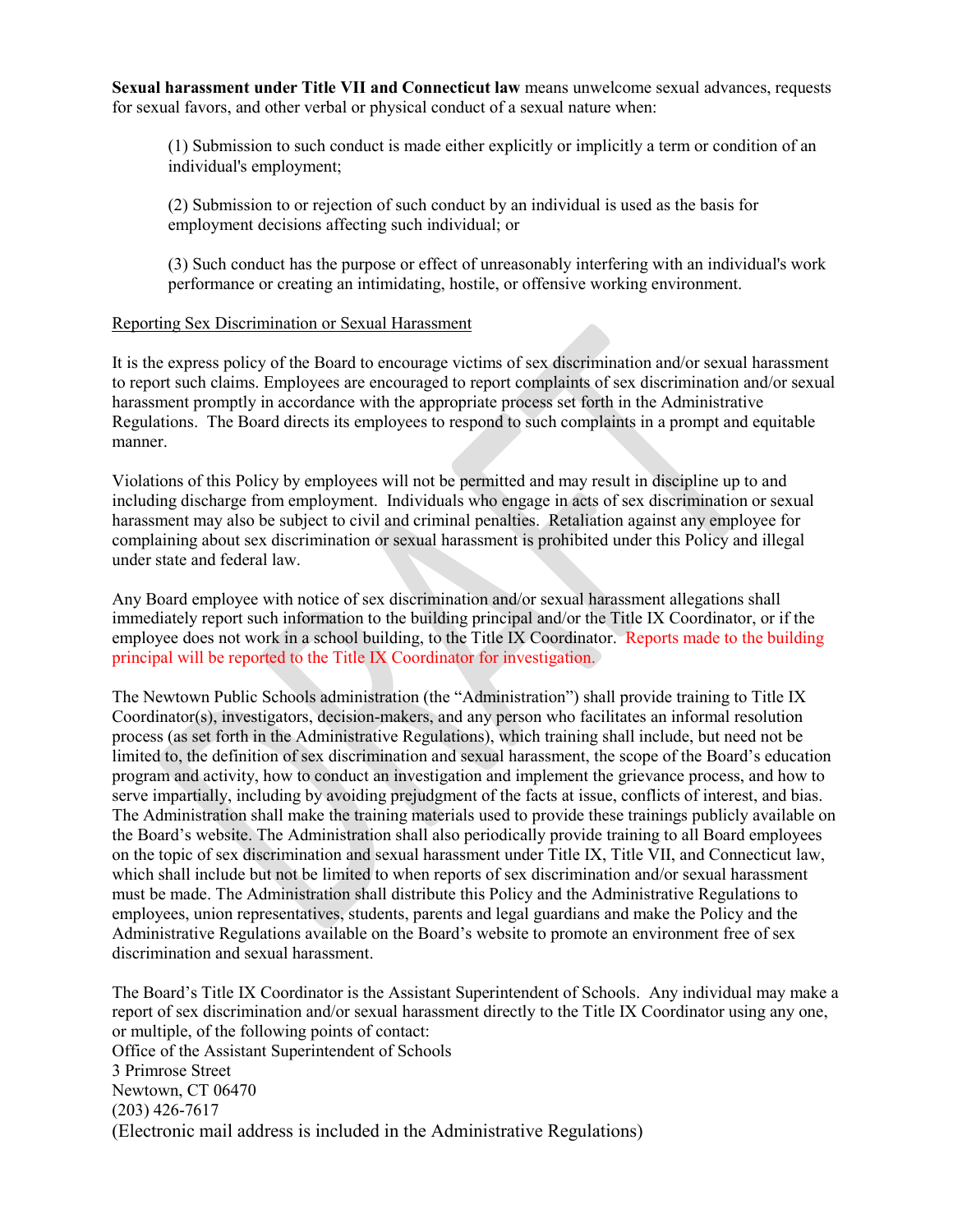Any individual may also make a report of sexual harassment and/or sex discrimination to the U.S. Department of Education: Office for Civil Rights, Boston Office U.S. Department of Education 8th Floor 5 Post Office Square Boston, MA 02109- 3921 (617-289-0111)

Employees may also make a report of sexual harassment and/or sex discrimination to the Connecticut Commission on Human Rights and Opportunities: Connecticut Commission on Human Rights and Opportunities 450 Columbus Blvd. Hartford, CT 06103-1835 (860-514-3400)

Legal References:

Civil Rights Act of 1964, Title VII, 42 U.S.C. § 2000e-2(a).

Equal Employment Opportunity Commission Policy Guidance on Current Issues of Sexual Harassment (N-915.050), March 19, 1990.

Title IX of the Education Amendments of 1972, 20 U.S.C. § 1681, et seq.

Title IX of the Education Amendments of 1972, 34 CFR § 106, et seq.

Meritor Savings Bank, FSB v. Vinson, 477 U.S. 57 (1986)

Conn. Gen. Stat. § 46a-54 - Commission powers Connecticut

Conn. Gen. Stat. § 46a-60 - Discriminatory employment practices prohibited.

Conn. Gen. Stat. § 46a-81c - S**exual orientation discrimination: Employment**

Conn. Gen. Stat. § 10-153 - Discrimination on the basis of sex, gender identity or expression or marital status prohibited

Conn. Agencies Regs. §§ 46a-54-200 through § 46a-54-207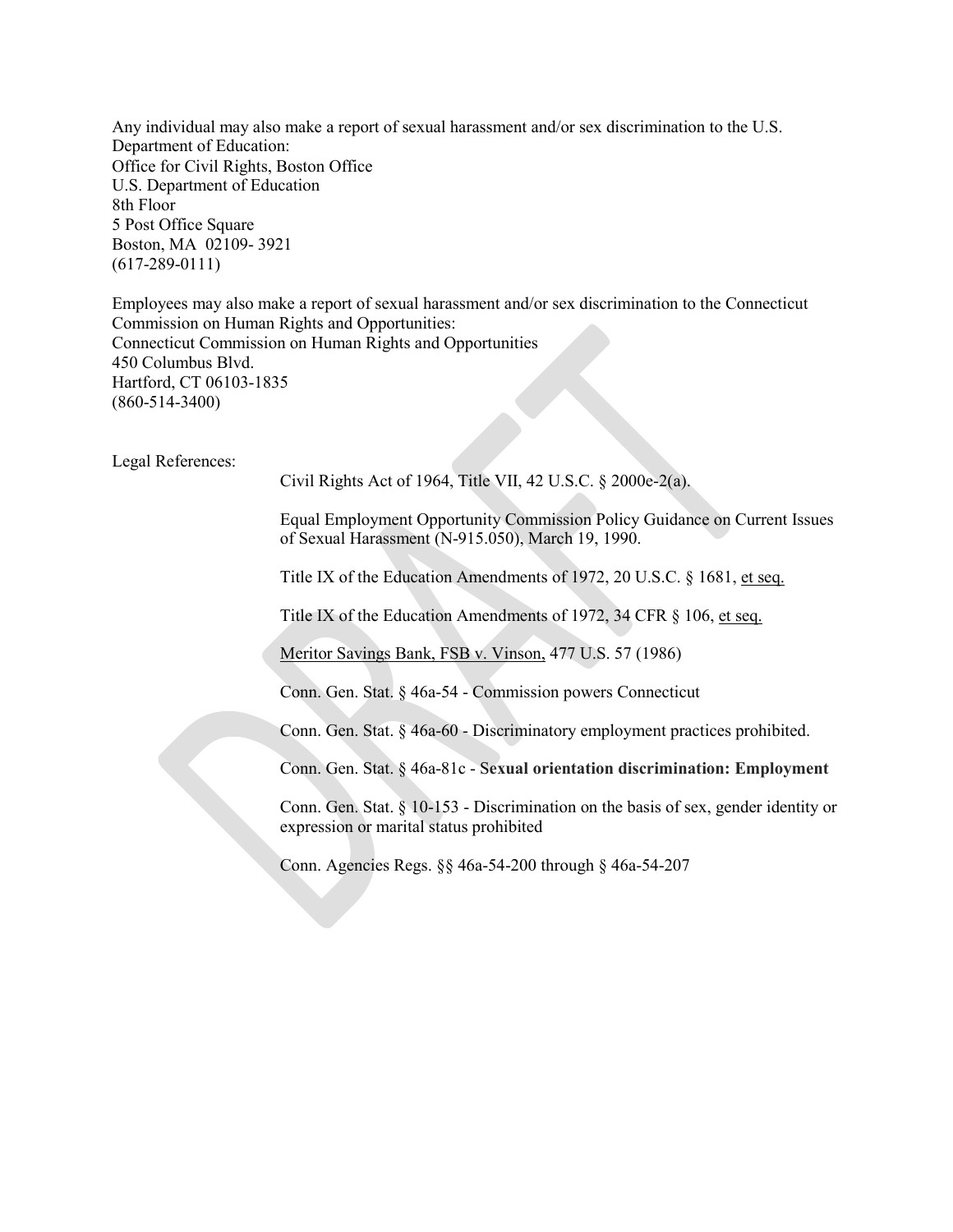*[Note: The following administrative procedures are not part of the sex discrimination and sexual harassment policy and need not be approved by the Board. However, because a complaint procedure is legally required, these administrative regulations are included for your convenience.]*

# **R 4118.112/R 4218.112**

# **Personnel - Certified/Non-Certified**

# **Sex Discrimination and Sexual Harassment in the Workplace**

It is the policy of the Newtown Board of Education (the "Board") for the Newtown Public Schools that any form of sex discrimination or sexual harassment is prohibited in the Board's education programs and activities, whether by students, Board employees or third parties subject to substantial control by the Board. Students, District employees and third parties are expected to adhere to a standard of conduct that is respectful of the rights of students, District employees, and third parties. It is the policy of the Board to maintain a working environment free from harassment, insults or intimidation on the basis of an employee's sex and free from discrimination based on sex. Verbal or physical conduct by a supervisor or co-worker relating to an employee's sex that has the effect of creating an intimidating, hostile or offensive work environment, unreasonably interfering with the employee's work performance, or adversely affecting the employee's employment opportunities is prohibited.

Any employee or student who engages in conduct prohibited by the Board's Policy regarding the Prohibition of Sex Discrimination and Sexual Harassment (Personnel) shall be subject to disciplinary action. Any third party who engages in conduct prohibited by the Board's Policy regarding the Prohibition of Sex Discrimination and Sexual Harassment (Personnel) shall be subject to remedial measures, which may include exclusion from school property.

**Sex discrimination** occurs when a person, because of the person's sex, is denied participation in or the benefits of any education program or activity receiving federal financial assistance.

**Sexual harassment under Title IX** means conduct on the basis of sex that satisfies one or more of the following:

(1) An employee of the Board conditioning the provision of an aid, benefit, or service of the Board on an individual's participation in unwelcome sexual conduct (i.e., *quid pro quo)*; (2) Unwelcome conduct determined by a reasonable person to be so severe, pervasive, and objectively offensive that it effectively denies a person equal access to the District's education programs or activities; or

(3) "Sexual assault" as defined in 20 U.S.C.  $1092(f)(6)(A)(v)$ , "dating violence" as defined in 34 U.S.C. 12291(a)(10), "domestic violence" as defined in 34 U.S.C. 12291(a)(8), or "stalking" as defined in  $34$  U.S.C. 12291(a)(30). These definitions can be found in Appendix A of these Administrative Regulations.

**Sexual harassment under Title VII and Connecticut law** means unwelcome sexual advances, requests for sexual favors, and other verbal or physical conduct of a sexual nature when:

(1) Submission to such conduct is made either explicitly or implicitly a term or condition of an individual's employment;

(2) Submission to or rejection of such conduct by an individual is used as the basis for employment decisions affecting such individual; or

(3) Such conduct has the purpose or effect of unreasonably interfering with an individual's work performance or creating an intimidating, hostile, or offensive working environment.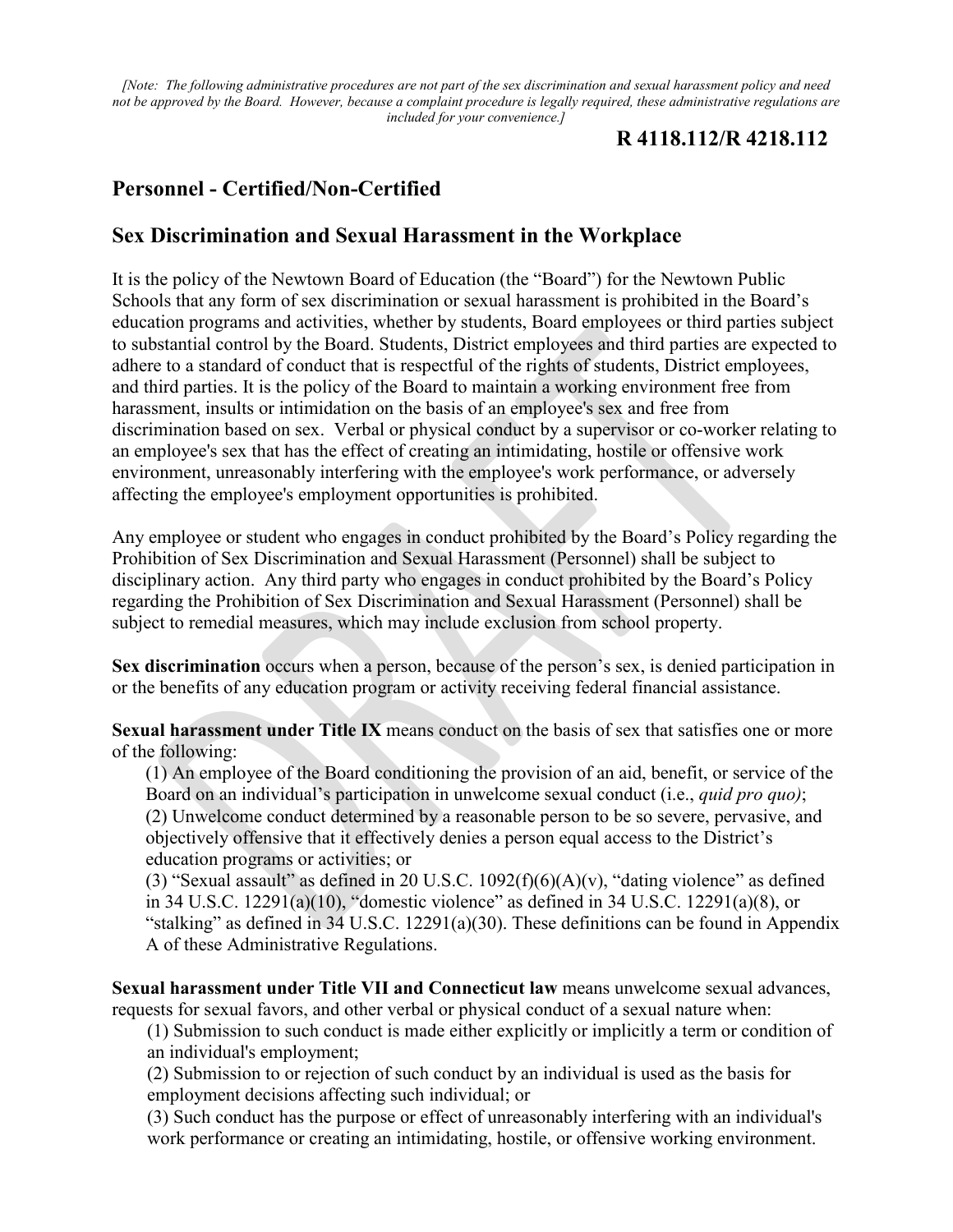Although not an exhaustive list, the following are other examples of conduct prohibited by the Board's Policy regarding the Prohibition of Sex Discrimination and Sexual Harassment (Personnel):

- 1. Unwelcome sexual advances from a co-worker or supervisor, such as unwanted hugs, touches, or kisses;
- 2. Unwelcome attention of a sexual nature, such as degrading, suggestive or lewd remarks or noises;
- 3. Dirty jokes, derogatory or pornographic posters, cartoons or drawings;
- 4. The threat or suggestion that continued employment advancement, assignment or earnings depend on whether or not the employee will submit to or tolerate harassment;
- 5. Circulating, showing, or exchanging emails, text messages, digital images or websites of a sexual nature;
- 6. Using computer systems, including email, instant messaging, text messaging, blogging or the use of social networking websites, or other forms of electronic communications, to engage in any conduct prohibited by the Board's Policy regarding the Prohibition of Sex Discrimination and Sexual Harassment (Personnel).

# **NOTICE OF THE TITLE IX COORDINATOR**

The District's Title IX Coordinator is the Assistant Superintendent. Any individual may make a report of sex discrimination and/or sexual harassment directly to the Title IX Coordinator using any one, or multiple, of the following points of contact:

Mrs. Anne Uberti Assistant Superintendent of Schools 3 Primrose Street Newtown, CT 06470 (203) 426-7617 ubertia@newtown.k12.ct.us

The Title IX Coordinator manages the District's compliance with Title IX, Title VII and Connecticut law with respect to sexual harassment and/or sex discrimination and is an available resource to anyone seeking information or wishing to file a formal complaint of same. When a student, District employee, or other participant in the District's programs and activities feels that such person has been subjected to discrimination on the basis of sex in any District program or activity, including without limitation being subjected to sexual harassment, such person may contact the Title IX Coordinator or utilize the Title IX, Title VII and Connecticut law grievance systems set forth herein to bring concerns forward for the purpose of obtaining a prompt and equitable resolution.

# **EXPLANATION OF COMPLAINT PROCESS AND PROCEDURE**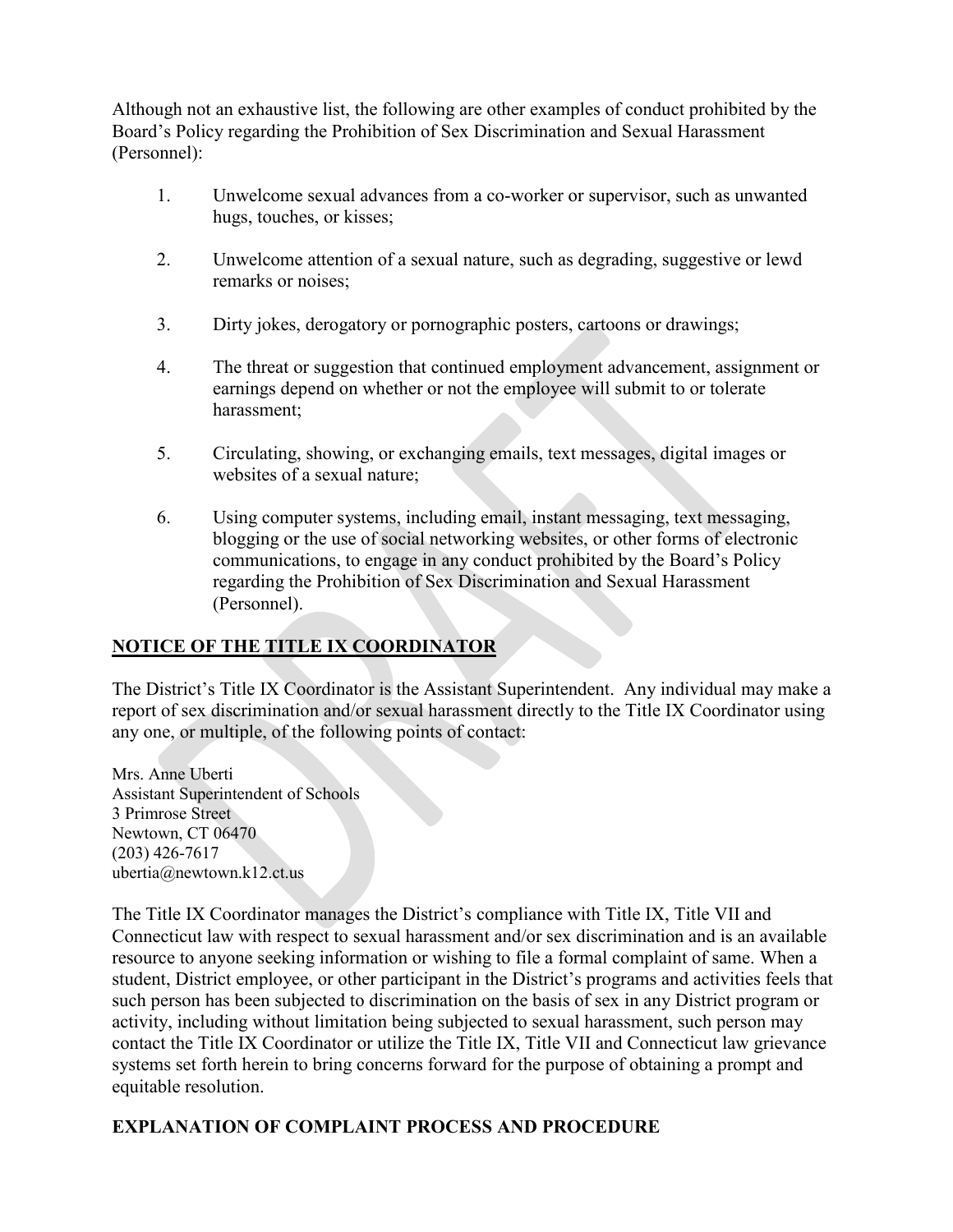The federal regulations implementing Title IX require the adoption and publication of two separate grievance systems: a grievance process for complaints of sex discrimination involving allegations of sexual harassment and grievance procedures for complaints of sex discrimination that are not sexual harassment. Accordingly, the Administration will process any complaints of sex discrimination involving allegations of sexual harassment, as defined above, pursuant to the **grievance process** set forth in Section I of these regulations. The Administration will process any complaints of sex discrimination that are not sexual harassment pursuant to the **grievance procedures** set forth in Section II of these regulations.

The District will keep confidential the identity of any individual who has a made a report or complaint of sex discrimination, including any individual who has made a report or filed a formal complaint of sexual harassment, any complainant, any individual who has been reported to be the perpetrator of sex discrimination, any respondent, and any witness, except as may be permitted by the Family Educational Rights and Privacy Act (FERPA), or as required by law, or to carry out the purposes of these Administrative Regulations, including the conduct of any investigation, hearing, or judicial proceeding arising from these Administrative Regulations.

The obligation to comply with Title IX is not obviated or alleviated by the FERPA.

# **SECTION I. GRIEVANCE PROCESS FOR COMPLAINTS OF SEXUAL HARASSMENT**

- A. Definitions
	- **Bias** occurs when it is proven that the Title IX Coordinator, investigator(s), and/or decision-maker(s) demonstrate actual bias, rather than the appearance of bias. Actual bias includes, but is not limited to, demonstrated personal animus against the respondent or the complainant and/or prejudgment of the facts at issue in the investigation.
	- **Complainant** means an individual who is alleged to be the victim of conduct that could constitute sexual harassment.
	- A **conflict of interest** occurs when it is proven that the Title IX Coordinator, investigator(s), and/or decision-maker(s) have personal, financial and/or familial interests that affected the outcome of the investigation.
	- For purposes of investigations and complaints of sexual harassment, **education program or activity** includes locations, events, or circumstances over which the Board exercises substantial control over both the respondent and the context in which the sexual harassment occurs.
	- **Employee** means (A) a teacher, substitute teacher, school administrator, school superintendent, guidance counselor, school counselor, psychologist, social worker, nurse, physician, school paraprofessional or coach employed by the Board or working in a public elementary, middle or high school; or (B) any other individual who, in the performance of his or her duties, has regular contact with students and who provides services to or on behalf of students enrolled in a public elementary, middle or high school, pursuant to a contract with the Board.
	- **Formal complaint** means a document filed by a complainant or signed by the Title IX Coordinator alleging sexual harassment against a respondent and requesting that the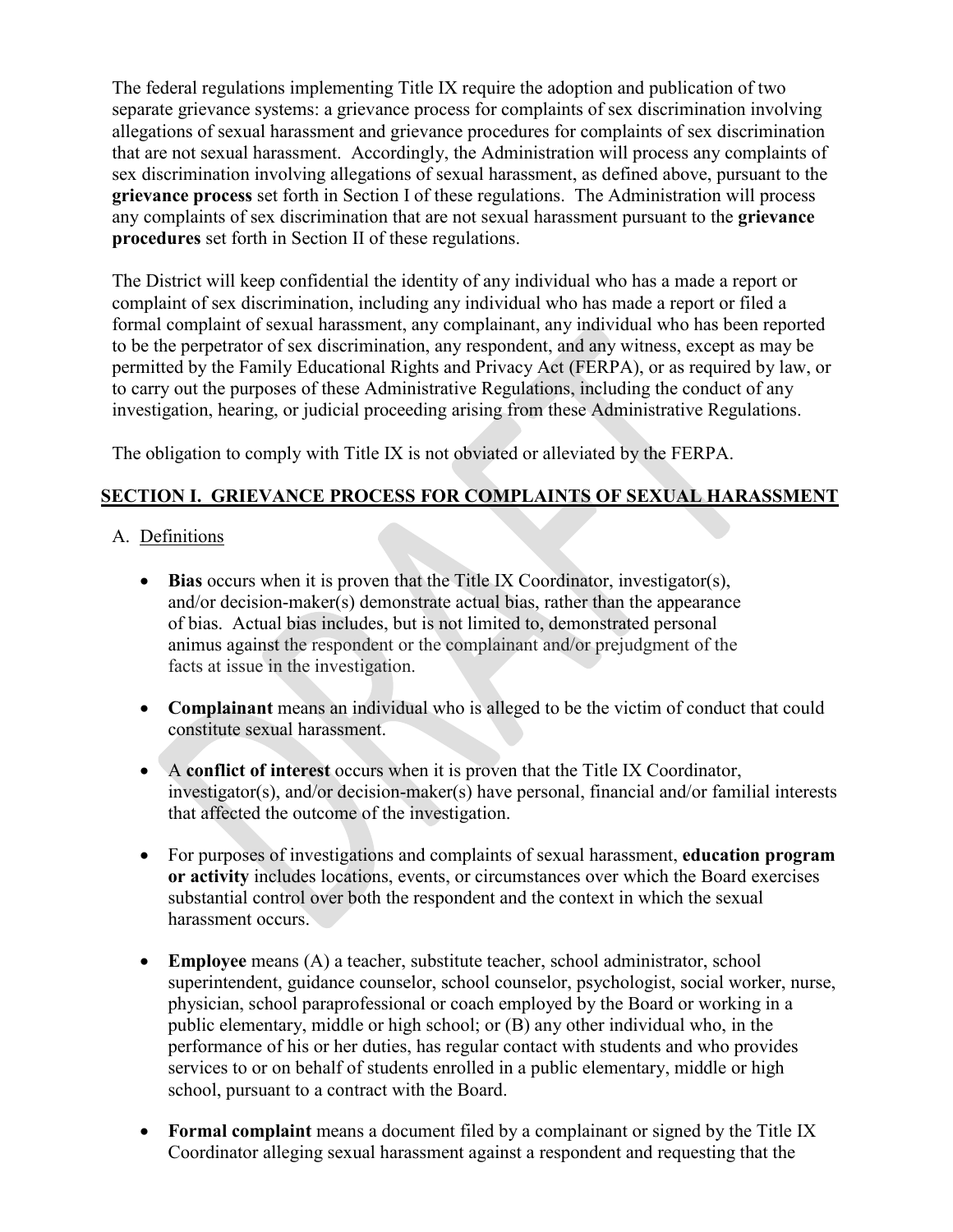Administration investigate the allegation of sexual harassment. A "document filed by a complainant" means a document or electronic submission that contains the complainant's physical or digital signature, or otherwise indicates that the complainant is the person filing the formal complaint.

- **Respondent** means an individual who has been alleged to be the perpetrator of conduct that could constitute sexual harassment.
- **Supportive measures** means non-disciplinary, non-punitive individualized services offered as appropriate, as reasonably available, and without fee or charge to the complainant or the respondent before or after the filing of a formal complaint or where no formal complaint has been filed. Such measures are designed to restore or preserve equal access to the District's education program or activity without unreasonably burdening the other party, including measures designed to protect the safety of all parties or the District's educational environment, or deter sexual harassment. Supportive measures may include counseling, extensions of deadlines or other course-related adjustments, modifications of work or class schedules, mutual restrictions on contact between the parties, increased security and monitoring, and other similar measures.

#### B. Reporting Sexual Harassment

- 1. It is the express policy of the Board to encourage victims of sexual harassment to report such claims. Any person may report sexual harassment (whether or not the person reporting is the person alleged to be the victim of conduct that could constitute sexual harassment), in person, by mail, by telephone, or by electronic mail, using the contact information listed for the Title IX Coordinator. If the District receives notice of sexual harassment or alleged sexual harassment against a person in the District's education program or activity, the Title IX Coordinator or designee will promptly contact the complainant to discuss the availability of supportive measures, whether or not the complainant has filed a formal complaint, and will consider the complainant's wishes with respect to such measures. If the complainant has yet to file a formal complaint, the Title IX Coordinator or designee will explain to the complainant the process for doing so.
- 2. The District will treat complainants and respondents equitably. A respondent is presumed not responsible for the alleged conduct and a determination regarding responsibility will be made at the conclusion of the grievance process if a formal complaint is filed. Nothing in these Administrative Regulations shall preclude the District from placing an employee respondent on administrative leave during the pendency of the grievance process. Further, nothing in these Administrative Regulations shall limit or preclude the District from removing a respondent from the District's education program or activity on an emergency basis, provided that the District undertakes an individualized safety and risk analysis, and determines that an immediate threat to the physical health or safety of any student or other individual arising from the allegations of sexual harassment justifies removal. If a respondent is removed on an emergency basis, the District shall provide the respondent with notice and an opportunity to challenge the decision immediately following the removal.

#### C. Formal Complaint and Grievance Process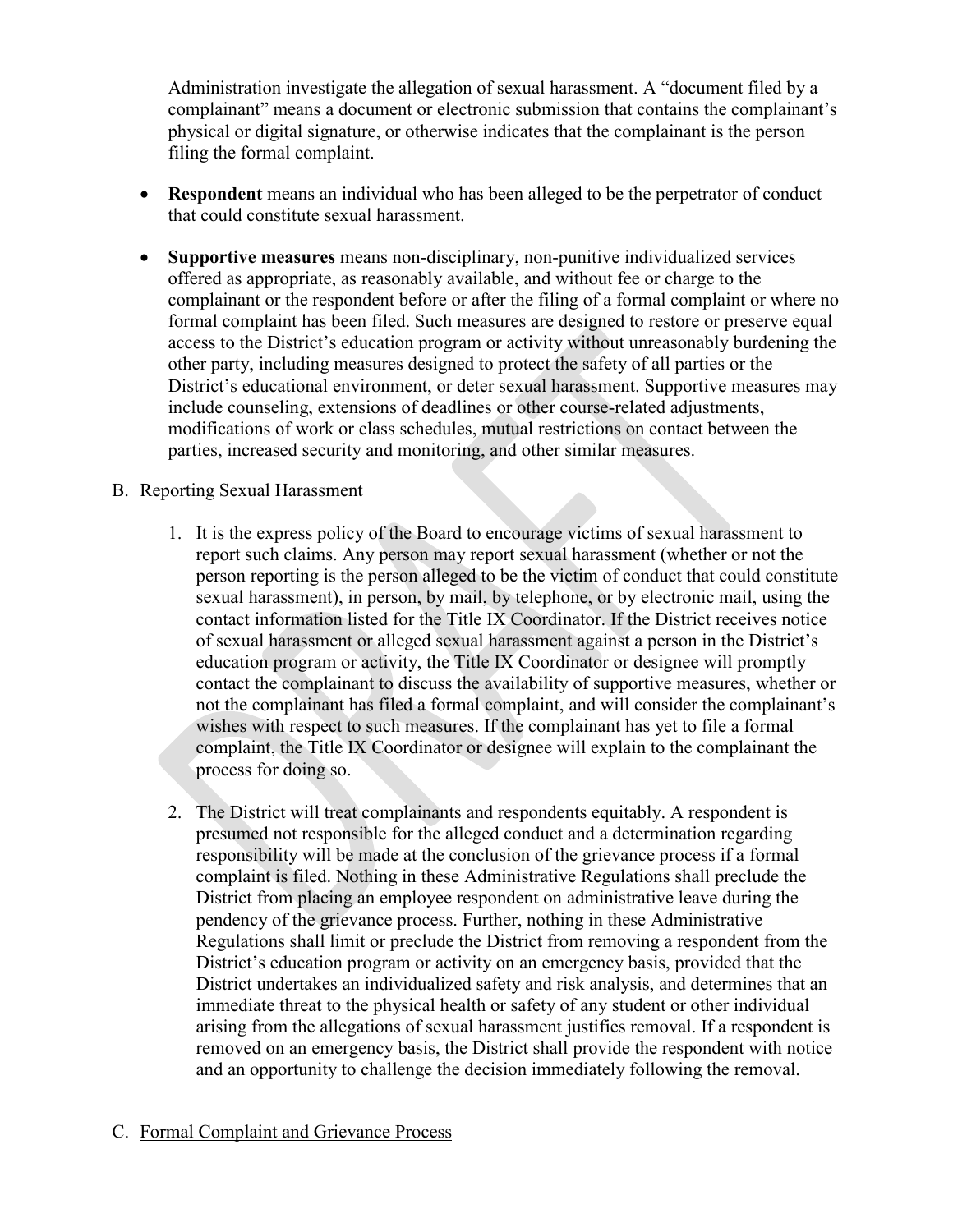- 1. A formal complaint may be filed with the Title IX Coordinator in person, by mail, or by electronic mail, by using the contact information listed for the Title IX Coordinator. At the time of filing a formal complaint, a complainant must be participating in or attempting to participate in the District's education programs or activity. A formal complaint may be signed by the Title IX Coordinator. If the complaint being filed is against the Title IX Coordinator, the formal complaint should be filed with the Superintendent. If the formal complaint being filed is against the Superintendent, the formal complaint should be filed with the Board Chair, who will then retain an independent investigator to investigate the matter.
- 2. The District may consolidate formal complaints as to allegations of sexual harassment against more than one respondent, or by more than one complainant against one or more respondents, or by one party against the other party, where the allegations of sexual harassment arise out of the same facts or circumstances. If possible, formal complaints should be filed within ten (10) school days of the alleged occurrence in order to facilitate the prompt and equitable resolution of such claims. The District will attempt to complete the formal grievance process within ninety (90) school days of receiving a complaint. This timeframe may be temporarily delayed or extended in accordance with Subsection G of this Section.
- 3. Upon receipt of a formal complaint, if the Title IX Coordinator or designee has not already discussed the availability of supportive measures with the complainant, the Title IX Coordinator or designee will promptly contact the complainant to discuss the availability of such measures and consider the complainant's wishes with respect to them. The Title IX Coordinator or designee may also contact the respondent, separately from the complainant, to discuss the availability of supportive measures for the respondent. The District will maintain as confidential any supportive measures provided to the complainant or respondent, to the extent that maintaining such confidentiality would not impair the ability of the District to provide supportive measures.
- 4. Within ten (10) school days of receiving a formal complaint, the District will provide the known parties with written notice of the allegations potentially constituting sexual harassment and a copy of this grievance process. The written notice must also include the following:
	- i. The identities of the parties involved in the incident, if known;
	- ii. The conduct allegedly constituting sexual harassment as defined above;
	- iii. The date and the location of the alleged incident, if known;
	- iv. A statement that the respondent is presumed not responsible for the alleged conduct and that a determination regarding responsibility is made at the conclusion of the grievance process;
	- v. A statement that the parties may have an advisor of their choice, who may be, but is not required to be, an attorney, and may inspect and review evidence; and
	- vi. A statement of any provision in the District's policies that prohibits knowingly making false statements or knowingly submitting false information during the grievance process.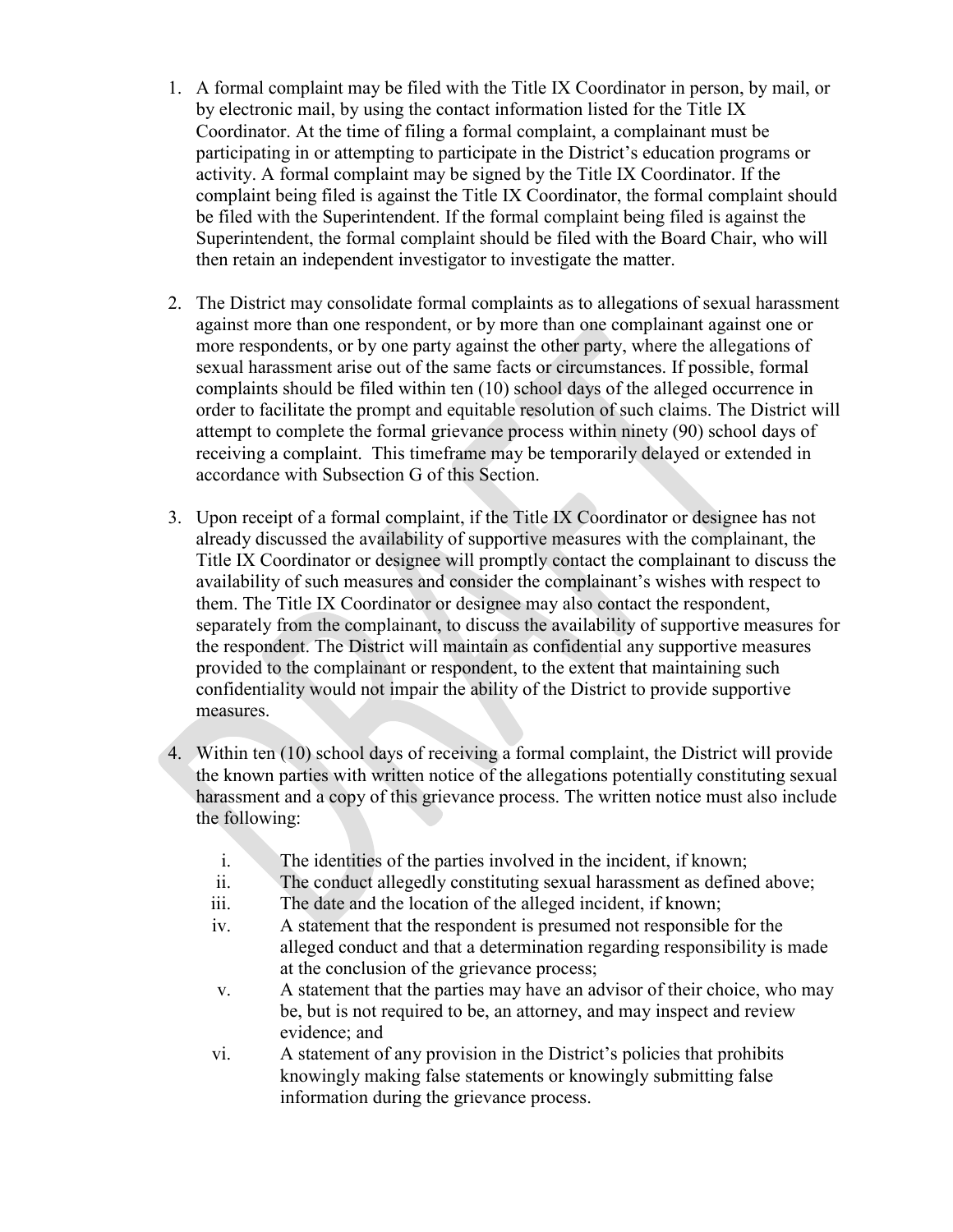If, in the course of an investigation, the District decides to investigate allegations about the complainant or respondent that are not included in the written notice, the District must provide notice of the additional allegations to the parties whose identities are known.

- 5. The parties may have an advisor of their choice accompany them during any grievance proceeding at which the party's attendance is required. The District may, in its discretion, establish certain restrictions regarding the extent to which an advisor may participate in the proceedings. If any such restrictions are established, they will be applied equally to all parties.
- 6. The Title IX Coordinator will, as applicable, promptly commence an investigation of the formal complaint, designate a school administrator to promptly investigate the formal complaint, or dismiss the formal complaint in accordance with Subsection F of this Section. The standard of evidence to be used to determine responsibility is the preponderance of the evidence standard (i.e., more likely than not). The burden of proof and the burden of gathering evidence sufficient to reach a determination regarding responsibility rest on the District and not on the parties.
- 7. The parties will be given an equal opportunity to discuss the allegations under investigation with the investigator(s) and are permitted to gather and present relevant evidence. This opportunity includes presenting witnesses, including fact and expert witnesses, and other inculpatory and exculpatory evidence. Credibility determinations will not be based on a person's status as a complainant, respondent, or witness. The District will provide to a party whose participation is invited or expected (including a witness) written notice of the date, time, location, participants, and purpose of all hearings (if applicable), investigative interviews, or other meetings, with sufficient time for the party to prepare to participate.
- 8. Both parties will be given an equal opportunity to inspect and review any evidence obtained as part of the investigation that is directly related to the allegations raised in the formal complaint, including the evidence upon which the District does not intend to rely in reaching a determination regarding responsibility and inculpatory or exculpatory evidence whether obtained from a party or other source, so that each party can meaningfully respond to the evidence prior to the conclusion of the investigation. Prior to completion of the investigative report, the District will send to each party and the party's advisor, if any, the evidence subject to inspection and review in an electronic format or a hard copy, and the parties will have ten (10) school days to submit a written response, which the investigator(s) will consider prior to completion of the investigative report, as described in Paragraph 9 of this section.
- 9. The investigator(s) will create an investigative report that fairly summarizes relevant evidence. The investigator(s) will send the investigative report, in an electronic format or hard copy, to each party and to each party's advisor for their review and written response at least ten (10) school days prior to the time a determination regarding responsibility is made.
- 10. The Superintendent will appoint a decision-maker(s), who shall be a District employee or third-party contractor and who shall be someone other than the Title IX Coordinator or investigator(s). If the complaint filed is against the Superintendent, the Board Chair shall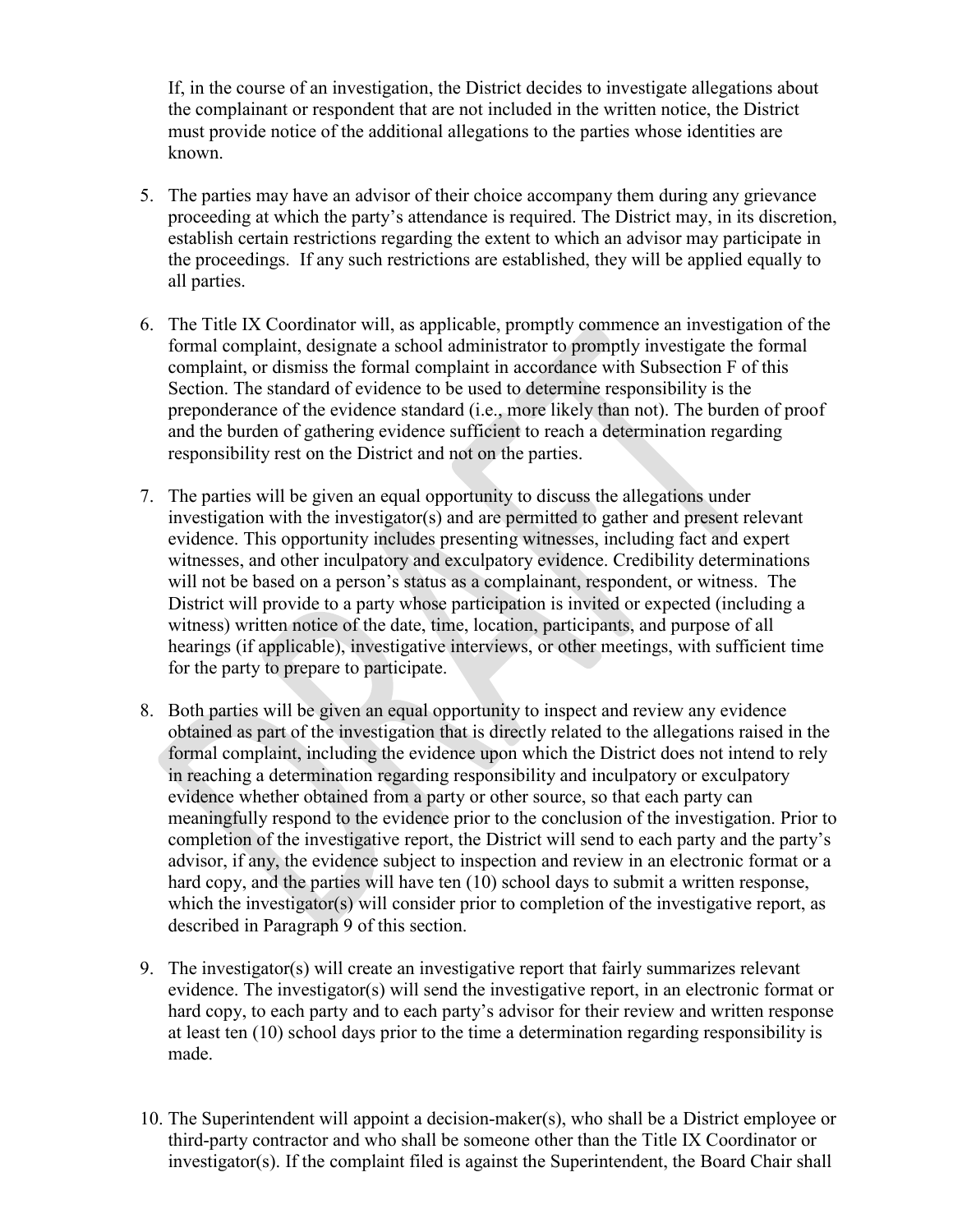appoint the decision-maker, who shall be someone other than the Title IX Coordinator or investigator(s). The investigator(s) and the decision-maker(s) shall not discuss the investigation's facts and/or determination while the complaint is pending. The decisionmaker(s) will afford each party the opportunity to submit written, relevant questions that a party wants asked of any party or witness, provide each party with the answers, and allow for additional, limited follow-up questions from each party. Questions and evidence about the complainant's sexual predisposition or prior sexual behavior are not relevant, unless such questions and evidence about the complainant's prior sexual behavior are offered to prove that someone other than the respondent committed the conduct alleged by the complainant, or if the questions and evidence concern specific incidents of the complainant's prior sexual behavior with respect to the respondent and are offered to prove consent. The decision-maker(s) will explain to the party proposing the questions any decisions to exclude a question as not relevant.

- 11. The decision-maker(s) will issue a written determination regarding responsibility. The written determination will include: (1) identification of the allegations potentially constituting sexual harassment; (2) a description of the procedural steps taken from the receipt of the formal complaint through the determination, including any notifications to the parties, interviews with parties and witnesses, site visits, methods used to gather other evidence, and hearings held; (3) findings of fact supporting the determination; (4) conclusions regarding the application of the District's code of conduct to the facts; (5) a statement of, and rationale for, the result as to each allegation, including a determination regarding responsibility, any disciplinary sanctions the District will impose on the respondent, and whether remedies designed to restore or preserve equal access to the District's education program or activity will be provided by the District to the complainant; and (6) the District's procedures and permissible bases for the complainant and respondent to appeal. If the respondent is found responsible for violating the Board's Policy regarding the Prohibition of Sex Discrimination and Sexual Harassment (Personnel), the written determination shall indicate whether the respondent engaged in sexual harassment as defined by the Board's Policy and these Administrative Regulations. The written determination will be provided to both parties simultaneously.
- 12. Student respondents found responsible for violating the Board's Policy regarding the Prohibition of Sex Discrimination and Sexual Harassment (Personnel) may be subject to discipline up to and including expulsion. Employee respondents found responsible for violating the Board's Policy regarding the Prohibition of Sex Discrimination and Sexual Harassment (Personnel) may be subject to discipline up to and including termination of employment. Other respondents may be subject to exclusion from the District's programs, activities and/or property. In appropriate circumstances, the District may make a criminal referral. Remedies will be designed to restore or preserve equal access to the District's education programs or activities.
- 13. After receiving notification of the decision-maker(s)' decision, or after receiving notification that the District dismissed a formal complaint or any allegation therein, both complainant and respondent may avail themselves of the appeal process set forth in Section E of this Regulation.

#### D. Informal Resolution

At any time prior to reaching a determination regarding responsibility, but only after the filing of a formal complaint, the District may suggest to the parties the possibility of facilitating an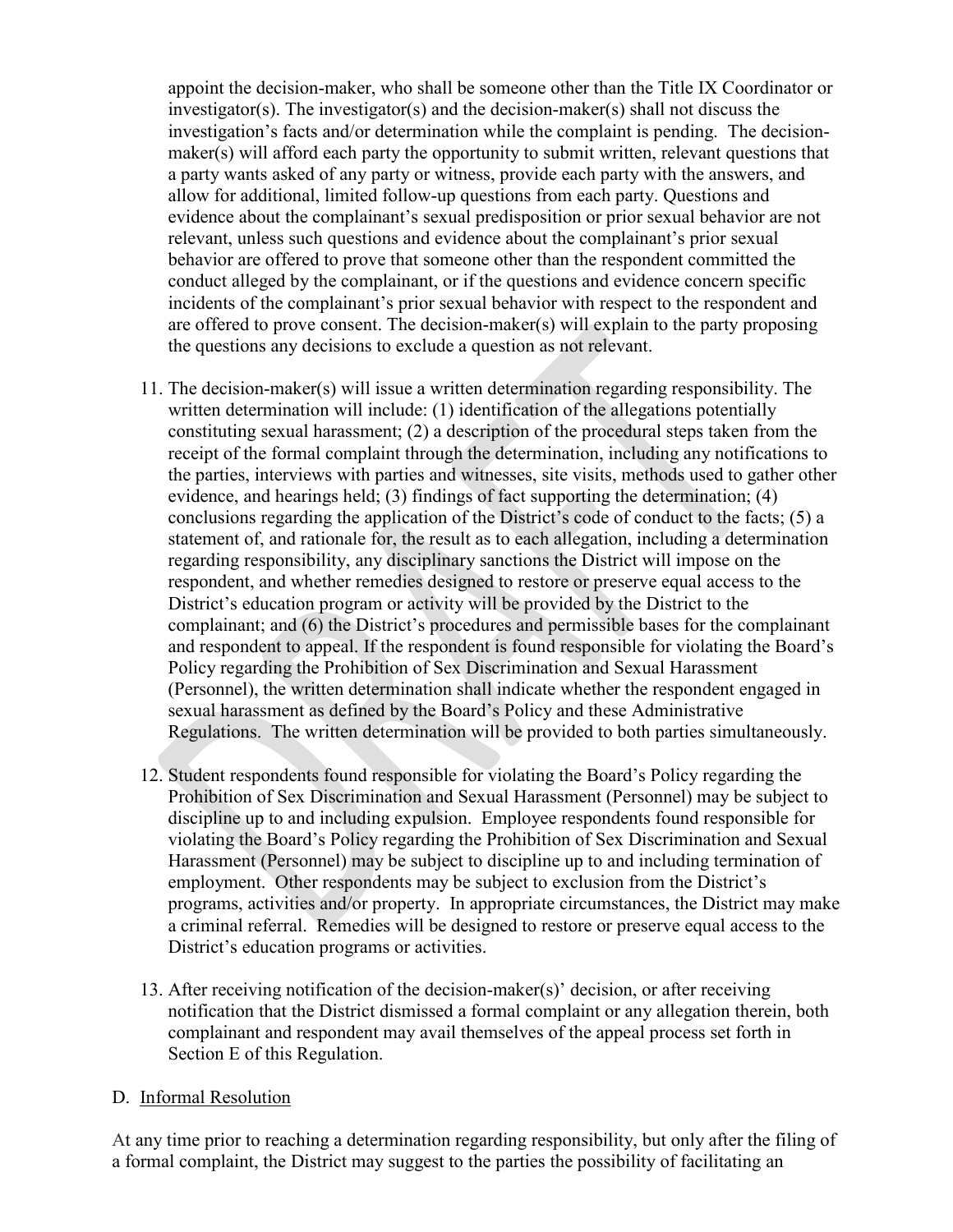informal resolution process, such as mediation, to resolve the formal complaint without the need for a full investigation and adjudication. If it is determined that an informal resolution may be appropriate, the Title IX Coordinator or designee will consult with the parties.

Prior to facilitating an informal resolution to a formal complaint, the Title IX Coordinator or designee will provide the parties with written notice disclosing the sexual harassment allegations, the requirements of an informal resolution process, and any consequences from participating in the informal resolution process. Upon receipt of this document, complainants and respondents have five (5) school days to determine whether they consent to participation in the informal resolution. The District must obtain voluntary, written consent to the informal resolution process from both parties.

Prior to agreeing to any resolution, any party has the right to withdraw from the informal resolution process and resume the grievance process with respect to the formal complaint. If a satisfactory resolution is reached through this informal process, the matter will be considered resolved. If these efforts are unsuccessful, the formal grievance process will continue.

Nothing in this section precludes an employee from filing a complaint of retaliation for matters related to an informal resolution, nor does it preclude either party from filing complaints based on conduct that is alleged to occur following the District's facilitation of the informal resolution.

An informal resolution is not permitted to resolve allegations that an employee sexually harassed a student.

### E. Appeal Process

After receiving notification of the decision-maker(s)' decision, or after receiving notification that the District dismissed a formal complaint or any allegation therein, both complainant and respondent have five (5) school days to submit a formal letter of appeal to the Title IX Coordinator specifying the grounds upon which the appeal is based.

Appeals will be appropriate only in the following circumstances:

- new evidence that was not reasonably available at the time the determination regarding responsibility or dismissal was made, that could affect the outcome of the matter;
- procedural irregularity that affected the outcome of the matter;
- the Title IX Coordinator, investigator(s), and/or decision-maker(s) had a conflict of interest or bias for or against complainants or respondents generally or the individual complainant or respondent that affected the outcome of the matter. A conflict of interest or bias does not exist solely because the Title IX Coordinator, investigators(s), and/or decision-maker(s) previously worked with or disciplined the complainant or respondent.

The District will provide the other party with written notice of such appeal. Both parties will then have an opportunity to submit a written statement in support of, or challenging, the outcome. Such written statement must be submitted ten (10) school days after receiving written notice of the appeal. Upon receipt of an appeal, the Superintendent shall appoint a decision-maker(s) for the appeal, who shall be someone other than the Title IX Coordinator, investigator(s), or initial decision-maker(s). The decision-maker(s) for the appeal, in their discretion, will determine the appropriate procedure for the appeal. After considering the parties' written statements, the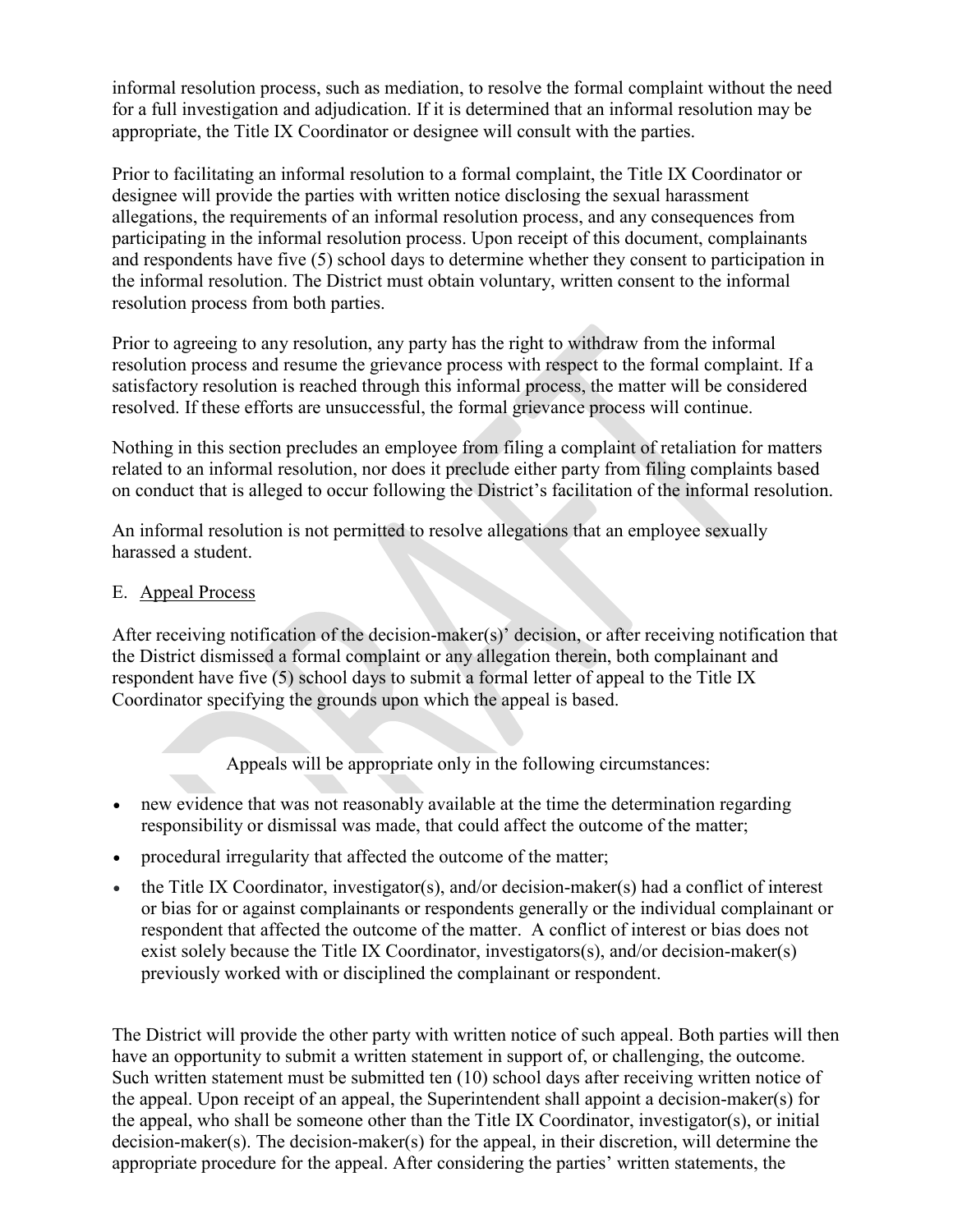decision-maker(s) for the appeal will provide a written decision. If it is found that one of the bases for appeal exists, the decision-maker(s) for the appeal will issue an appropriate remedy.

Supportive measures for either or both parties may be continued throughout the appeal process.

# F. Dismissal of a Formal Complaint

The Title IX Coordinator shall dismiss any formal complaint that, under Title IX, 1) would not constitute sexual harassment as defined under Title IX even if proved, 2) did not occur in the District's education program or activity, or 3) did not occur against a person in the United States. Such dismissal does not preclude action under another Board policy.

The District may dismiss a formal complaint or any allegations therein, if at any time during the investigation or hearing a complainant notifies the Title IX Coordinator in writing that 1) the complainant would like to withdraw the formal complaint or any allegations therein; 2) the respondent is no longer enrolled or employed in the District; or 3) specific circumstances prevent the District from gathering evidence sufficient to reach a determination as to the formal complaint or allegations therein.

Upon a dismissal, the District will promptly and simultaneously send written notice of the dismissal and reason(s) therefor to each party. Either party can appeal from the District's dismissal of a formal complaint or any allegations therein using the appeals procedure.

In the event a formal complaint is dismissed prior to the issuance of a decision under Title IX, the Title IX Coordinator shall determine if the allegations of sexual harassment shall proceed through the grievance procedures identified in Section II of these Administrative Regulations for claims of sex discrimination for consideration as to whether the allegations constitute sexual harassment under Title VII or Connecticut law.

A dismissal pursuant to this section does not preclude action by the District under the Student Discipline policy, Code of Conduct for students/or and employees, or any other applicable rule, policy, and/or collective bargaining agreement.

# G. Miscellaneous

- 1. Any timeframe set forth in these Administrative Regulations may be temporarily delayed or extended for good cause. Good cause may include, but is not limited to, considerations such as the absence of a party, a party's advisor, or a witness; concurrent law enforcement activity; concurrent activity by the Department of Children and Families; or the need for language assistance or accommodation of disabilities. If any timeframe is altered on a showing of good cause, written notice will be provided to each party with the reasons for the action.
- 2. If a sexual harassment complaint raises a concern about discrimination or harassment on the basis of any other legally protected classification (such as race, religion, color, national origin, age, or disability), the Title IX Coordinator or designee shall make a referral to other appropriate personnel within the District (e.g. Section 504 Coordinator, etc.), so as to ensure that any such investigation complies with the requirements of policies regarding nondiscrimination.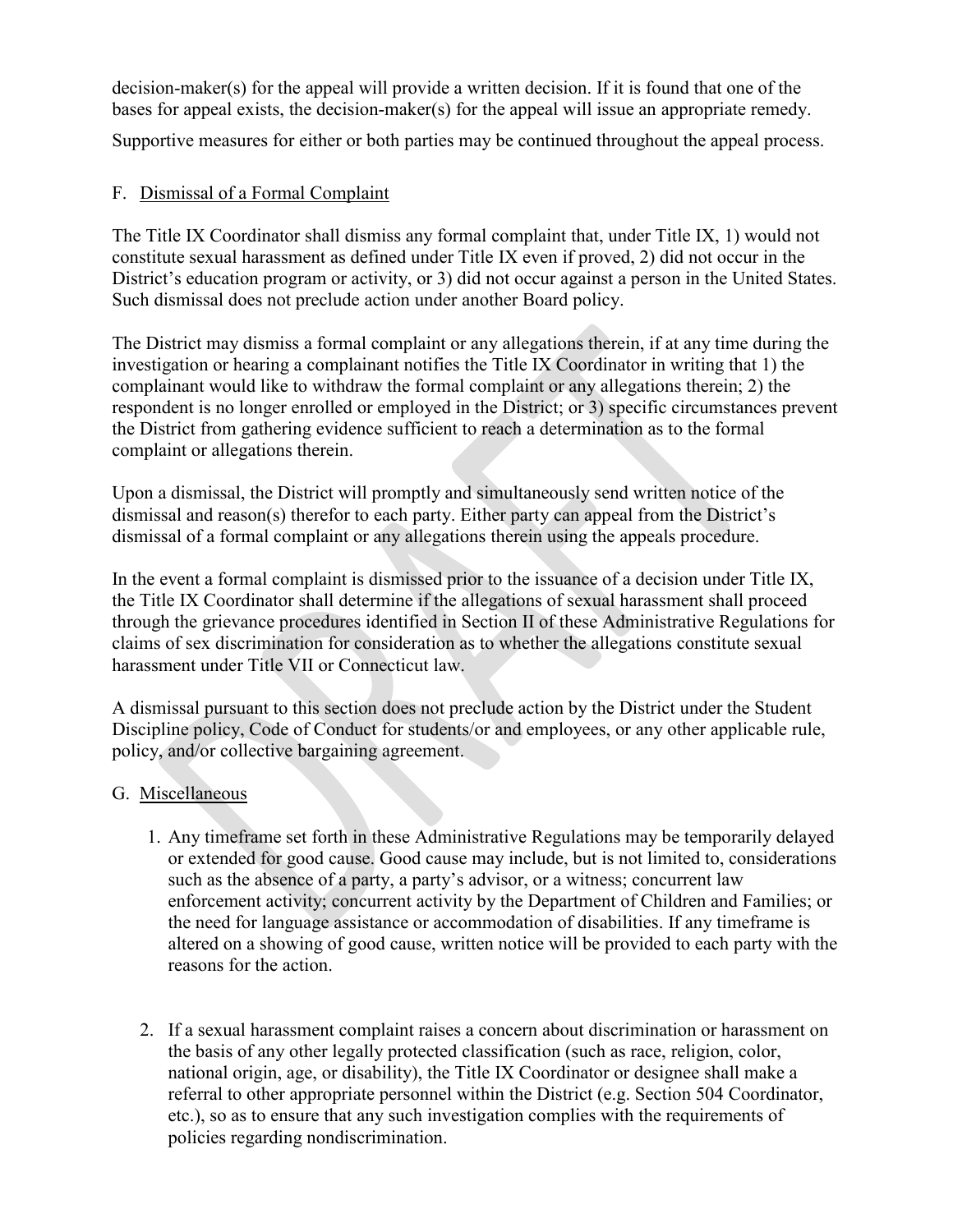- 3. If the sexual harassment complaint results in reasonable cause to suspect or believe that a child has been abused or neglected, has had a nonaccidental physical injury, or injury which is at variance with the history given of such injury, is placed at imminent risk of serious harm, or that a student has been sexually assaulted by a school employee, then, the person to whom the complaint is given or who receives such information shall report such matters in accordance with the Board's policy on the Reports of Suspected Child Abuse or Neglect of Children.
- 4. Retaliation against any individual who complains pursuant to the Board's Policy regarding the Prohibition of Sex Discrimination and Sexual Harassment (Personnel) and these Administrative Regulations is strictly prohibited. The District will take actions designed to prevent retaliation as a result of filing a complaint. Complaints alleging retaliation may be filed according to the grievance procedures for sex discrimination described herein.
- 5. The District will maintain for a period of seven (7) years records of:
	- i. Each sexual harassment investigation including any determination regarding responsibility, any disciplinary sanctions imposed on the respondent, and any remedies provided to the complainant designed to restore or preserve equal access to the Board's education program or activity;
	- ii. Any appeal and the result therefrom;
	- iii. Any informal resolution and the result therefrom; and
	- iv. All material used to train Title IX Coordinators, investigators, decision-makers, and any person who facilitates an informal resolution process. The Board will make these training materials publicly available on its website.

If the District has actual knowledge of sexual harassment in an education program or activity of the Board, and for any report or formal complaint of sexual harassment, the District will create and maintain for a period of seven (7) years, records of any actions, including any supportive measures, taken in response to a report or formal complaint of sexual harassment. The District will document the basis for its conclusion that its response was not deliberately indifferent, and document that it has taken measures designed to restore or preserve equal access to the Board's education program or activity. If the District does not provide a complainant with supportive measures, then the District will document the reasons why such a response was not clearly unreasonable in light of the known circumstances.

# **SECTION II. GRIEVANCE PROCEDURES FOR CLAIMS OF SEX DISCRIMINATION (OTHER THAN SEXUAL HARASSMENT UNDER TITLE IX)**

# A. Definitions

• **Complainant** means an individual who is alleged to be the victim of conduct that could constitute sex discrimination.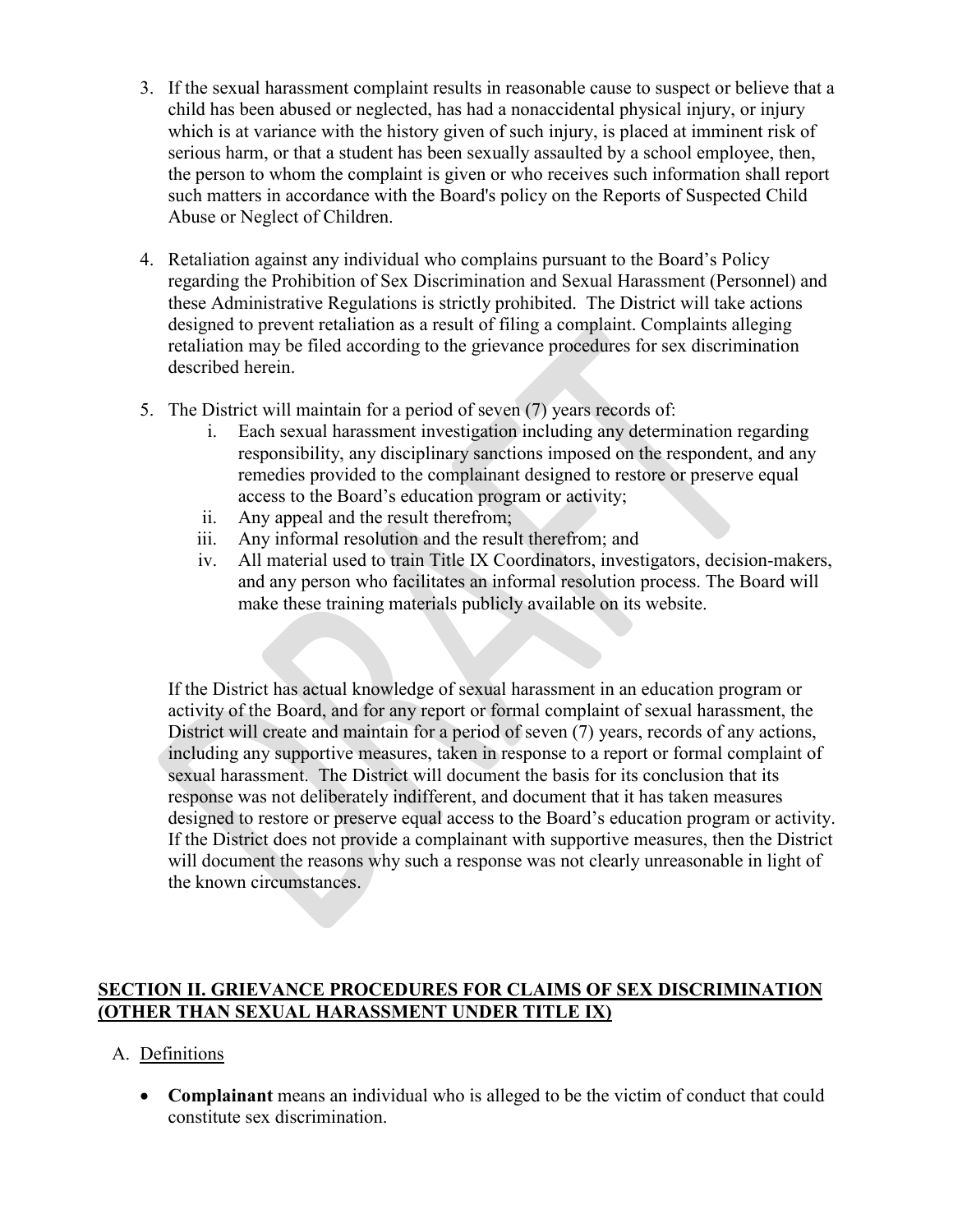• **Respondent** means an individual who has been reported to be the perpetrator of conduct that could constitute sex discrimination.

# B. Reporting Sex Discrimination Other than Sexual Harassment under Title IX

It is the express policy of the Board to encourage victims of sex discrimination to report such claims. Any person may report sex discrimination (whether or not the person reporting is the person alleged to be the victim of conduct that could constitute sex discrimination), in person, by mail, by telephone, or by electronic mail, using the contact information listed for the Title IX Coordinator. If the District receives notice of sex discrimination or alleged sex discrimination against a person in the District's education program or activity, the Title IX Coordinator or designee will promptly notify the complainant of the grievance process. The District will treat complainants and respondents equitably during the grievance process. Sexual harassment is a form of sex discrimination, and any incident of sexual harassment under Title IX, as defined above, shall be handled pursuant to Section I of these Administrative Regulations. Any allegations of sexual harassment under Title VII or Connecticut law, as defined above, shall be handled pursuant to this Section II of these Administrative Regulations.

# C. Grievance Procedures

- 1. As soon as an employee feels that he or she has been subjected to sex discrimination other than sexual harassment as defined under Title IX (including, without limitation, sexual harassment under Title VII or Connecticut law), he/she should make a written complaint to the Title IX Coordinator or to the building principal, or his/her designee. The employee will be provided a copy of the Board's policy and Administrative Regulations and made aware of his or her rights. Preferably, complaints should be filed within ten (10) school days of the alleged occurrence. Timely reporting of complaints facilitates the investigation and resolution of such complaints.
- 2. The complaint should state the:
	- i. Name of the complainant;
	- ii. Date of the complaint;
	- iii. Date(s) of the alleged discrimination;
	- iv. Name(s) of the discriminator(s);
	- v. Location where such discrimination occurred;
	- vi. Names of any witness(es) to the discrimination;
	- vii. Detailed statement of the circumstances constituting the alleged discrimination; and
	- viii. Remedy requested.
- 3. Any employee who makes an oral complaint of sex discrimination to any of the abovementioned personnel will be provided a copy of these Administrative Regulations and will be requested to make a written complaint pursuant to the above procedure.
- 4. All complaints are to be forwarded immediately to the building principal or designee unless that individual is the subject of the complaint, in which case the complaint should be forwarded directly to the Superintendent of Schools or his/her designee. In addition, a copy of any complaint filed under this Policy shall be forwarded to the Title IX Coordinator. If the complaint being filed is against the Title IX Coordinator, the complaint should be filed with the Superintendent. If the complaint being filed is against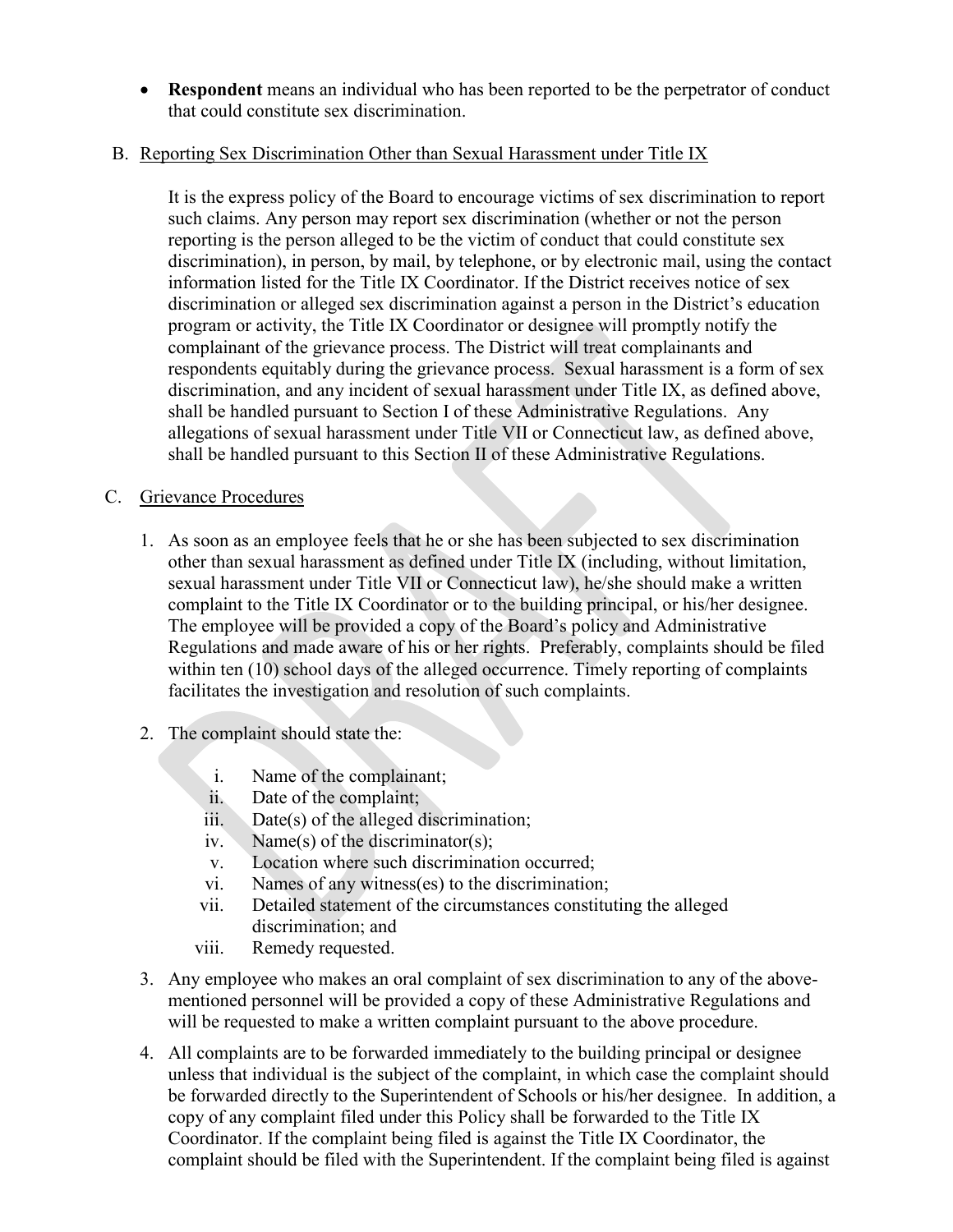the Superintendent, the complaint should be filed with the Board Chair, who will then retain an independent investigator to investigate the matter.

- 5. The Title IX Coordinator or designee shall investigate all complaints of sex discrimination against an employee, regardless of whether the conduct occurred on or off-school grounds. Complaints will be investigated promptly within the timeframes identified below. Timeframes may be extended as needed given the complexity of the investigation, availability of individuals with relevant information, and other extenuating circumstances. The investigation shall be conducted discreetly, maintaining confidentiality insofar as possible while still conducting an effective and thorough investigation.
- 6. Any employee who makes a complaint shall be notified of the District's intent to investigate the complaint. In the event the employee requests confidentiality or that an investigation not be conducted, the District will take reasonable steps to investigate and respond to the complaint to the extent possible, given the request for confidentiality or that the District not investigate the complaint. If the employee insists that his/her information not be shared with the alleged discriminator(s), the employee will be informed that the District's ability to investigate and/or take corrective action may be limited.
- 7. Upon receipt of a sex discrimination complaint, the Title IX Coordinator shall either promptly commence an investigation of the complaint, or shall designate a school administrator to promptly investigate the complaint. The Title IX Coordinator or designee shall:
	- i. offer to meet with the complainant and respondent (if applicable) separately within ten (10) school days to discuss the nature of the complaint, identify individuals the complainant and respondent (if applicable) believe have relevant information, and obtain any relevant documents the complainant and respondent may have;
	- ii. provide the complainant and respondent (if applicable) with a copy of the Board's sex discrimination policy and accompanying regulations;
	- iii. consider whether any interim measures may be appropriate to protect the complainant or respondent (if applicable), pending the outcome of the investigation;
	- iv. conduct an investigation that is adequate, reliable, and impartial. Investigate the factual basis of the complaint, including, as applicable, conducting interviews with individuals deemed relevant to the complaint;
	- v. consider whether alleged sex discrimination has created a hostile work environment, including consideration of the effects of off-campus conduct on the school;
	- vi. communicate the outcome of the investigation in writing to the complainant, to the respondent, and to any individual properly identified as a party to the complaint (to the extent permitted by state and federal confidentiality requirements), within ninety (90) school days from the date the complaint was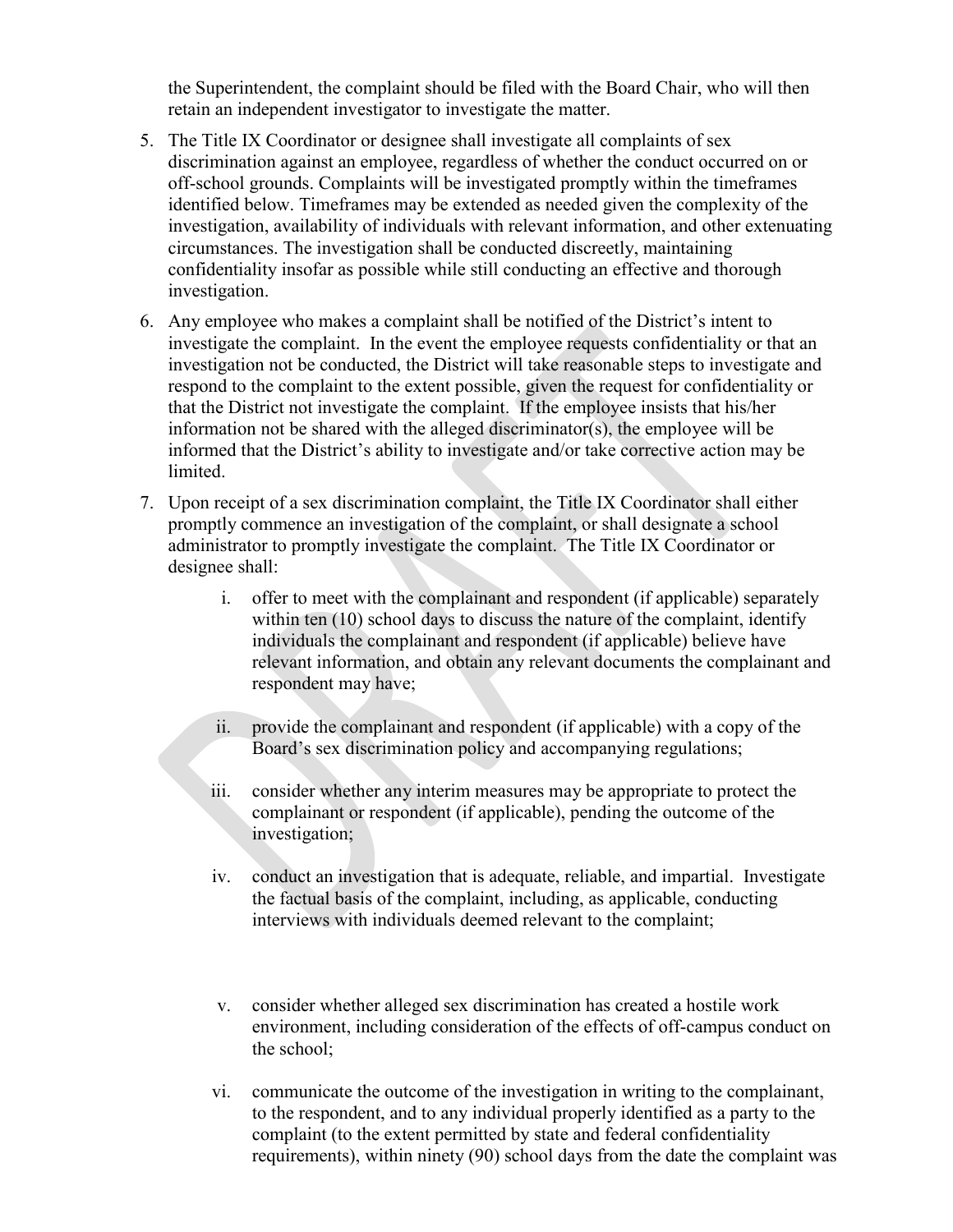received by the Superintendent's office. The investigator may extend this deadline for no more than fifteen (15) additional school days if needed to complete the investigation. The complainant and respondent (if applicable) shall be notified of such extension. The written notice shall include a finding whether the complaint was substantiated and if so, shall identify, to the extent possible, how the District will remedy the discrimination, adhering to the requirements of state and federal law; and

- vii. when sex discrimination has been found, take steps that are reasonably calculated to end the discrimination, take corrective and/or disciplinary action aimed at preventing the recurrence of the discrimination, as deemed appropriate by the Superintendent or his/her designee, and take steps to remedy the effects of the sex discrimination.
- 8. If a complaint is made during summer recess, the complaint will be reviewed and addressed as quickly as possible given the availability of staff and/or other individuals who may have information relevant to the complaint. If fixed timeframes cannot be met, the complainant and respondent will receive notice and interim measures may be implemented as necessary.
- 9. If the complainant or respondent (if applicable) is dissatisfied with the findings of the investigation, he or she may file a written appeal within five (5) school days to the Title IX Coordinator, or, if he/she conducted the investigation, to the Superintendent of Schools, who shall review the Title IX Coordinator or designee's written report, the information collected by the Title IX Coordinator or designee together with the recommended disposition of the complaint to determine whether the alleged conduct constitutes sex discrimination. The Title IX Coordinator or Superintendent of Schools may determine if further action and/or investigation is warranted. After completing this review, the Title IX Coordinator or Superintendent of Schools shall respond to the complainant and respondent (if applicable), in writing, within fifteen (15) school days following the receipt of the written request for review.

#### D. Miscellaneous

- 1. If a sex discrimination complaint raises a concern about discrimination or harassment on the basis of any other legally protected classification (such as race, religion, color, national origin, age, or disability), the Title IX Coordinator or designee shall make a referral to other appropriate personnel within the District (e.g. Section 504 Coordinator, etc.), so as to ensure that any such investigation complies with the requirements of policies regarding nondiscrimination.
- 2. If the sex discrimination complaint results in reasonable cause to suspect or believe that a child has been abused or neglected, has had a nonaccidental physical injury, or injury which is at variance with the history given of such injury, is placed at imminent risk of serious harm, or that a student has been sexually assaulted by a school employee, then, the person to whom the complaint is given or who receives such information shall report such matters in accordance with the Board's policy on the Reports of Suspected Child Abuse or Neglect of Children.
- 3. Retaliation against any individual who complains pursuant to the Board's Policy regarding the Prohibition of Sex Discrimination and Sexual Harassment (Personnel) and these Administrative Regulations is strictly prohibited. The District will take actions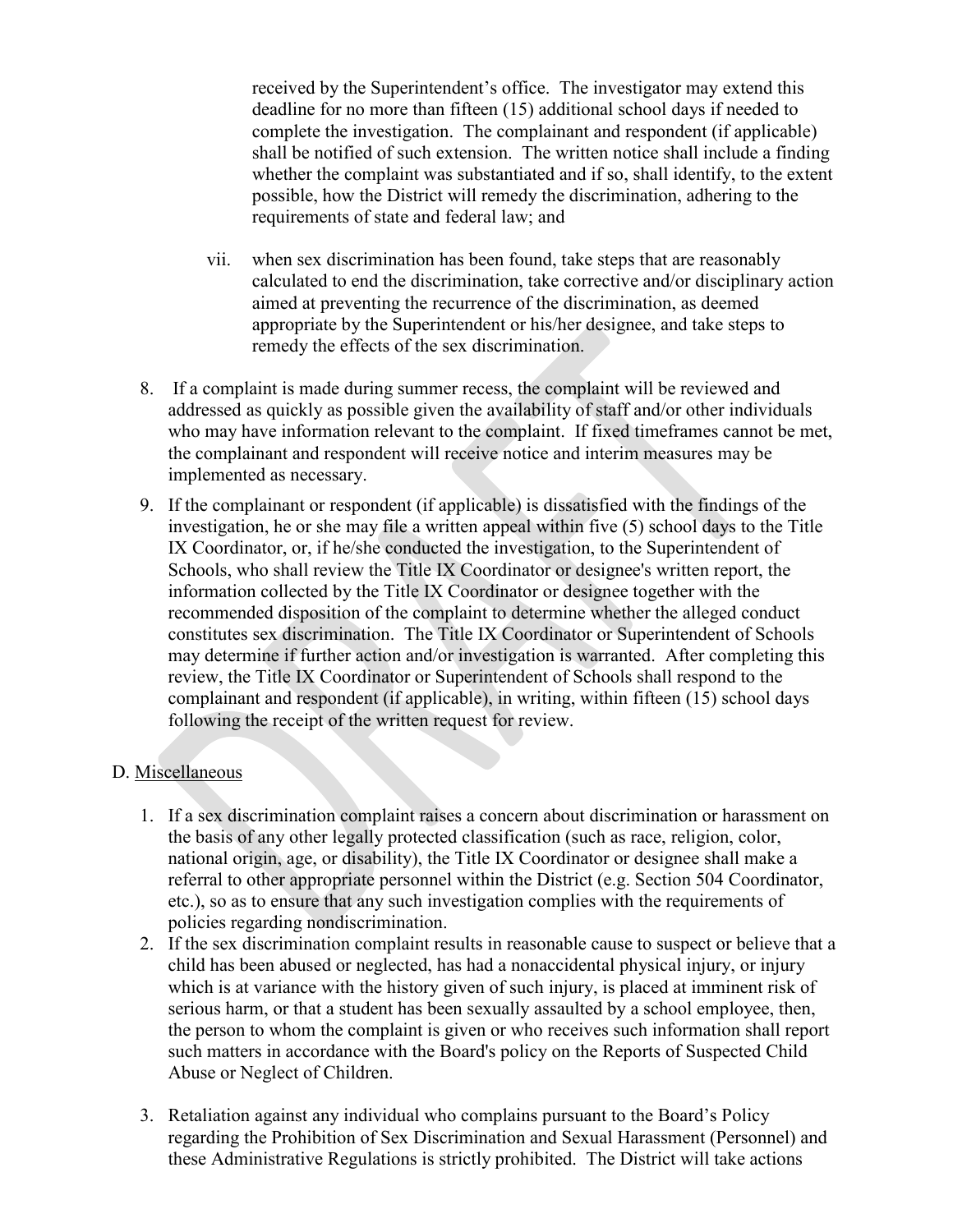designed to prevent retaliation as a result of filing a complaint. Complaints alleging retaliation may be filed according to the grievance procedures for sex discrimination described herein.

### **Section III. Further Reporting**

At any time, a complainant alleging sex discrimination or sexual harassment may also file a formal complaint with the U.S. Department of Education: Office for Civil Rights, Boston Office U.S. Department of Education 8th Floor 5 Post Office Square Boston, MA 02109- 3921 (617-289-0111)

Employees may also make a report of sexual harassment and/or sex discrimination to the Connecticut Commission on Human Rights and Opportunities: Connecticut Commission on Human Rights and Opportunities 450 Columbus Blvd. Hartford, CT 06103-1835 (860-514-3400).

Copies of these Administrative Regulations will be distributed to all employees.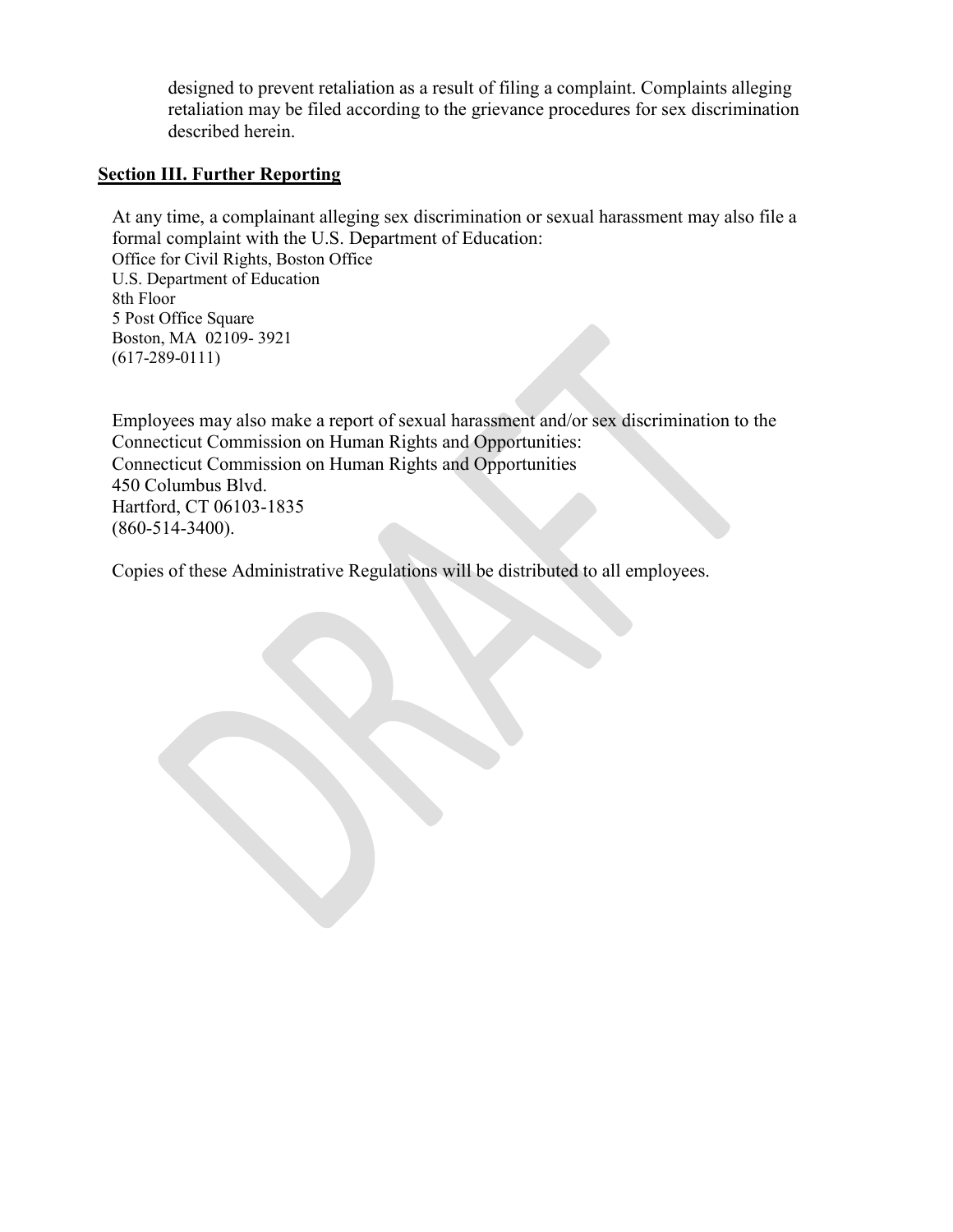# **Appendix A**

**Sexual Assault:** An offense classified as forcible or nonforcible sex offense under the uniform crime reporting system of the Federal Bureau of Investigation.

Rape—(Except Statutory Rape) The carnal knowledge of a person, without the consent of the victim, including instances where the victim is incapable of giving consent because of the person's age or because of the person's temporary or permanent mental or physical incapacity.

Sodomy—Oral or anal sexual intercourse with another person, without the consent of the victim, including instances where the victim is incapable of giving consent because of the person's age or because of the person's temporary or permanent mental or physical incapacity.

Sexual Assault With An Object—To use an object or instrument to unlawfully penetrate, however slightly, the genital or anal opening of the body of another person, without the consent of the victim, including instances where the victim is incapable of giving consent because of the person's age or because of the person's temporary or permanent mental or physical incapacity.

Fondling—The touching of the private body parts of another person for the purpose of sexual gratification without the consent of the victim, including instances where the victim is incapable of giving consent because of the person's age or because of the person's temporary or permanent mental or physical incapacity.

Incest—Nonforcible sexual intercourse between persons who are related to each other within the degrees wherein marriage is prohibited by law.

Statutory Rape—Nonforcible sexual intercourse with a person who is under the statutory age of consent.

**Dating Violence:** Violence committed by a person who is or has been in a social relationship of a romantic or intimate nature with the victim; and where the existence of such a relationship shall be determined based on a consideration of the length of the relationship, the type of relationship, and the frequency of interaction between the persons involved in the relationship.

**Domestic Violence**: Includes felony or misdemeanor crimes of violence committed by a current or former spouse or intimate partner of the victim, by a person with whom the victim shares a child in common, by a person who is cohabitating with or has cohabitated with the victim as a spouse or intimate partner, by a person similarly situated to a spouse of the victim under the domestic or family violence laws of the jurisdiction receiving grant monies, or by any other person against an adult or youth victim who is protected from that person's acts under the domestic or family violence laws of the jurisdiction.

**Stalking:** Engaging in a course of conduct directed at a specific person that would cause a reasonable person to fear for the person's safety or the safety of others; or suffer substantial emotional distress.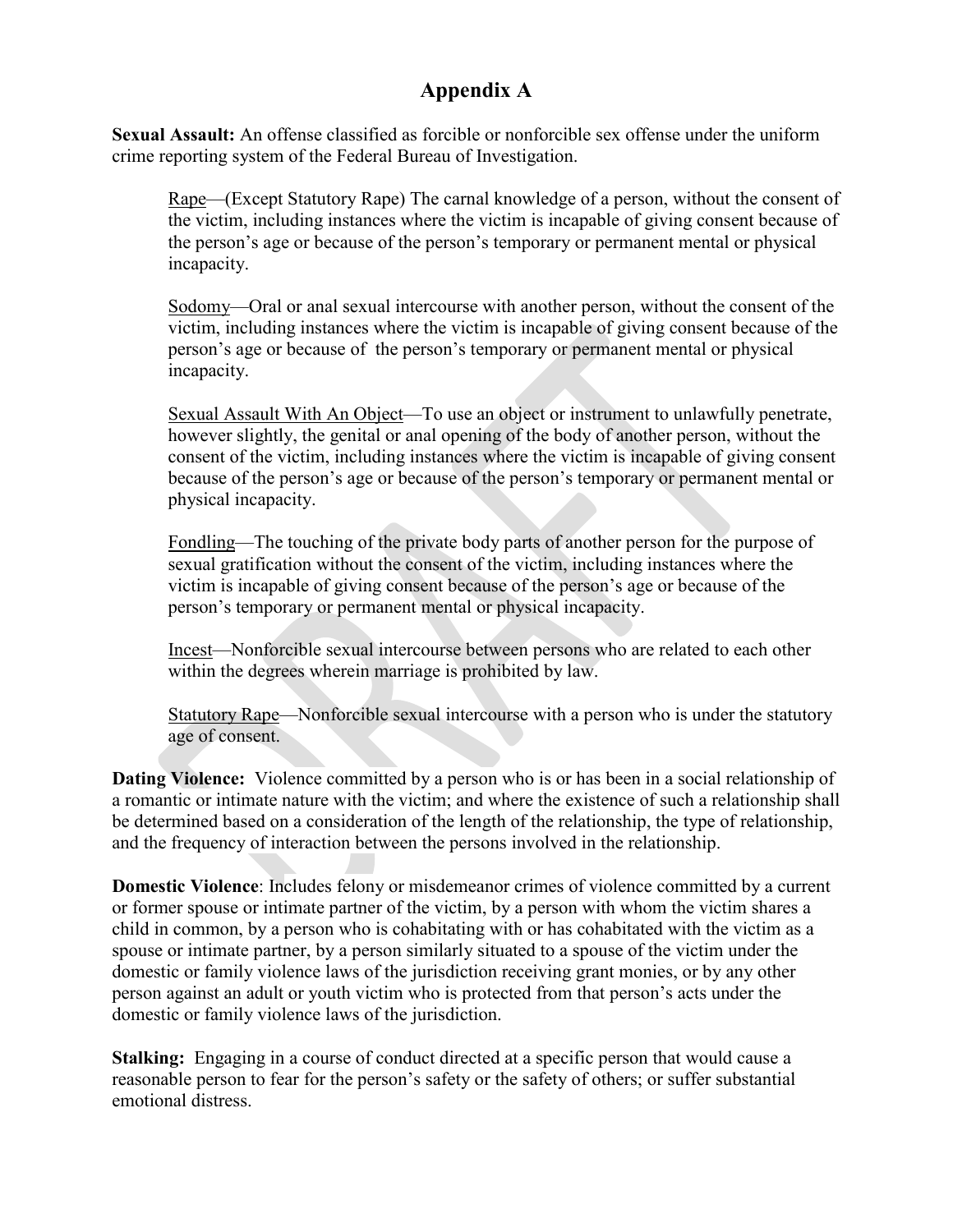**Affirmative Consent** means an active, clear and voluntary agreement by a person to engage in sexual activity with another person.

For the purposes of an investigation conducted pursuant to these Administrative Regulations, the following principles shall be applied in determining whether consent for sexual activity was given and/or sustained:

A. Affirmative consent is the standard used in determining whether consent to engage in sexual activity was given by all persons who engaged in the sexual activity.

B. Affirmative consent may be revoked at any time during the sexual activity by any person engaged in the sexual activity.

C. It is the responsibility of each person to ensure that he or she has the affirmative consent of all persons engaged in the sexual activity to engage in the sexual activity and that the affirmative consent is sustained throughout the sexual activity.

D. It shall not be a valid excuse to an alleged lack of affirmative consent that the respondent to the alleged violation believed that the complainant consented to the sexual activity:

(i) because the respondent was intoxicated or reckless or failed to take reasonable steps to ascertain whether the complainant affirmatively consented, or

(ii) if the respondent knew or should have known that the complainant was unable to consent because such individual was unconscious, asleep, unable to communicate due to a mental or physical condition, unable to consent due to the age of the individual or the age difference between the individual and the respondent, or incapacitated due to the influence of drugs, alcohol or medication.

E. The existence of a past or current dating or sexual relationship between the complainant and the respondent, in and of itself, shall not be determinative of a finding of affirmative consent.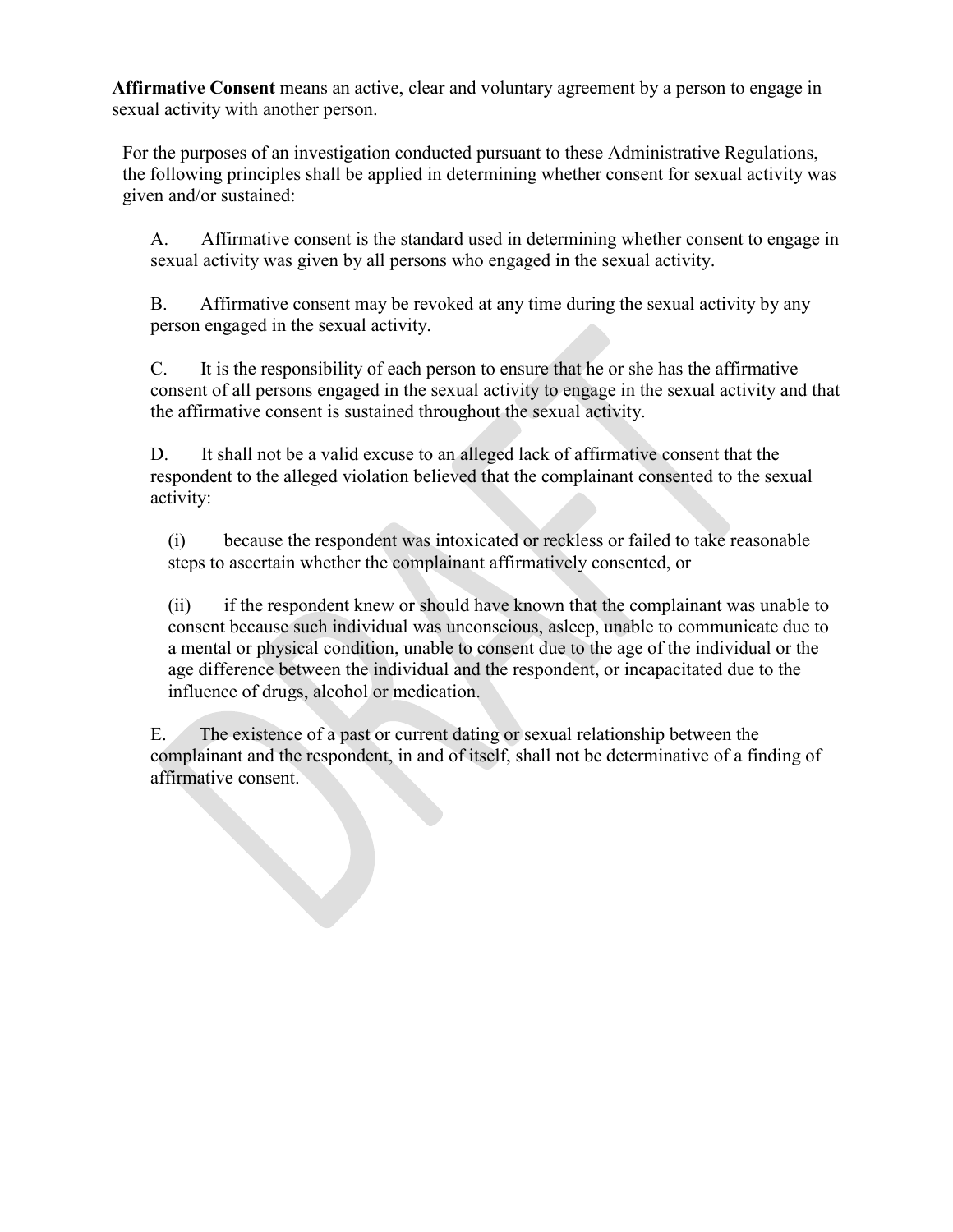# **COMPLAINT FORM REGARDING SEXUAL HARASSMENT UNDER TITLE IX** (PERSONNEL)

| Name of the complainant                                                            |
|------------------------------------------------------------------------------------|
|                                                                                    |
|                                                                                    |
|                                                                                    |
| Location where such sexual harassment occurred                                     |
| Name(s) of any witness(es) to the sexual harassment                                |
| Detailed statement of the circumstances constituting the alleged sexual harassment |
|                                                                                    |
|                                                                                    |
|                                                                                    |
|                                                                                    |
| Remedy requested                                                                   |
|                                                                                    |

Signature of Complainant or Title IX Coordinator: \_\_\_\_\_\_\_\_\_\_\_\_\_\_\_\_\_\_\_\_\_\_\_\_\_\_\_\_\_\_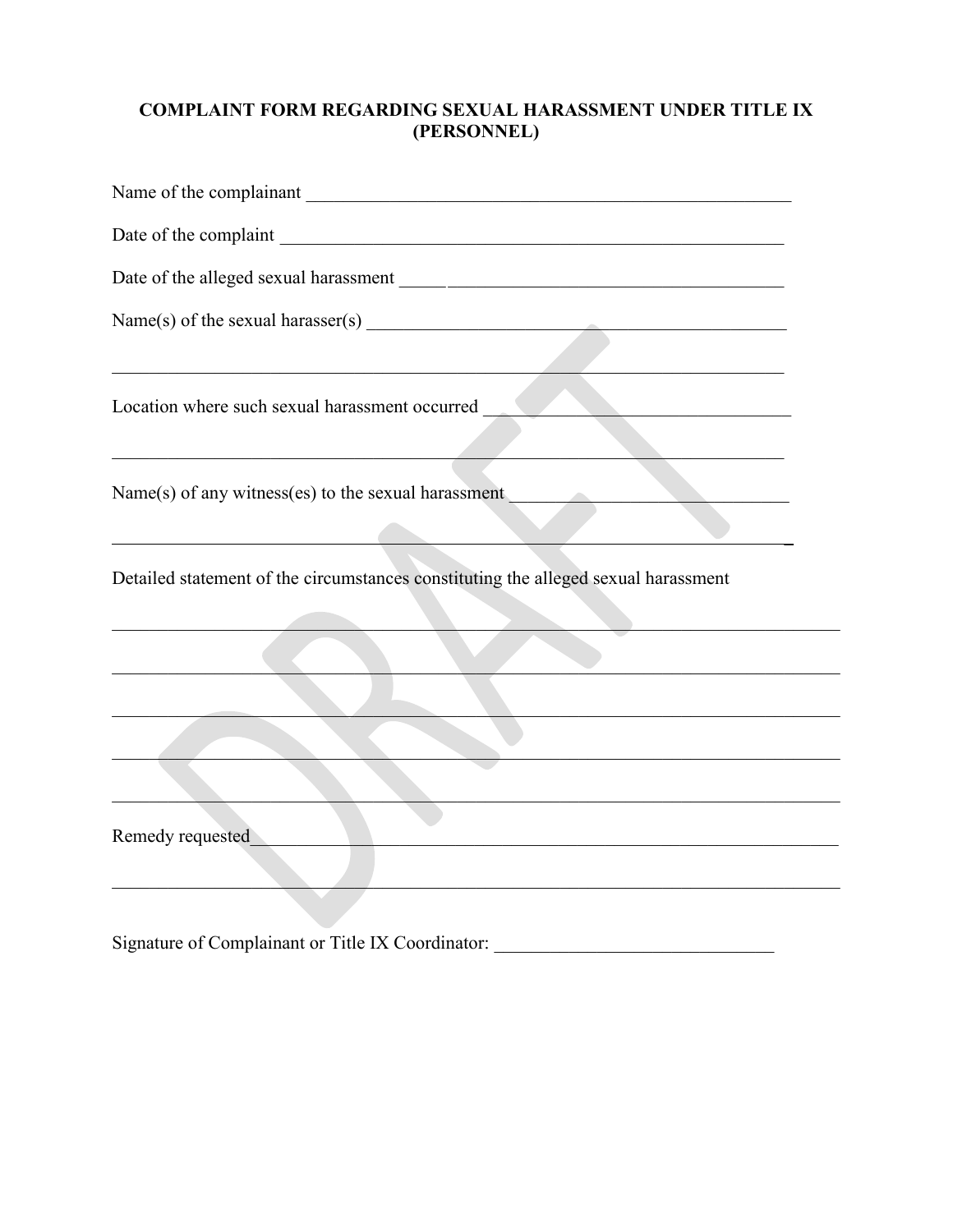# **COMPLAINT FORM REGARDING SEX DISCRIMINATION** (OTHER THAN SEXUAL HARASSMENT UNDER TITLE IX)<br>(PERSONNEL)

| Name(s) of the sex discriminator(s) $\qquad \qquad$                                                                    |
|------------------------------------------------------------------------------------------------------------------------|
| <u> 1990 - Jan James James James James James James James James James James James James James James James James Ja</u>  |
| Location where such sex discrimination occurred                                                                        |
|                                                                                                                        |
| Name(s) of any witness(es) to the sex discrimination                                                                   |
|                                                                                                                        |
| Detailed statement of the circumstances constituting the alleged sex discrimination                                    |
|                                                                                                                        |
|                                                                                                                        |
| <u> 1989 - Johann Stoff, deutscher Stoffen und der Stoffen und der Stoffen und der Stoffen und der Stoffen und der</u> |
|                                                                                                                        |
|                                                                                                                        |
| Remedy requested                                                                                                       |
|                                                                                                                        |
|                                                                                                                        |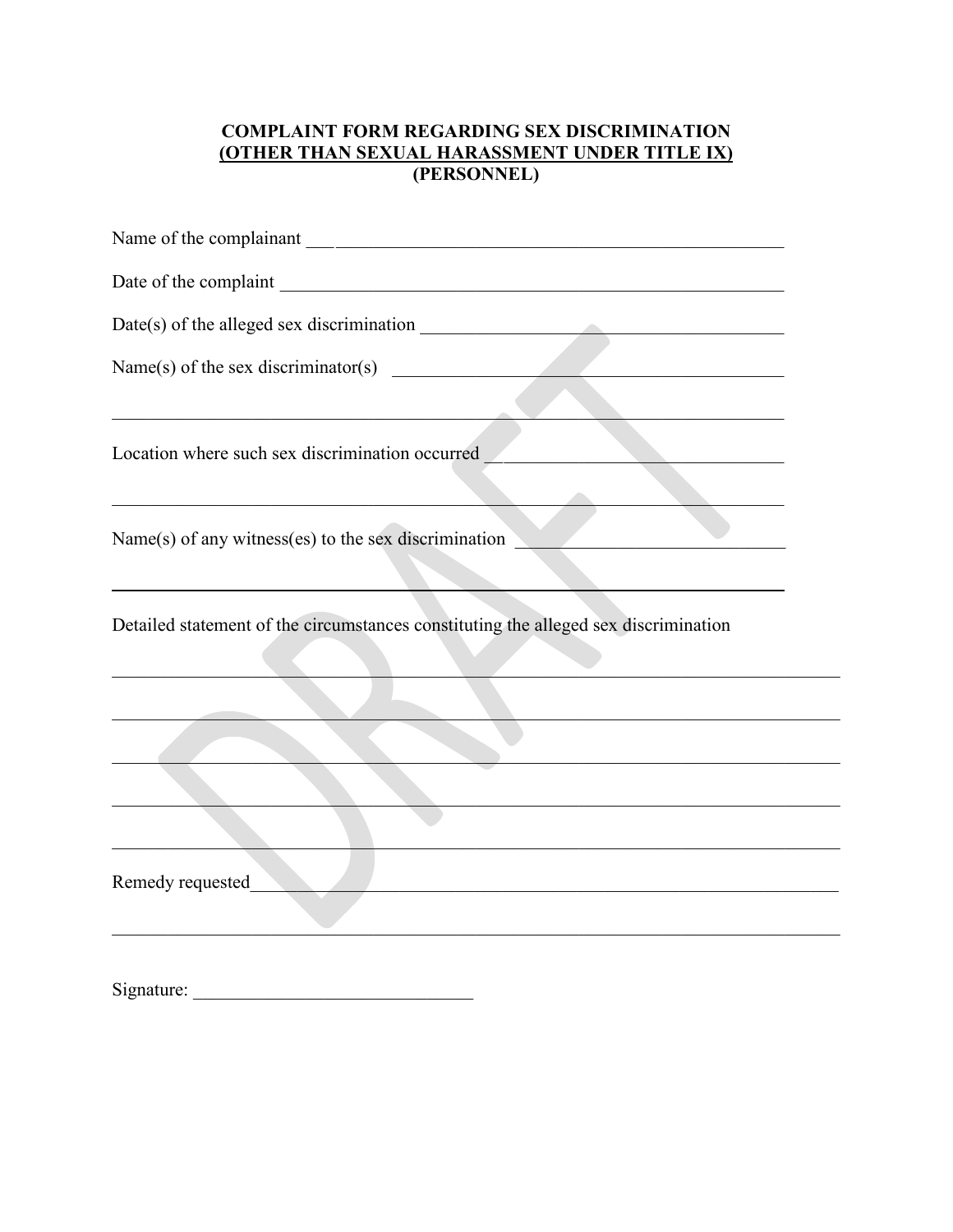### *SAMPLE WRITTEN NOTICE FOR FORMAL COMPLAINTS OF SEXUAL HARASSMENT* [LETTERHEAD]

#### NOTICE OF SEXUAL HARASSMENT ALLEGATIONS UNDER TITLE IX

In accordance with the Board's Policy and Administrative Regulations regarding the Prohibition of Sex Discrimination and Sexual Harassment (Personnel), a formal complaint of sexual harassment has been filed with the Title IX Coordinator.

Identities of the parties involved, if known:

|                                                              | (Complainant(s))<br>(Respondent(s)) |
|--------------------------------------------------------------|-------------------------------------|
| The conduct allegedly constituting sexual harassment:        |                                     |
|                                                              |                                     |
| The date and the location of the alleged incident, if known: |                                     |
|                                                              |                                     |

The Title IX Coordinator or designee will contact the parties regarding the next step in the grievance process. Questions can be directed to the Title IX Coordinator:

Mrs. Anne Uberti Assistant Superintendent of Schools 3 Primrose Street Newtown, CT 06470 (203) 426-7617 ubertia@newtown.k12.ct.us

The respondent is presumed not responsible for the alleged conduct. A determination regarding responsibility is made at the conclusion of the grievance process.

All parties involved may have an advisor of their choice who may be, but it not required to be, an attorney. This advisor may inspect and review evidence as permitted by the Board's Administrative Regulations regarding the Prohibition of Sex Discrimination and Sexual Harassment (Personnel).

Any employee who knowingly makes false statements or knowing submits false information during this grievance process is subject to discipline, up to and including termination. Additionally, it is a violation of the Board's Student Discipline Policy to lie to school officials or otherwise engage in dishonest behavior, which includes knowingly making false statements or knowingly submitting false information during the grievance process. Any student who knowingly makes false statements or knowingly submits false information during this grievance process will be subject to sanctions pursuant to the Board's Student Discipline Policy.

**A copy of the Board's Policy and Administrative Regulations regarding the Prohibition of Sex Discrimination and Sexual Harassment (Personnel) is included with this notice.**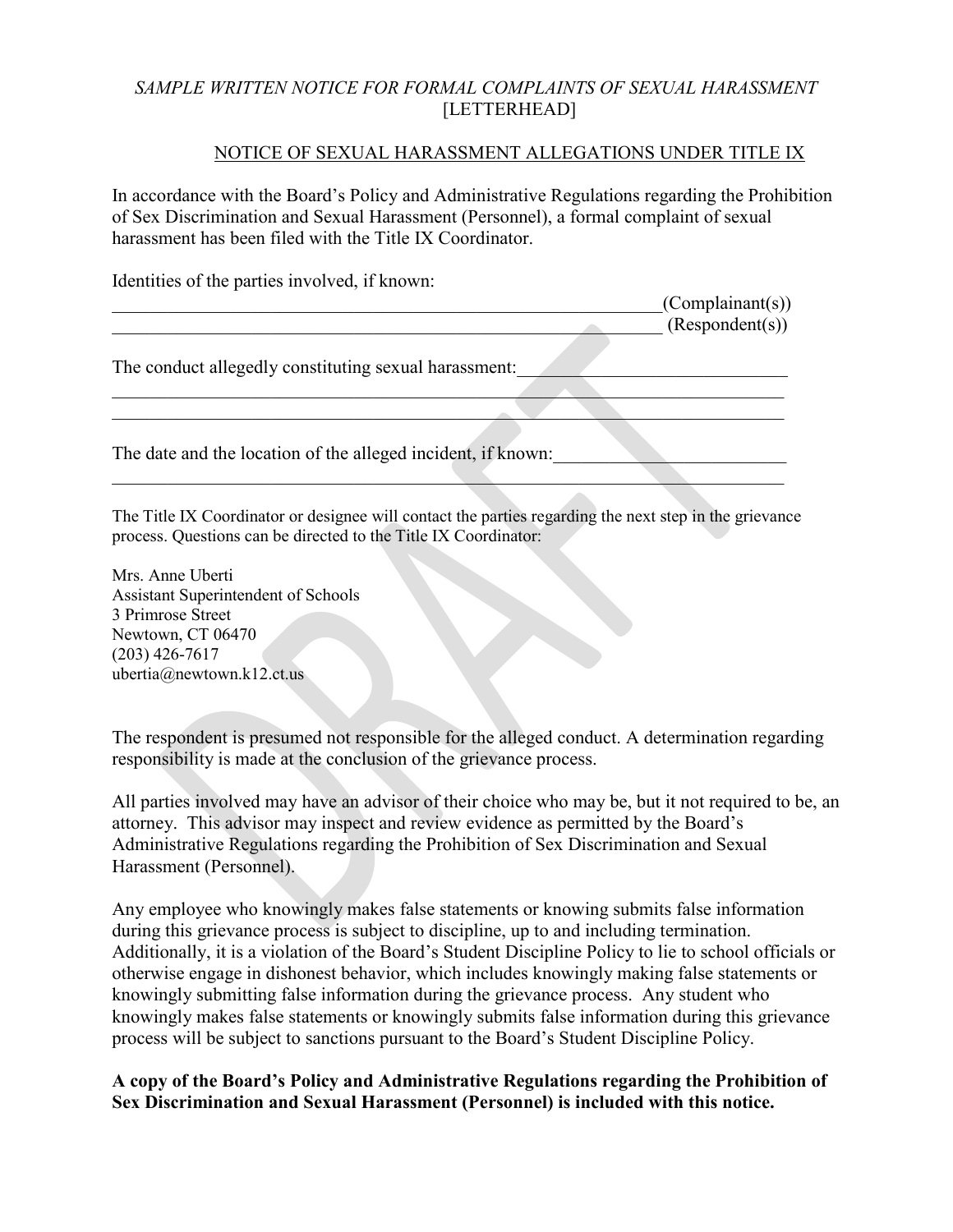### *SAMPLE WRITTEN NOTICE FOR THE INFORMAL RESOLUTION PROCESS FOR SEXUAL HARASSMENT COMPLAINTS*

# [LETTERHEAD]

# NOTICE OF INFORMAL RESOLUTION PROCESS FOR SEXUAL HARASSMENT COMPLAINTS UNDER TITLE IX

In accordance with the Board's Policy and Administrative Regulations regarding the Prohibition of Sex Discrimination and Sexual Harassment (Personnel), a formal complaint of sexual harassment has been filed with the Title IX Coordinator. The Board has an informal resolution process to promptly and equitably resolve such complaints using mediation *[alternatively, could be restorative justice]*. This informal resolution process will only be utilized if both the Complainant and Respondent agree to do so.

The conduct allegedly constituting sexual harassment:

If both parties agree to the informal resolution process, it shall preclude the parties from resuming a formal complaint arising out of the same allegations. However, either party may withdraw from the informal resolution process at any time before agreeing to a resolution and resume the grievance process for formal complaints of sexual harassment.

 $\mathcal{L}_\mathcal{L}$  , and the contribution of the contribution of the contribution of the contribution of the contribution of the contribution of the contribution of the contribution of the contribution of the contribution of  $\mathcal{L}_\mathcal{L} = \mathcal{L}_\mathcal{L} = \mathcal{L}_\mathcal{L} = \mathcal{L}_\mathcal{L} = \mathcal{L}_\mathcal{L} = \mathcal{L}_\mathcal{L} = \mathcal{L}_\mathcal{L} = \mathcal{L}_\mathcal{L} = \mathcal{L}_\mathcal{L} = \mathcal{L}_\mathcal{L} = \mathcal{L}_\mathcal{L} = \mathcal{L}_\mathcal{L} = \mathcal{L}_\mathcal{L} = \mathcal{L}_\mathcal{L} = \mathcal{L}_\mathcal{L} = \mathcal{L}_\mathcal{L} = \mathcal{L}_\mathcal{L}$ 

If both parties agree to a resolution, that resolution is binding upon both parties and cannot be changed or appealed.

The District will maintain for a period of seven (7) years records of the informal resolution process and results therefrom.

 $\mathcal{L}=\mathcal{L}=\mathcal{L}=\mathcal{L}=\mathcal{L}=\mathcal{L}=\mathcal{L}=\mathcal{L}=\mathcal{L}=\mathcal{L}=\mathcal{L}=\mathcal{L}=\mathcal{L}=\mathcal{L}=\mathcal{L}=\mathcal{L}=\mathcal{L}=\mathcal{L}=\mathcal{L}=\mathcal{L}=\mathcal{L}=\mathcal{L}=\mathcal{L}=\mathcal{L}=\mathcal{L}=\mathcal{L}=\mathcal{L}=\mathcal{L}=\mathcal{L}=\mathcal{L}=\mathcal{L}=\mathcal{L}=\mathcal{L}=\mathcal{L}=\mathcal{L}=\mathcal{L}=\mathcal{$ 

I voluntarily consent to the informal resolution process:

 $\mathcal{L}_\text{max}$  , we can expect the contract of the contract of the contract of the contract of the contract of the contract of the contract of the contract of the contract of the contract of the contract of the contract of

 $\mathcal{L}_\text{max}$  , we can also the contract of the contract of the contract of the contract of the contract of the contract of the contract of the contract of the contract of the contract of the contract of the contract of t

Complainant Date

Respondent Date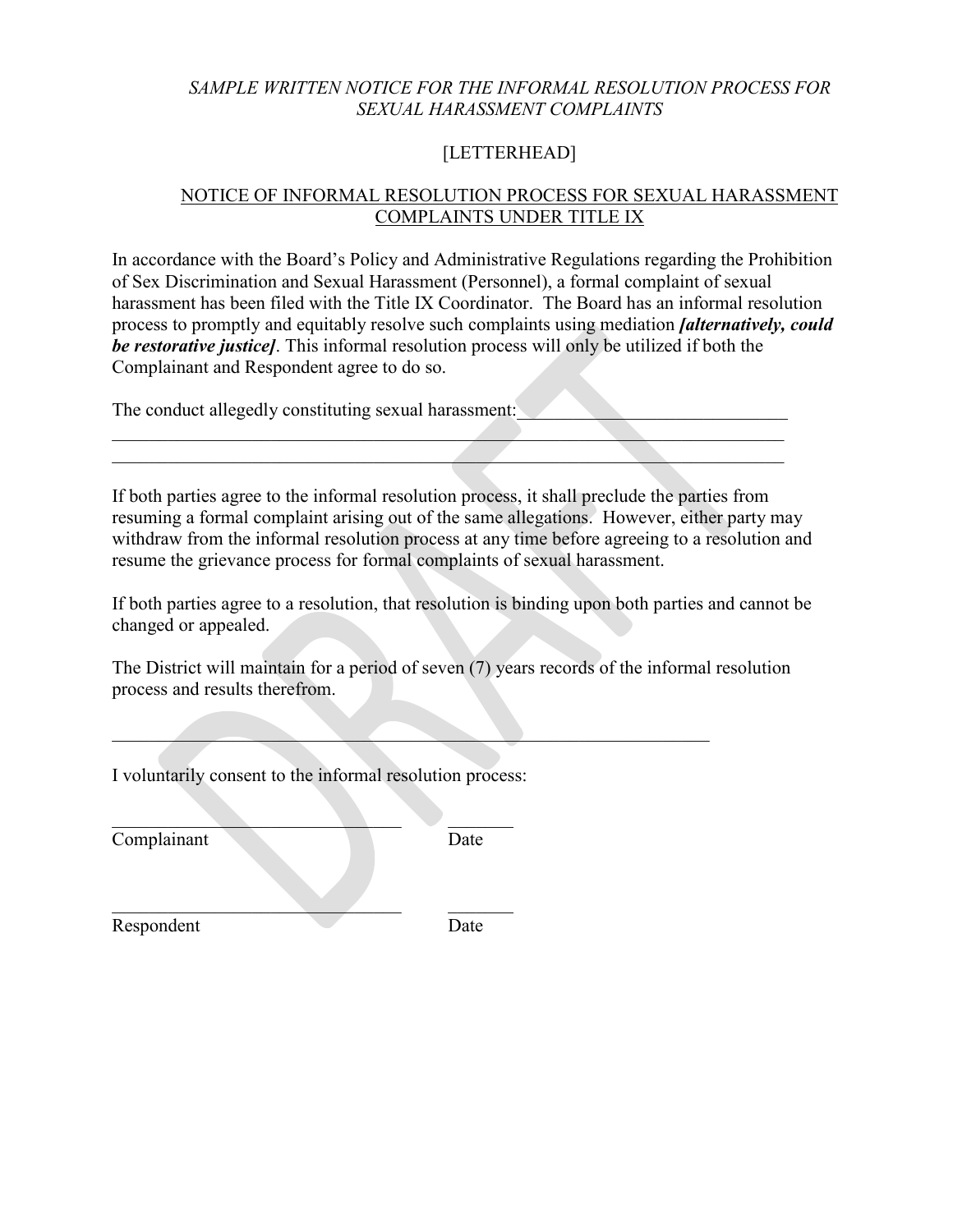### **[To be posted in a conspicuous place readily available for viewing by employees and emailed to employees within three months of hire with the subject line "Sexual Harassment Policy" or words of similar import]**

# **SEXUAL HARASSMENT IS ILLEGAL**

AND IS PROHIBITED BY

# THE CONNECTICUT DISCRIMINATION EMPLOYMENT PRACTICES ACT

(Section 46a-60(a)(8) of the Connecticut General Statutes)

AND

#### TITLE VII OF THE CIVIL RIGHTS ACT OF 1964 (42 United States Code Section 2000e et seq.)

Sexual harassment means any unwelcome sexual advances or requests for sexual favors or any conduct of a sexual nature when:

1. Submission to such conduct is made either explicitly or implicitly a term or condition of an individual's employment;

2. Submission to or rejection of such conduct by an individual is used as the basis for employment decisions affecting such individual; or

3. Such conduct has the purpose or effect of substantially interfering with an individual's work performance or creating an intimidating, hostile, or offensive working environment.

> EXAMPLES OF SEXUAL HARASSMENT INCLUDE: UNWELCOME SEXUAL ADVANCES SUGGESTIVE OR LEWD REMARKS UNWANTED HUGS, TOUCHES, KISSES REQUESTS FOR SEXUAL FAVORS RETALIATION FOR COMPLAINING ABOUT SEXUAL HARASSMENT DEROGATORY OR PORNOGRAPHIC POSTERS, CARTOONS, OR DRAWINGS.

> > REMEDIES FOR SEXUAL HARASSMENT MAY INCLUDE: CEASE AND DESIST ORDERS BACK PAY COMPENSATORY DAMAGES PUNITIVE DAMAGES HIRING, PROMOTION, OR REINSTATEMENT

RETALIATION AGAINST ANY EMPLOYEE FOR COMPLAINING ABOUT SEXUAL HARASSMENT IS PROHIBITED UNDER THIS POLICY AND ILLEGAL.

VIOLATION OF THIS POLICY IS GROUNDS FOR DISCIPLINE, INCLUDING DISCHARGE.

INDIVIDUALS WHO ENGAGE IN ACTS OF SEXUAL HARASSMENT MAY ALSO BE SUBJECT TO CIVIL AND CRIMINAL PENALTIES.

AN INFRACTION OF THIS POLICY BY SUPERVISORS OR CO-WORKERS SHOULD BE REPORTED IMMEDIATELY TO ANNE UBERTI, ASSISTANT SUPERINTENDENT OF SCHOOLS**.** CONFIDENTIALITY WILL BE MAINTAINED TO THE EXTENT POSSIBLE.